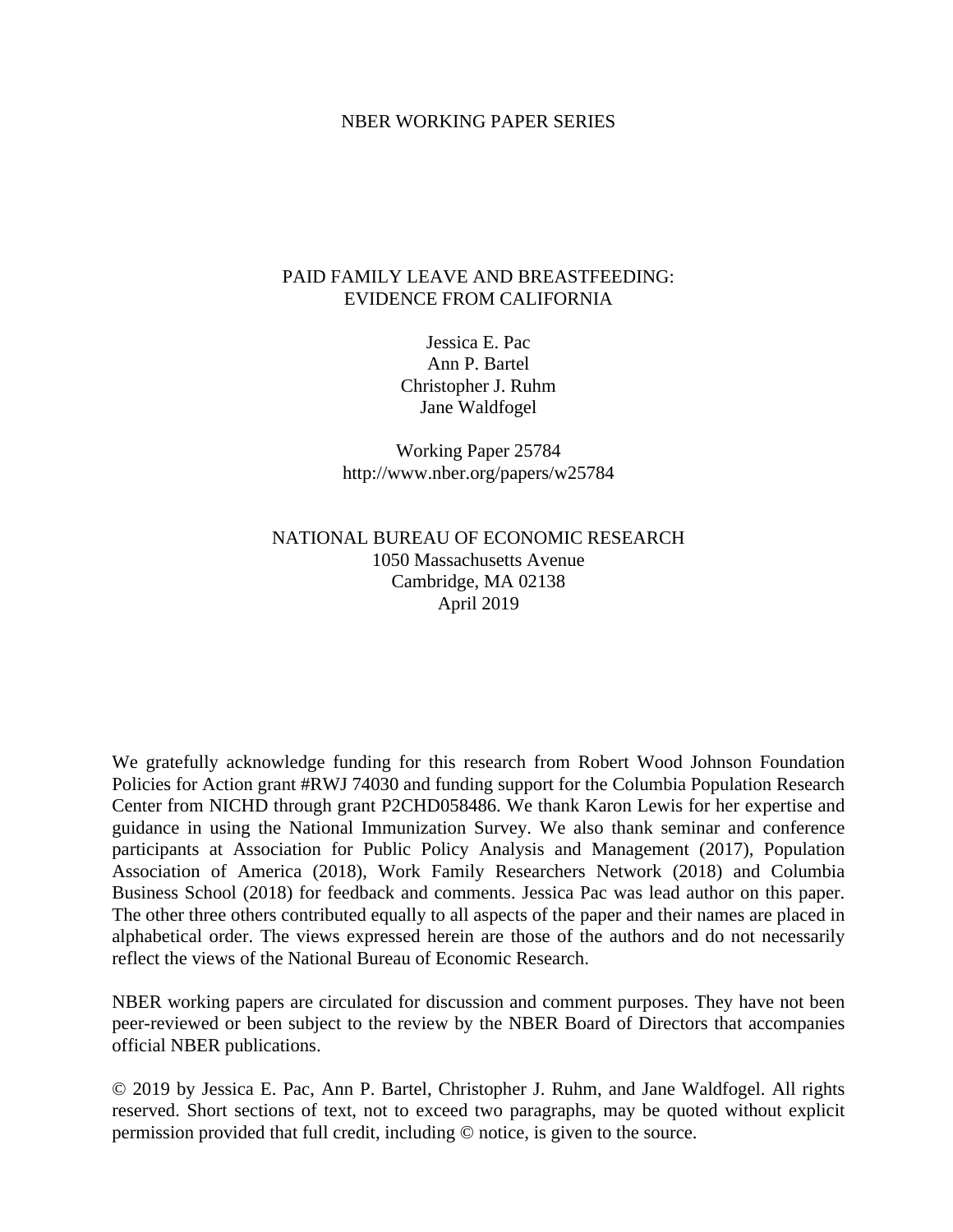Paid Family Leave and Breastfeeding: Evidence from California Jessica E. Pac, Ann P. Bartel, Christopher J. Ruhm, and Jane Waldfogel NBER Working Paper No. 25784 April 2019 JEL No. I12,I18,J13,J18

#### **ABSTRACT**

This paper evaluates the effect of Paid Family Leave (PFL) on breastfeeding, which we identify using California's enactment of a 2004 PFL policy that ensured mothers up to six weeks of leave at a 55 percent wage replacement rate. We employ synthetic control models for a large, representative sample of over 270,000 children born between 2000 and 2012 drawn from the restricted-use versions of the 2003 – 2014 National Immunization Surveys. Our estimates indicate that PFL increases the overall duration of breastfeeding by nearly 18 days, and the likelihood of breastfeeding for at least six months by 5 percentage points. We find substantially larger effects of PFL on breastfeeding duration for some disadvantaged mothers.

Jessica E. Pac Columbia University School of Social Work 1255 Amsterdam Ave New York, NY 10027 jep2189@columbia.edu

Ann P. Bartel Graduate School of Business Columbia University 3022 Broadway, 623 Uris Hall New York, NY 10027 and NBER apb2@columbia.edu

Christopher J. Ruhm Frank Batten School of Leadership and Public Policy University of Virginia 235 McCormick Rd. P.O. Box 400893 Charlottesville, VA 22904-4893 and NBER ruhm@virginia.edu

Jane Waldfogel Columbia University School of Social Work 1255 Amsterdam Avenue New York, NY 10027 jw205@columbia.edu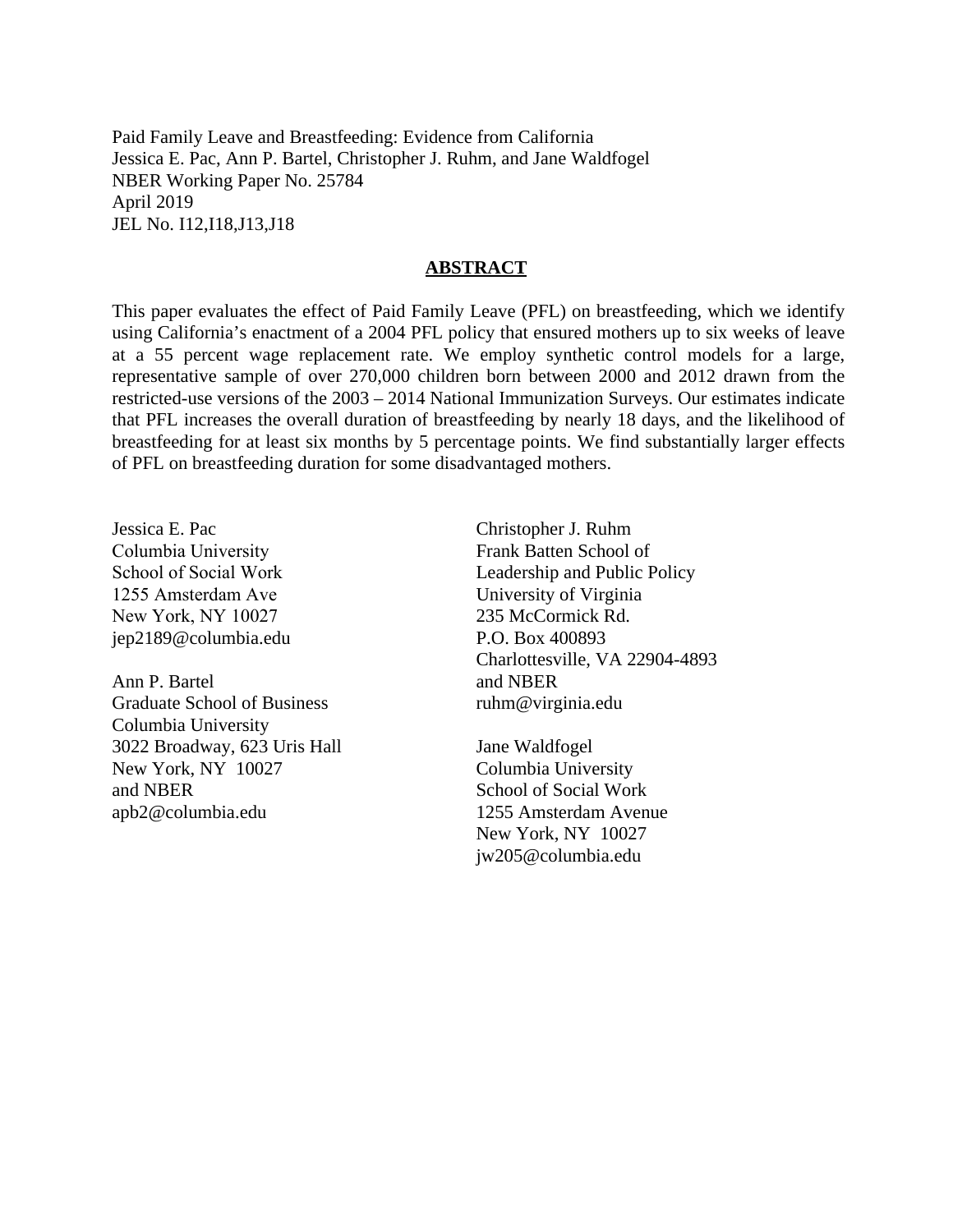## *1. Introduction*

l

Early childhood is a sensitive period for parental investments that promote health and human capital in adulthood (Heckman 2007; Almond, Currie, and Duque 2017). Building on Barker's fetal origins hypothesis (Barker 1997), a substantial economic literature has focused on understanding the hierarchy of investments and pinpointing the underlying technology of human capital production. Yet, increasing knowledge about the salience of individual investments and the mechanisms driving improved outcomes should not ignore the broad, substantive obstacles that might deter such investments. Structural features of the U.S.'s work-family policy framework might inhibit or promote parental investments in children, especially for infants who would otherwise start life at a marked disadvantage. Moreover, policies intended to promote parental investments have disparate or equitable effects. This study presents new evidence on the impact of Paid Family Leave (PFL) on breastfeeding, a parental investment important for healthy child development. To do so, we exploit the temporal and geographic variation in access to leave related to California's 2004 implementation of PFL. California is the most useful state for examining the effects of paid parental leave because the other existing state programs are either too recent to have sufficient post-program data (Rhode Island, New York) or too small to have sufficient sample size to study disparities in outcomes across population subgroups (New Jersey).

Breastfeeding has long been considered the most beneficial source of nutrition for infants (Centers for Disease Control and Prevention 2016). It has been linked to strengthened immunity, reduced likelihood of post-neonatal and SIDS mortality, and decreases in hospitalizations and deaths from infectious diseases, diarrhea, and respiratory infections (Pediatrics 2005; Grummer-Strawn and Rollins 2015; Pediatrics 2005; Chen and Rogan 2004; Victora et al. 2016). Breastfed children face lower risks of adverse, long-term health outcomes as well, including obesity, type II diabetes, and asthma (Victora et al. 2016), with limited evidence linking breastfeeding to higher IQ scores (Kramer et al. 2008). Breastfeeding is also associated with decreases in maternal breast and ovarian cancer, type II diabetes, and postpartum depression (Grummer-Strawn and Rollins 20[1](#page-2-0)5; Pediatrics  $2005$ .<sup>1</sup>

<span id="page-2-0"></span> $<sup>1</sup>$  These associations may not always indicate causal relationships since there is nonrandom selection into</sup> breastfeeding.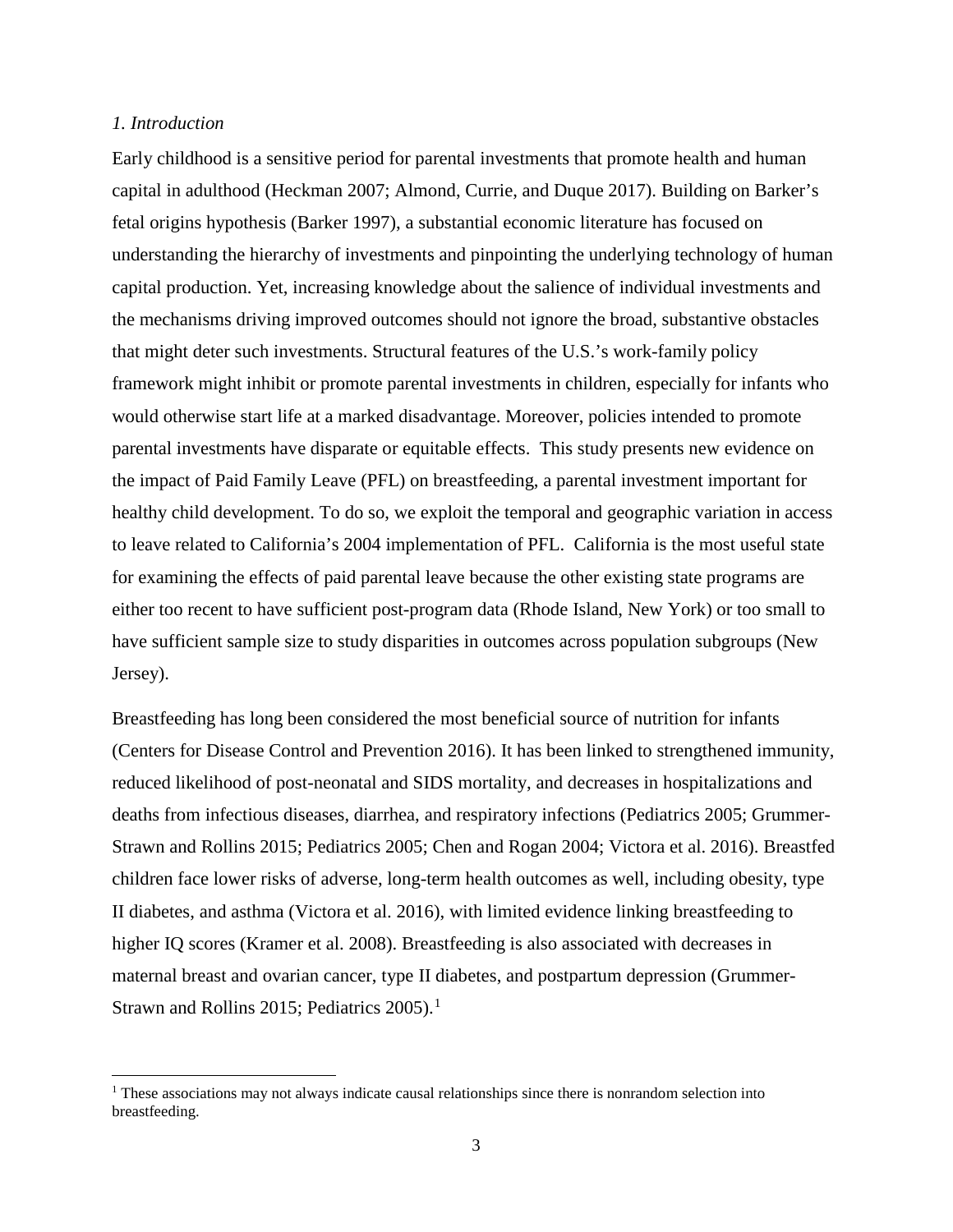In 2010, the Department of Health and Human Services put forth Healthy People 2020 targets to increase the prevalence and duration of breastfeeding among U.S. mothers. These efforts have achieved uneven success. Overall, U.S. mothers breastfeed their infants at higher rates today than at any point in documented history but low-income mothers, who were more likely to initiate breastfeeding through the 1960's, have become less likely to do so, while the reverse is true for middle- and high- income women (Dennis 2002; Dubois and Girard 2003; Callen and Pinelli 2004; Victora et al. 2016).

A leading reason for mothers stopping breastfeeding is the need to return to work (Thulier and Mercer 2009). The United States is the only developed country without a statutory national PFL entitlement, resulting in paid leave coverage being limited to that provided voluntarily by employers. In the absence of PFL entitlement, public health campaigns to increase breastfeeding may have limited impact. This is particularly true for lower income mothers who are less likely to receive employer-provided paid leave ( Bartel et al. 2019).

While the relationship between Paid Family Leave and breastfeeding has been systematically studied outside the United States, the findings are not directly applicable to the U.S. due to the much longer periods of mandated leave in other countries. We provide what is to our knowledge the first U.S. evidence on the relationship between PFL and breastfeeding using a large, representative sample combined with appropriate econometric techniques. The sample contains over 270,000 mother-child pairs representing births between 2000 and 2012 and is drawn from the restricted-use 2003 – 2014 National Immunization Survey. We employ difference-indifference models using synthetic control methods to compare the pre- versus post-law differences in outcomes of mother-child pairs in California to those outside the state. The synthetic control method is important because the parallel trends assumption is violated when employing a standard difference-in-difference methodology with all mothers from outside California as the control group. Our results suggest that PFL significantly increases overall breastfeeding duration by nearly 18 days (from a base of 221 days) and breastfeeding for at least six months by 4.9 percentage points (from a pre-PFL average of 53 percent) while having little effect on the probability of initiating breastfeeding. We find substantially larger effects for historically disadvantaged groups of women for both breastfeeding duration measures and these results are robust using a variety of alternative specifications and samples. Our evidence suggests

4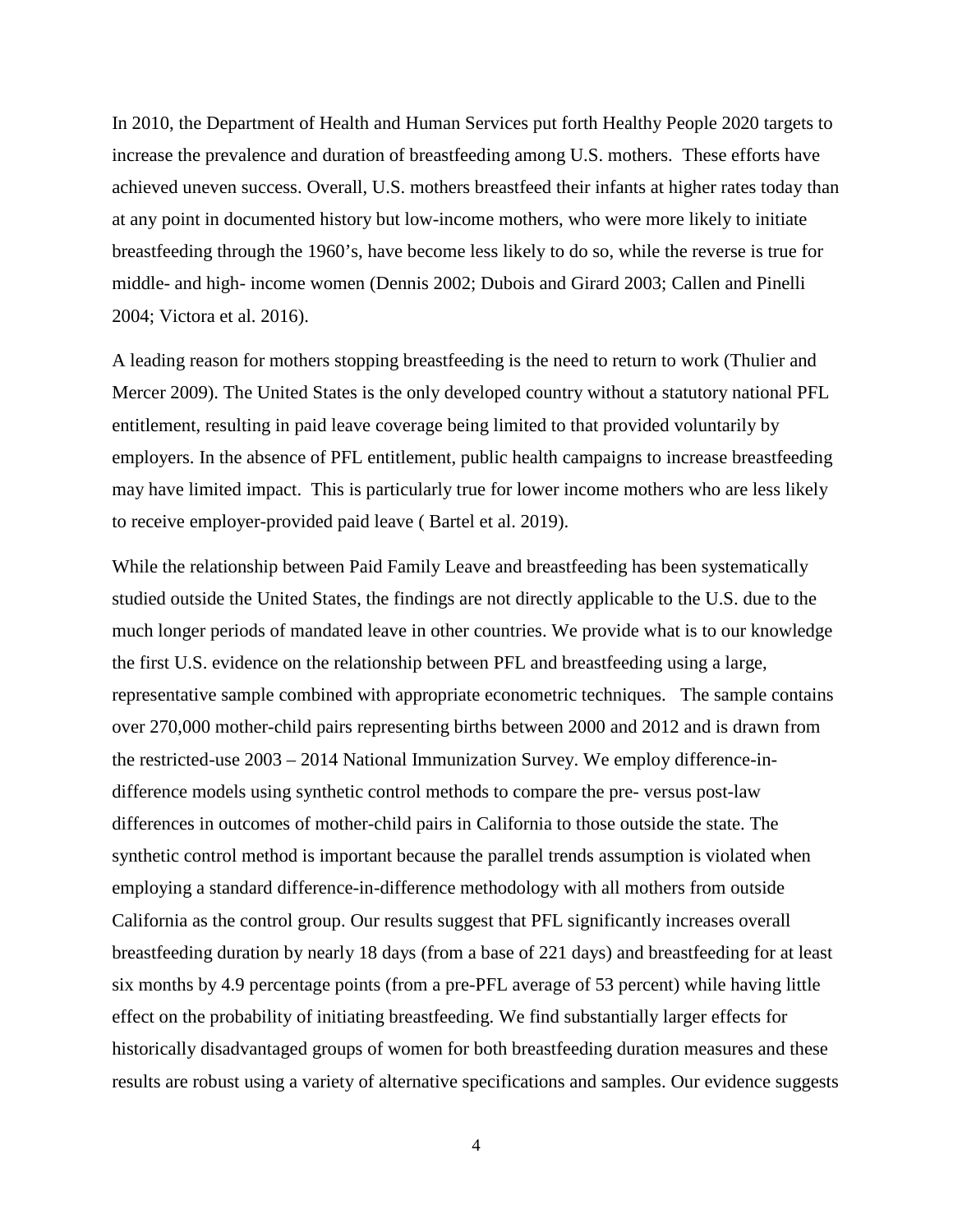that an extension of PFL to families in states without current mandates may have positive impacts on breastfeeding behaviors.

#### *2. Policy Framework*

l

Outside of the United States, maternity leave is typically employment-protected and paid at a high wage replacement rate for at least the initial period of time off work. [2](#page-4-0) The United States does not offer paid maternity or parental leave as a statutory entitlement. Although up to 12 weeks of job-protected unpaid leave has been available since the enactment of the Family Medical Leave Act of 1993 (FMLA), unpaid leave is often most feasible for high-income or twoparent families, representing a marked disadvantage for the families for whom leave may be the most beneficial (Han, Ruhm, and Waldfogel 2009). Additionally, due to the eligibility requirements pertaining to employee's work history and firm size, less than 60 percent of employees are estimated to be eligible for unpaid leave under FMLA (Klerman, Daley, and Pozniak 2012).

California was the first U.S. state to enact a Paid Family Leave (PFL) entitlement in 2002 that went into effect July 1, 2004, providing eligible workers up to six weeks of paid leave in a twelve-month period at 55 percent of the worker's normal earnings up to a maximum benefit.<sup>[3](#page-4-1)</sup> Five states and the District of Columbia have followed California, with PFL programs either currently in place or scheduled to go into effect in New Jersey (2009), New York (2018), Rhode Island (2014), Washington (2020), the District of Columbia (2020) and Massachusetts (2021). California's program is funded by payroll taxes and employees are eligible for PFL if they earned at least \$300 during a 12-month base period within the 5 – 18 months before taking leave. PFL does not offer job protection but some employees may qualify under the FMLA or California Family Rights Act (CFRA). There is a 7-day unpaid waiting period in which claimants are ineligible to receive benefits and the first payment is remitted after an additional two weeks. In addition to the six weeks of leave provided under PFL, most California mothers may qualify for up to four weeks of paid pre-birth leave and six weeks of paid post-birth leave (eight weeks for children born by Cesarean section) under California's State Disability Insurance

<span id="page-4-0"></span><sup>&</sup>lt;sup>2</sup> See Table PF2.1.A. https://www.oecd.org/els/soc/PF2\_1\_Parental\_leave\_systems.pdf

<span id="page-4-1"></span><sup>3</sup> In January, 2018, the wage replacement rate increased to 60-70 percent to a maximum of \$1,216 [http://www.edd.ca.gov/pdf\\_pub\\_ctr/de8714cf.pdf](http://www.edd.ca.gov/pdf_pub_ctr/de8714cf.pdf)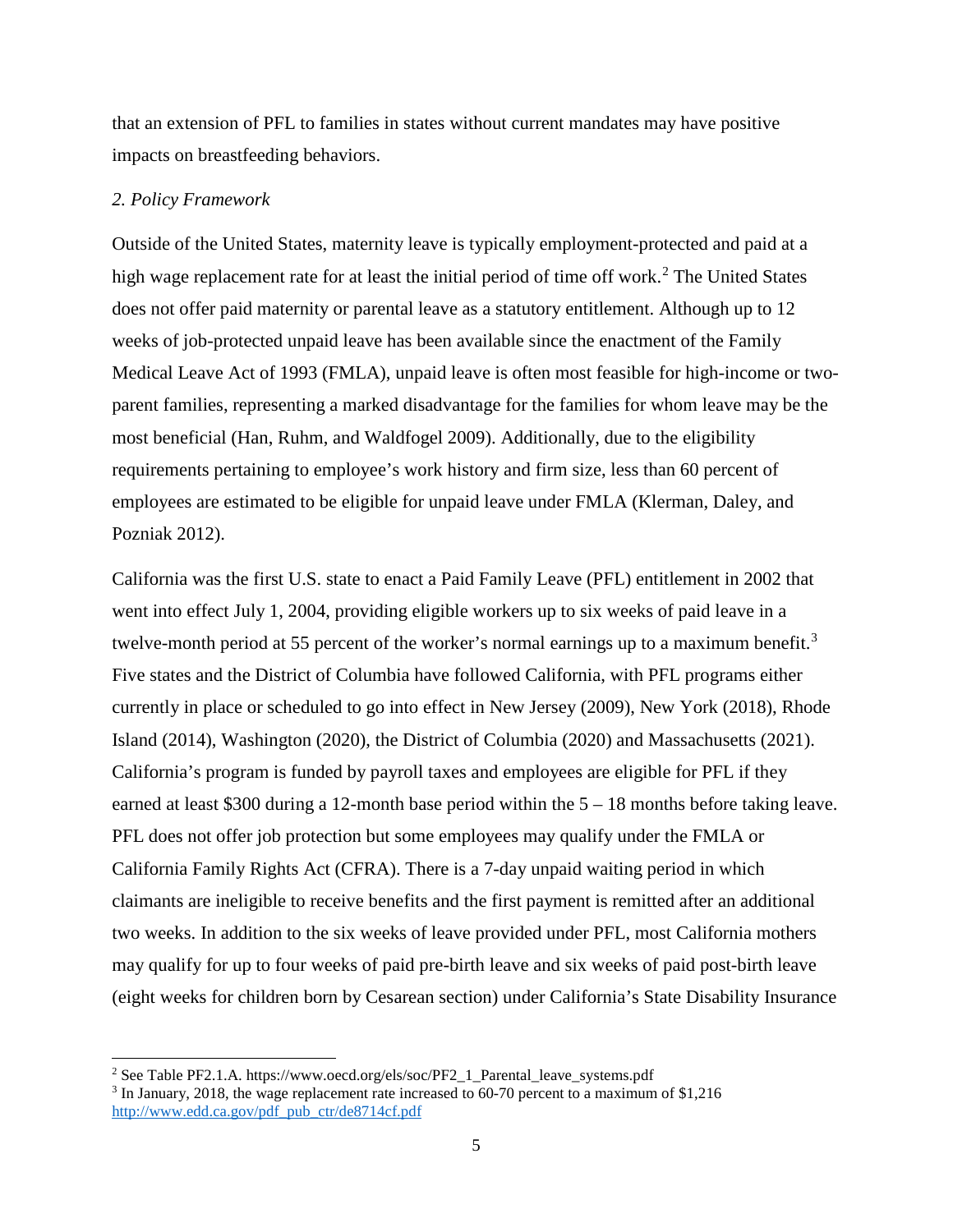program (SDI).<sup>[4](#page-5-0)</sup> Prior research indicates that PFL increased leave-taking among new mothers and that the number of claims has steadily increased since the program took effect in 2004 (Rossin-Slater, Ruhm, and Waldfogel 2013; Bedard and Rossin-Slater 2016a; Baum and Ruhm 2016; Bartel et al. 2018).

## *3. Prior Literature*

 $\overline{\phantom{a}}$ 

Ruhm (2000) was the first to document the relationship between parental leave and child health, finding that the duration of parental leave available through public policies in a given country/year reduced infant mortality. The relationship was estimated to be nonlinear, with diminishing returns detected after 25 weeks or so of leave. Using similar data and design, but with a longer panel and more countries, Tanaka (2005) and Shim (2013) found that parental leave generosity reduced the probability of low birth weight, increased immunizations, and decreased infant mortality. Though unpaid parental leave did not confer these advantages in these studies, two individual-level studies in the U.S. detected benefits of unpaid leave in terms of infant health (Rossin 2011) and paid leave in terms of mortality (Stearns 2015). Similar results were documented by Berger, Hill, and Waldfogel (2005), where early return to work by mothers – within 12 weeks of giving birth – was associated with reductions in breastfeeding, regular checkups, and the up-to-date status of immunizations. Similarly, Baker and Milligan (2008b) found that a 25-week expansion in paid maternal leave in Canada (from 25 weeks to 50 weeks) extended the duration of any and exclusive breastfeeding, while not having a statistically significant impact on breastfeeding initiation.<sup>[5](#page-5-1)</sup> Lichtman-Sadot and Pillay Bell (2017) found that California's PFL program was associated with reductions in obesity, ADHD, and hearing related problems among elementary school children.

<span id="page-5-0"></span><sup>4</sup> California is one of five states with a temporary disability insurance program. The other states are Hawaii, New Jersey, New York and Rhode Island.

<span id="page-5-1"></span><sup>5</sup> Results for longer-term child outcomes are less consistent. Baker and Milligan (2008a, 2011) failed to find an effect of the leave expansion on parenting quality, child behavior, or other cognitive and behavioral outcomes. Several studies of European leave expansions have found null effects on education and earnings (Rasmussen 2010; Dustmann and Schönberg 2012; Liu and Skans 2010). However, the 1977 expansion of leave in Norway resulted in a two percentage point decline in high school dropout rates and a five percent increase in wages at age 30 (Carneiro, Loken, and Salvanes 2015). More generally, it is unclear to what extent research on European paid leave expansions is informative about PFL effects in the US both because the entitlements are so much more generous and since there may be differences in the characteristics and behavioral responses of populations with historically generous safety nets (see discussion in review by Ruhm and Waldfogel, 2012).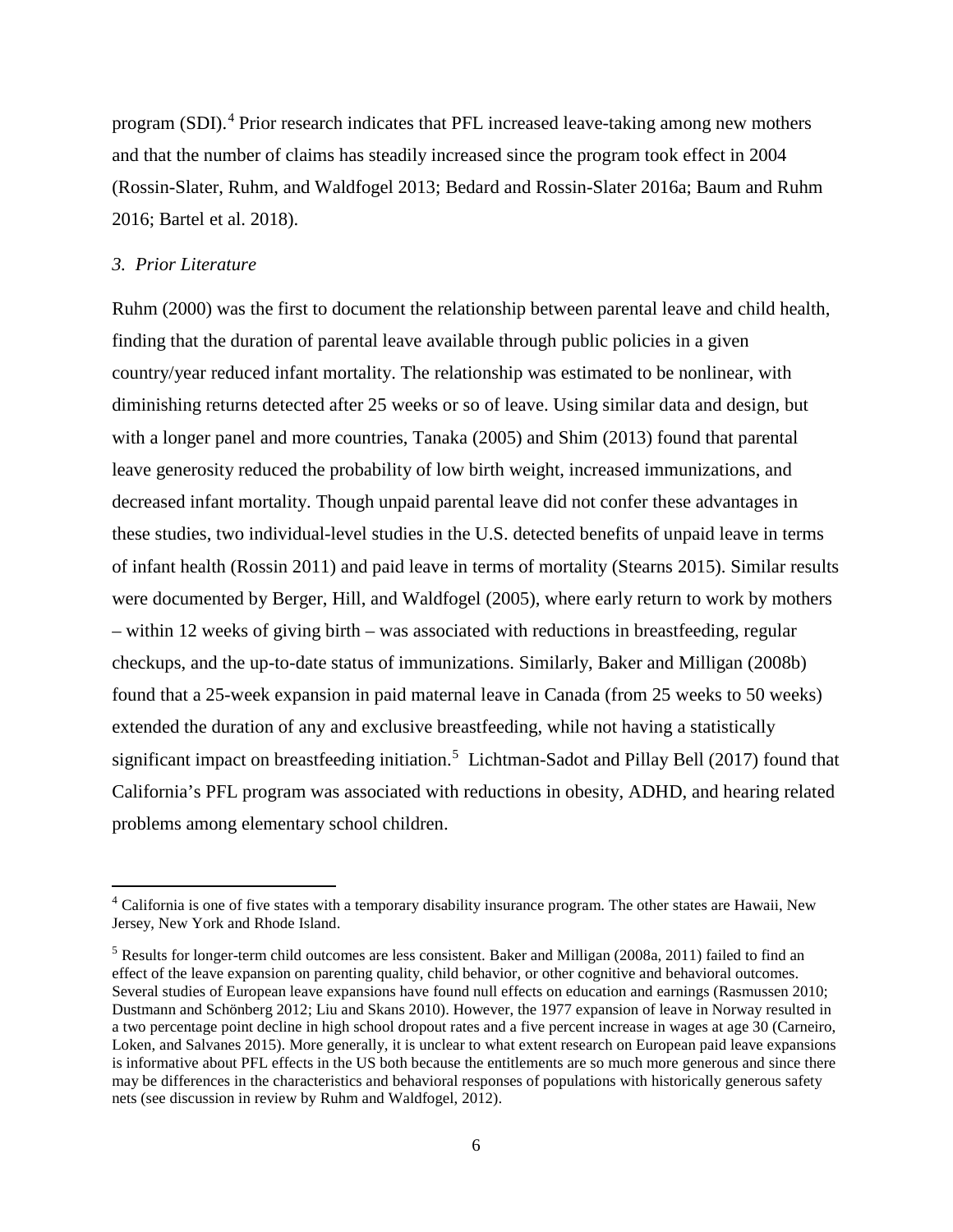To date, only two studies have examined the effect of California's PFL law on breastfeeding. Using a non-representative sample of healthy singleton births from the Infant Feeding Practices Survey, Huang and Yang (2015) found that PFL increased breastfeeding. As low-income families are particularly under-represented in this small-sample study, the average and distributional effects of PFL on breastfeeding remain unknown. Most relevant to the present investigation, Hamad, Modrek, and White (2018) examined the effect of California and New Jersey's Paid Family Leave entitlements using data from the public-use versions of the National Immunization Survey. Employing a difference-in-difference methodology, the authors find that PFL increased exclusive breastfeeding at six months, particularly among advantaged mothers. However, that study suffers from several limitations that our analysis rectifies. First, the publicuse versions of the NIS exclude both county-level identifiers and the child's exact date-of-birth. Second, the breastfeeding incidence and duration variables are top-coded and re-weighted to prevent identification of the mother-child pairs in the public-use data, so that actual incidence and duration are unobservable. Third, all states other than California and New Jersey are used as control states but, as shown below, the parallel trends assumption is violated when doing so.<sup>[6](#page-6-0)</sup> We address this problem by utilizing synthetic control methods.

# 4. *Data*

l

We use restricted-use data from the  $2003 - 2014$  National Immunization Survey (NIS), a large and nationally-representative data set with detailed information on breastfeeding behaviors. The repeated cross-section design of the NIS results in a final sample of 271,309 child-mother pairs for births occurring between 2000 and 2012. The survey is administered by telephone to the parents and caregivers of children 19 – 35 months old, who report retrospectively about breastfeeding. Hence, the data from the 2003 survey includes information on children born in 2000 and 2001, while the latest wave we use, from 2014, includes information on children born in 2011 and 2012. The restricted-use version of the NIS data is necessary for our analysis since it provides geographic identifiers, the child's exact date of birth, and detailed information on breastfeeding duration.

<span id="page-6-0"></span> $<sup>6</sup>$  Hamad, Modrek, and White (2018) examine the parallel trends assumption using a graphical comparison of slopes,</sup> but do not use the more rigorous approach we employ, which reveals violations of the parallel trends assumption in nearly every outcome variable.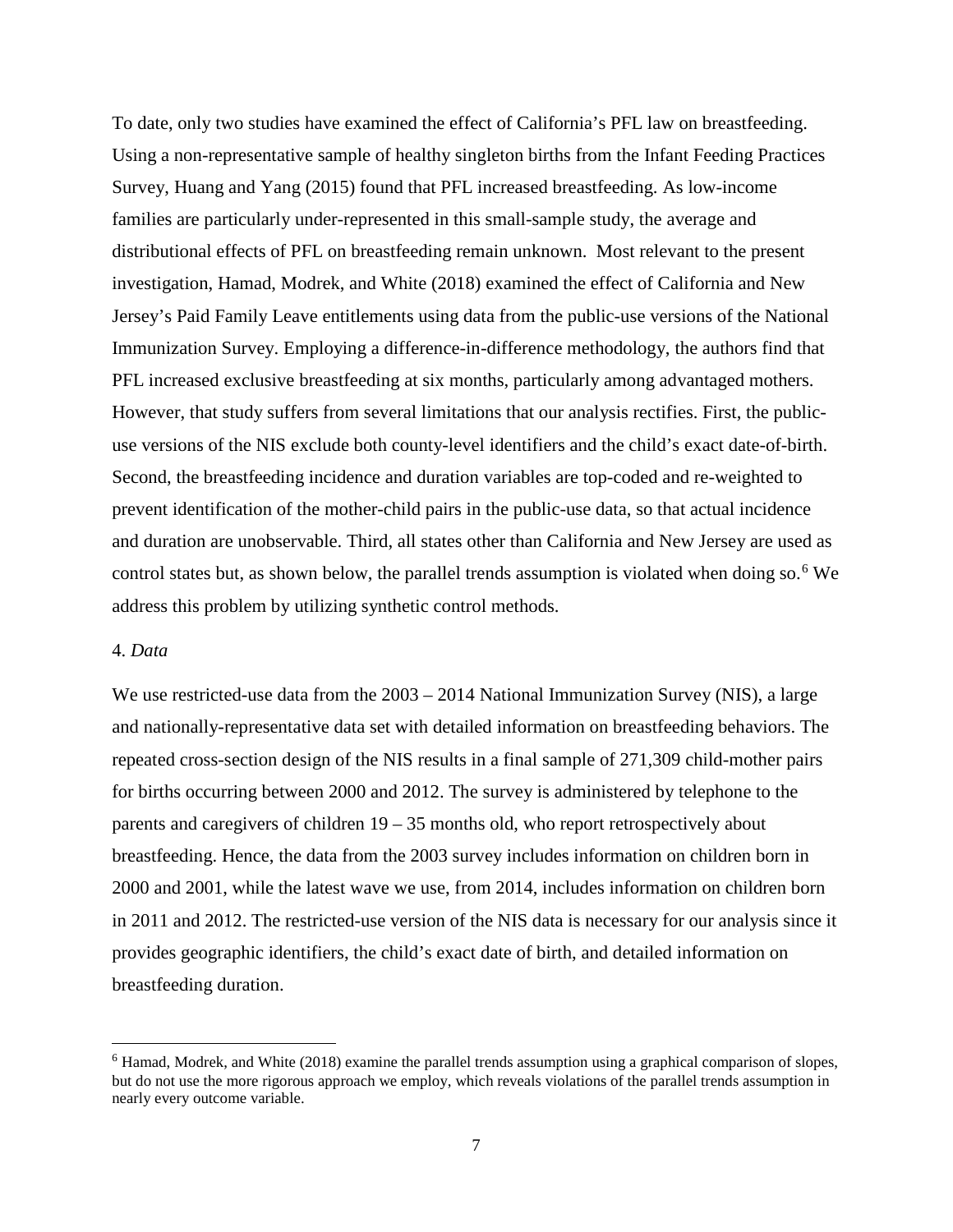We examine breastfeeding initiation and duration using responses to questions indicating whether the child was ever breastfed, even for a short period of time, and the duration of all breastfeeding, including periods with supplementation with formula or water.

Our primary analytic sample contains all mother-child pairs who answered the breastfeeding questions and provided demographic information. Supplementary covariates include maternal education (< high school, high school, some college, and BA or higher), maternal age (< 19 years, 20-29 years, 30 years+), poverty level ( $< 50 \%$ , 50 – 99%, 100 – 200%, and  $\geq 200 \%$  of the Federal Poverty Level), race/ethnicity (white, black, Hispanic and other), and binary indicators for marital status, parity, and child gender.

The NIS data collection changed in two important ways over time. First, there was a substantial change in the breastfeeding questions in  $2006$ .<sup>[7](#page-7-0)</sup> From  $2003 - 2005$ , the questions addressed breastfeeding behaviors apart from other sources of nutrition. From 2006 onward, questions were added that pinpointed the timing and duration of formula feeding relative to breastfeeding rendering those variables un-usable in our analysis. This change did not affect all breastfeeding behaviors as the timing and duration of other supplementation can co-occur in any combination with any breastfeeding, but it did mean that we were unable to examine exclusive breastfeeding because that outcome could not be defined consistently over time. Second, there is some evidence of state-level variability in breastfeeding estimates after the addition of a cell phone sample to the previous landline-only sampling method (in 2011 and 2012), although the differences were less than 5 percentage points for the majority of states (Scanlon et al. 2014).

In order to employ our primary synthetic control model estimation method, the unit of observation must be the same as the level of the policy change. Accordingly, we aggregate individuals into state-year cells based on the family's state of residence at the survey date and the year of the child's birth. Each state-year cell contains the relevant variable means, with weights used to make the sample population representative of the full state. Our preferred specifications make use of state-year level data but we also test the robustness of our results to the use of quarter-year and individual data.

l

<span id="page-7-0"></span><sup>7</sup> See https://www.cdc.gov/breastfeeding/data/nis\_data/survey\_methods.htm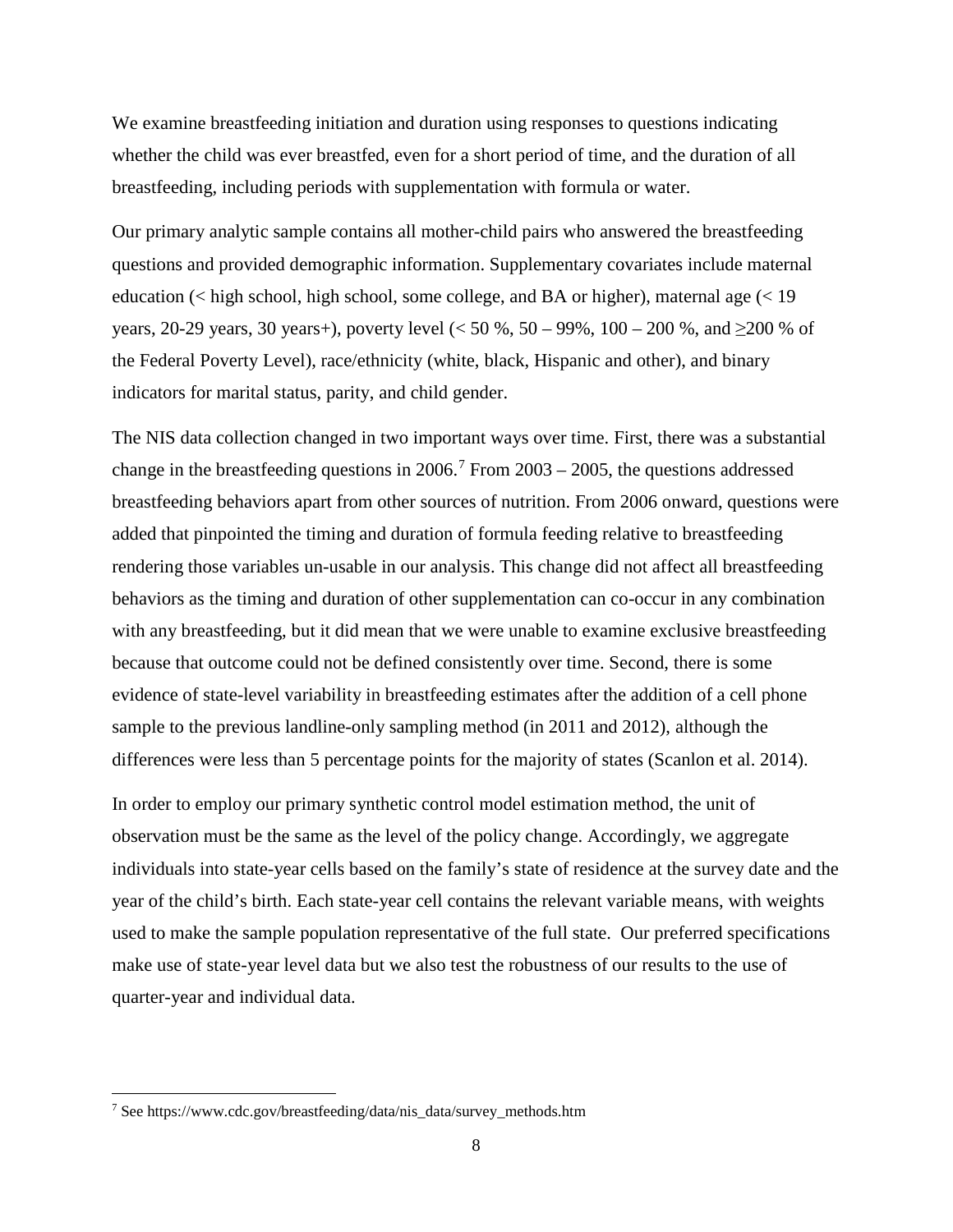We construct a set of variables measuring maternal labor market participation to approximate the unobserved likelihood of labor market participation for mothers in our sample. We use these variables as strata in our synthetic control analysis. Using data from the 2000 – 2014 Annual Demographic Supplement to the March Current Population Survey (CPS), we calculate four variables to approximate the potential employment of women in our sample. First, we calculate state-level estimates of the female-to-male population ratio based on the full sample of adult CPS respondents (ages 18-64). Second, we compute the full-time county-level employment rate of women to account for potential PFL eligibility. Third, we compute the employment rate of women with infants under one year to allow for state-level differences in fertility. Finally, we include a measure of predominance of female-dominated industries. In addition, we construct state-level covariates for our synthetic control analysis including the log of the population, per capita income, effective minimum wage, and the percent receiving welfare assistance from the University of Kentucky Center for Poverty Research (UKCPR) National Welfare Data files for  $2000 - 2014$ .

# *5. Empirical Strategy*

A basic difference-in-difference framework (DD) comparing the breastfeeding rates of California children born before and after the July 1, 2004 PFL implementation, to children born outside of California in the same period takes the form:

$$
Y_{ijt} = \alpha + \gamma (CA \times POST)_{ijt} + \delta_l X_{ijt} + \delta_2 POST_t + \delta_3 CA_j + \varepsilon_{ijt},
$$
\n(1)

where  $Y_{ijt}$  is the outcome variable for child *i* in state *j* in year *t*, *CA* is a binary variable coded as one for children living in California and zero in the control states, *POST* is a dichotomous indicator set to one for births that took place after the July 1, 2004 enactment of PFL, and zero otherwise. Demographic covariates and labor market controls are captured in *Xijt*, including maternal race/ethnicity, marital status, completed education, age at child's birth, household poverty status, child parity, child gender, and child's year of birth. Finally, *εijt,* is an error term, and  $\hat{y}$  captures the DD quasi-intent-to-treat (ITT) estimate. We include state-specific linear time trends to account for cross-state differences with respect to time as well.

The DD strategy relies on the assumption that treatment versus control group differences in outcomes would have remained the same in the absence of PFL implementation. If this parallel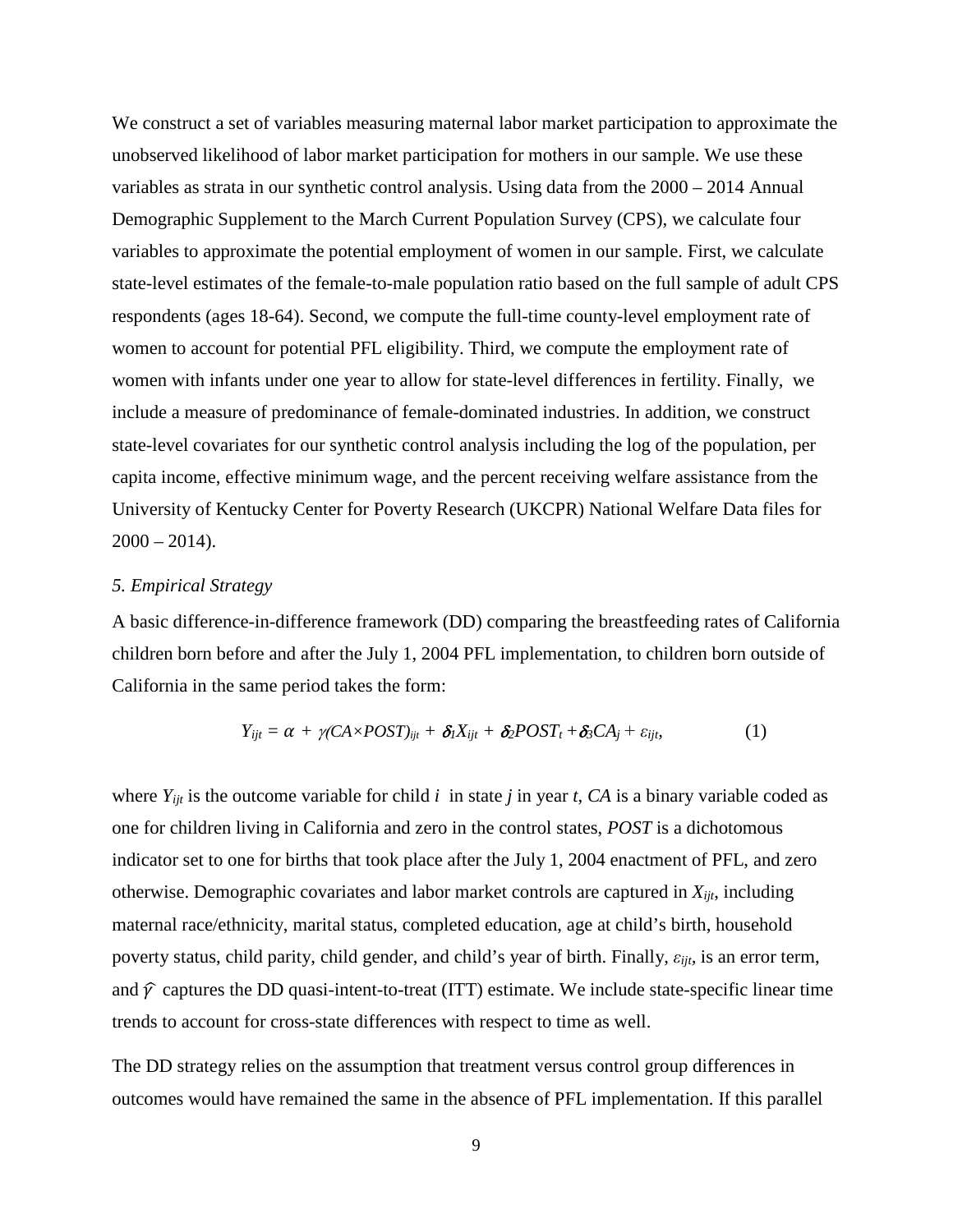trends assumption is violated, the DD estimand,  $\hat{y}$ , is likely to be biased by divergent pretreatment trends. We investigate whether pre-treatment trends in the outcome variables are similar for California and elsewhere by estimating the following model, using observations for children *i* in state *j* and year *t* among children born before July 1, 2004:

$$
Y_{ijt} = \alpha_0 + \alpha_1 X_{ijt} + \alpha_2 TR_t + \alpha_3 NONCA_{ijt} + \alpha_4 TR \times NONCA_{ijt} + \varepsilon_{ijt}.
$$
 (2)

In (2), *TRijt* is a linear time trend for the period ending in 2004, and *NONCAijt* is a dummy variable equal to zero for California and one for all other states. The coefficient of interest,  $\hat{\alpha}_4$ indicates whether the pre-treatment time trend in the outcome variable differs between California and the other states.

Our estimates from equation (2) indicate that the parallel trends assumption is violated. Therefore, we rely upon a synthetic control estimates strategy (Abadie, Diamond, and Hainmueller 2010) for our preferred specifications. To apply the synthetic control method, states are weighted based on their statistical similarity to California in terms of pre-treatment trends. Specifically, we aggregate our data to the state-year level to calculate the weights using the prelaw trends in the outcome variables after including control variables from within the NIS data indicating the fraction of the state population: who are nonwhite, married, with income below the poverty threshold, maternal age below 20 years, and less than a high school education. As we discuss in depth in the robustness section, we vary the pre-law outcome variables and covariates, and estimate separate models with additional population-level labor force participation controls drawn from the March CPS and UKCPR National Welfare Data.

Following Abadie et al.  $(2010)$ , we select a vector of weights *W* to minimize the distance between the characteristics of California,  $X_1$ , and the other control states (the donor pool),  $X_0W$ , such that:

$$
||X_1 - X_0 W||v = \sqrt{(X_1 - X_0 W)'V(X_1 - X_0 W)}
$$
\n(3)

Where  $V$  is a symmetric and positive semidefinite matrix of covariate weights chosen to minimize the mean squared prediction error of the outcome variables in the pre-law period.<sup>[8](#page-9-0)</sup> The

l

<span id="page-9-0"></span><sup>8</sup> We omit New Jersey from our models since that state passed a PFL law in 2009.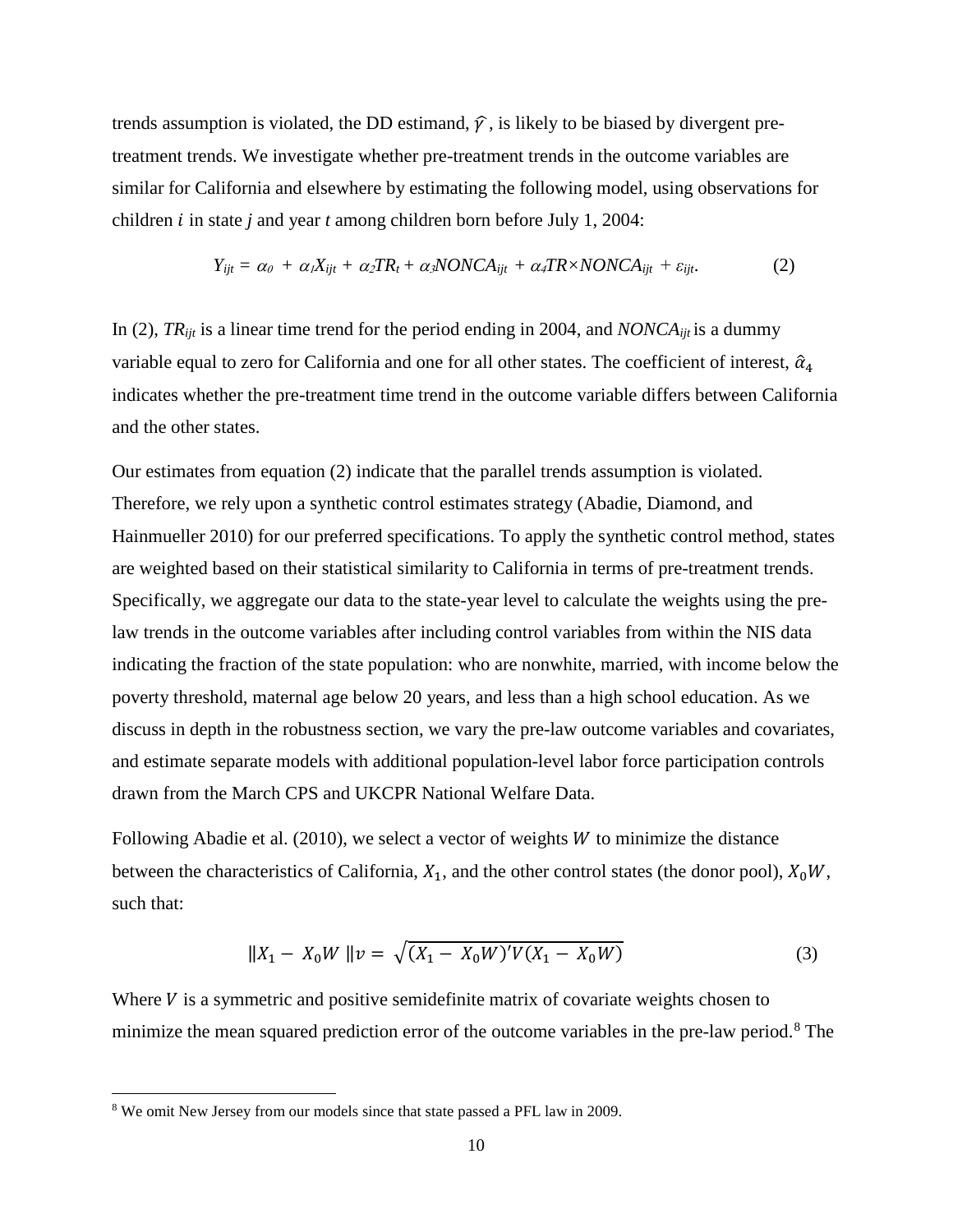final vector of state weights  $W$  sum to one, so that "synthetic California" is the weighted average of the states in the "donor pool". This method ensures that "synthetic California" has pre-trends in the outcome variables that are identical or nearly identical to California over the same period, after conditioning on the supplementary covariates.

We estimate equation (1), comparing the state-year level outcomes in California children to those in synthetic California, with the standard errors adjusted to deal with potential serial correlation due to the small number of clusters following the two-step approach proposed by Donald and Lang  $(2007)$ .<sup>[9](#page-10-0)</sup> We also compare synthetic California to California graphically, where the treatment effect is represented by the difference in outcomes between the two groups over time.

# *6. Main Results*

l

Descriptive statistics for our analysis sample, summarized in Table 1, suggest that both the incidence and duration of breastfeeding increased over time both in California and in other states. California mothers appear to breastfeed more and longer, and California has a larger Hispanic population share and slightly more impoverished respondents than other states.

We test the assumption of pre-law trends in the breastfeeding variables in Table 2, with the sample limited to children born before 2004. Comparing the trends of non-California states (Not CA\*Trend) to California, we find mixed but always statistically significant pre-trend differences in the incidence and duration of breastfeeding, indicating that the parallel trends assumption is violated. This justifies the use of synthetic control methods in our preferred specifications and indicates potential biases in prior research using standard DD models.

Table 3 shows the synthetic control results comparing the outcomes of children in California to those in synthetic California with a full set of controls from the NIS. The effect of California's PFL on breastfeeding incidence is marginally negative (column 1) though small, imprecisely estimated, and insignificant. Conversely, PFL is associated with an 18-day increase in breastfeeding duration that is significant at the 10 percent level (column 2). Compared to a preprogram mean in California of 221 days, this corresponds to growth of around 8 percent. The

<span id="page-10-0"></span><sup>9</sup> The first-stage regression is estimated on the weighted, collapsed data that yields the regression-adjusted differences between California and synthetic California for each year. In the second step, these differences are regressed on the POST indicator. We present the coefficients from these estimations, with standard errors estimated using a student's-t distribution with 25 degrees of freedom.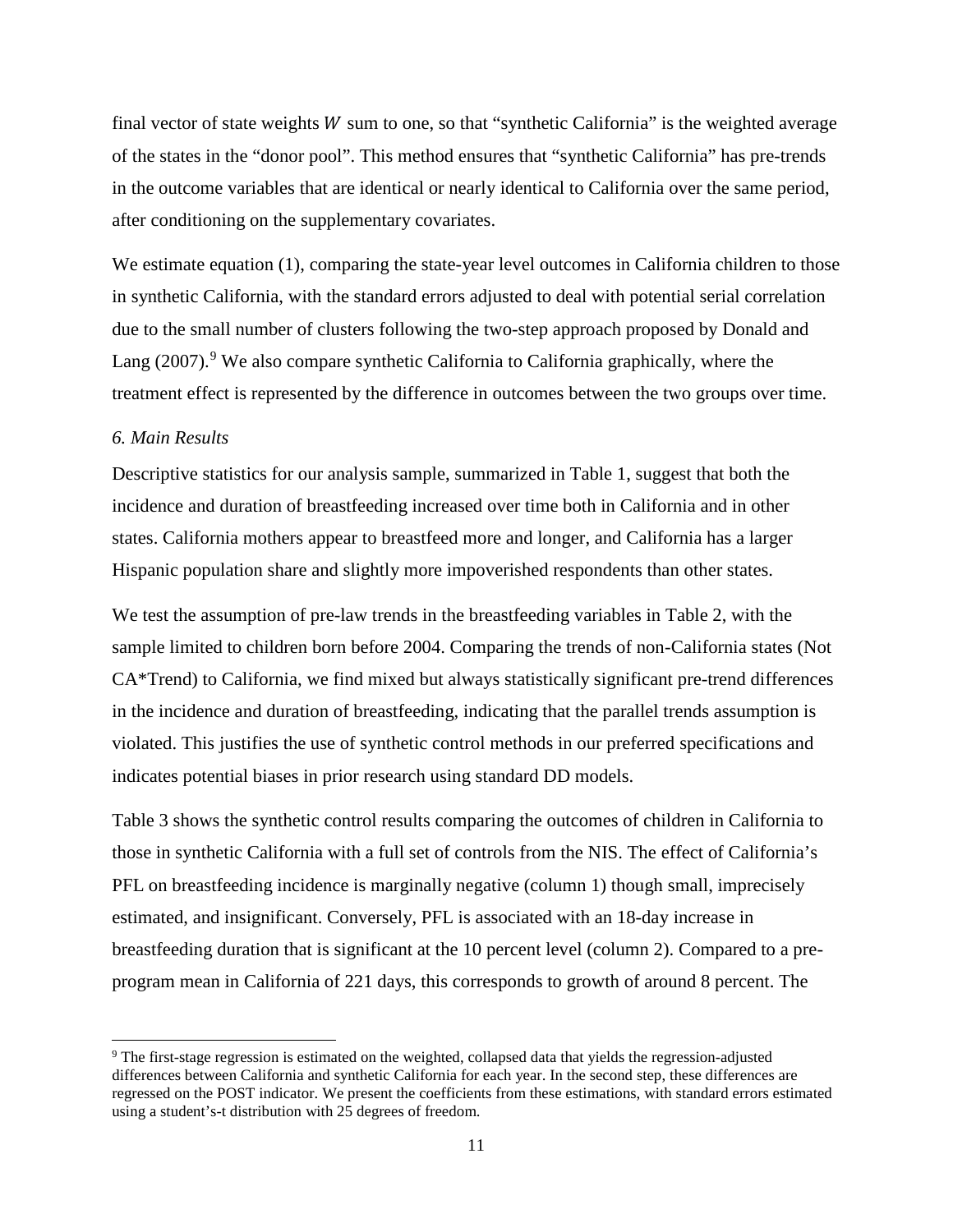coefficient in column 4 indicates that California's PFL increased the likelihood that a woman would breastfeed for at least six months by 5 percentage points, over a base of 53 percent. Interestingly, there is no effect on breastfeeding at least three months (column 3). The respective synthetic control weights are reported in Appendix Table A1.

Figures 1 through 4 show predicted impacts of PFL on breastfeeding incidence and duration estimated using synthetic control models, with separate effects allowed for each year before and after implementation. As anticipated, if the synthetic control methods are successful, the patterns for California and the synthetic controls are identical during the pre-program period. For the years after 2004, breastfeeding incidence is initially predicted to fall modestly (through 2008) and then to increase in 2010 and beyond. The patterns for duration, conditional on breastfeeding (Figure 2) are much clearer, with a modest initial effect and then a substantial increase in breastfeeding time emerging after 2007 (e.g. 47 days in 2010), mimicking the gradual take-up of leave use detected in California's administrative PFL data (Bedard and Rossin-Slater 2016). PFL appears to have no effect on whether a mother reports breastfeeding at least three months (figure 3), though the effect on six months closely tracks the overall duration pattern, with the largest effects in the later periods (figure 4). We report the annual treatment effect estimates from these models in Appendix Table A7.

#### *7. Heterogeneous Treatment Effects*

Prior research suggests that disadvantaged mothers may be more responsive to PFL than their more advantaged peers (Baker and Milligan 2008b; Carneiro, Loken, and Salvanes 2015; Stearns 2015; Lichtman-Sadot and Pillay Bell 2017). For this reason, we next examine whether PFL has heterogeneous treatment effects by stratifying our synthetic control models by several markers of disadvantage, including: maternal age and education, poverty status, whether the family receives Special Supplemental Nutrition Program for Women, Infants, and Children (WIC) or has experienced a disruption in phone service. Figures 5 through 8 show point estimates with 95 percent confidence intervals for the CA\*post coefficient from a DD model using synthetic control groups estimated independently for each model. The markers are used to delineate historically disadvantaged groups from those who are relatively advantaged. Figure 5 presents the stratified models for breastfeeding incidence. The estimates are not uniformly significant or large in magnitude, but hint at the possibility that PFL may induce breastfeeding initiation

12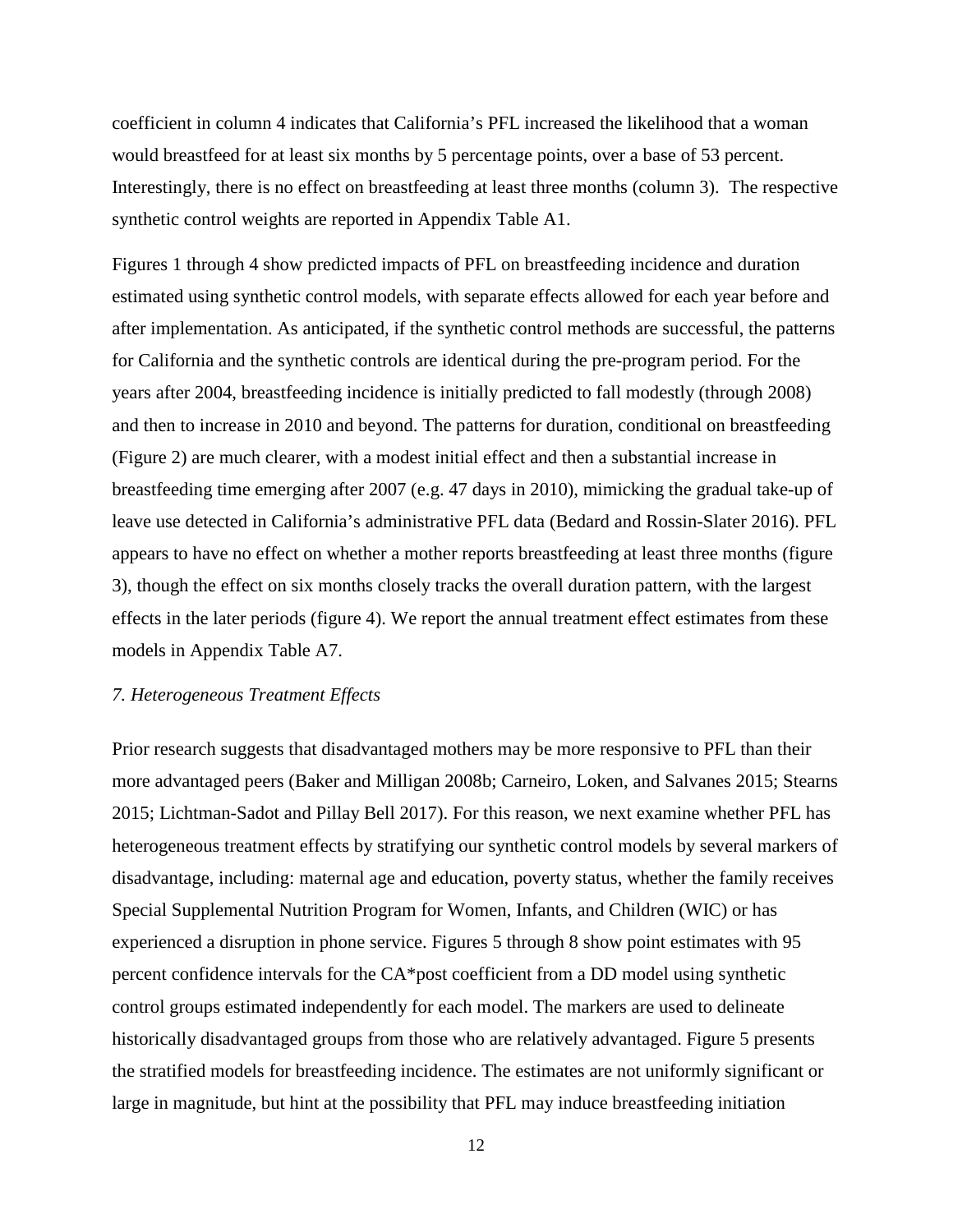among several disadvantaged groups. In particular, PFL was associated with a five percentage point increase in breastfeeding for families who experienced an interruption in phone service, with similar estimated effects for those with lower levels of education, and the most impoverished ( $<$  50 % of the FPL).<sup>[10](#page-12-0)</sup> Black/non-Hispanic respondents are nearly 7.5 percentage points more likely to initiate breastfeeding under increased PFL access. Conversely, estimated effects for the more advantaged groups are generally indistinguishable from zero (except for college-educated mothers, where breastfeeding initiation appears to decline). Negative but statistically insignificant predicted effects are also obtained for some other groups.

Figure 6 shows that PFL has more consistent positive effects on breastfeeding duration, and greater gains for some disadvantaged groups. For instance, respondents who experienced a phone interruption were estimated to increase the duration of breastfeeding by 65 days, with a corresponding 37 day increase for WIC recipients during the prior year, compared to little or no effect for their counterparts. Mothers with less than a high school education were predicted to breastfeed 63 additional days as the result of PFL, compared to around 35 days for high school graduates or those with some college and no change for college graduates. The estimates are also much larger for mothers at <50% or 50%-99% of the federal poverty line, compared to those with more financial resources, and for single versus married mothers. However, there are no clear racial differences.

Figures 7 and 8 show the same general patterns in breastfeeding at least three and six months, although the between group differences are rarely statistically significant. For instance, the largest PFL coefficients for breastfeeding at least three months (figure 7) occur among the most disadvantaged individuals in terms of education and poverty (13 and 8 percentage point increases, respectively). Similarly, PFL is associated with a 14 percentage point increase in the likelihood that respondents below 50 % of FPL breastfeed at least six months (figure 8) and with corresponding 8 percentage point increases for WIC recipients and the non-college educated.

# *8. Robustness Tests*

 $\overline{\phantom{a}}$ 

<span id="page-12-0"></span><sup>&</sup>lt;sup>10</sup> Stratifications by income, though endogenous, followed the same pattern as those by poverty rate. Results available upon request.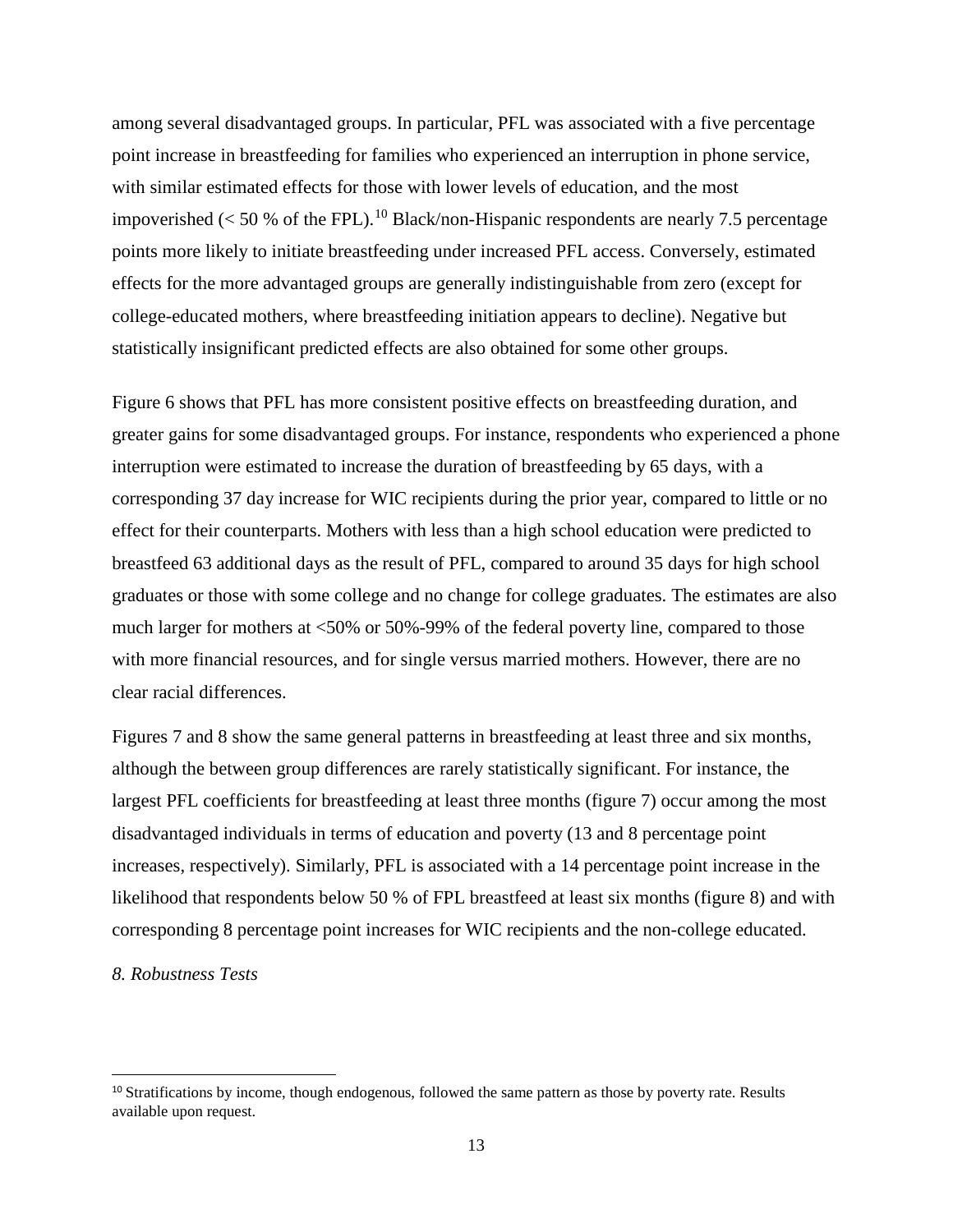We performed a variety of robustness checks. First, we employed an alternative, residual-based method for incorporating the same sets of covariates. Here, we regress each respective set of covariates on each outcome, retaining the residuals to use in the weighting stage of the synthetic control estimation, rather than the raw variables themselves. The results of these estimations, shown in table A2, imply that our results are not being driven by our choice of covariates. Indeed, the overall direction and magnitude of coefficients is fairly consistent, though that on breastfeeding duration is less precisely estimated.

To ensure that our synthetic control estimates are not spuriously driven by the selection of weights used to construct synthetic California, we conducted a "leave-one-out" test (Abadie, Diamond, and Hainmueller 2015), which involved running the synthetic control models after systematically removing one state at a time from the donor pool (with replacement). We plot the treatment effect graphs on a single plot for comparison (California minus the synthetic California). The results of this test, shown in figures  $A1 - A4$  (appendix), suggest that the set of states included in the donor pool do not generally affect the treatment effects, although the results for breastfeeding incidence (A1) and breastfeeding at three months (A3) are more sensitive than those for duration  $(A2)$  and breastfeeding at six months  $(A4)$ .<sup>[11](#page-13-0)</sup>

Next, following Borjas (2015) and Peri and Yasenov (2015), we employ a series of "placebo in space" PFL estimations, estimating separate models where each control state is erroneously classified as the treated state. This test indicates whether the effect detected for California is larger than the corresponding placebo effects. These results, shown in Appendix figures A5 – A8 are somewhat mixed but in ways that are consistent with the main pattern of our findings. Specifically, for breastfeeding incidence, where we find small or null predicted effects in our main specifications, there is little evidence of an especially large California effect (shown in black) compared to those in other states (show in gray). Comparing the root mean squared prediction error (RMSPE) – a measure of goodness of fit – across all placebo state effects during the validation period, the California estimate is smaller than for 40 percent of states, suggesting the absence of any strong true effect. Conversely, for breastfeeding duration, the effect for California is consistently near the top of the estimated effects, particularly after 2007. Indeed, 87

l

<span id="page-13-0"></span> $<sup>11</sup>$  There are only four alternative lines in each figure because just four states receive positive weights in the synthetic</sup> control models.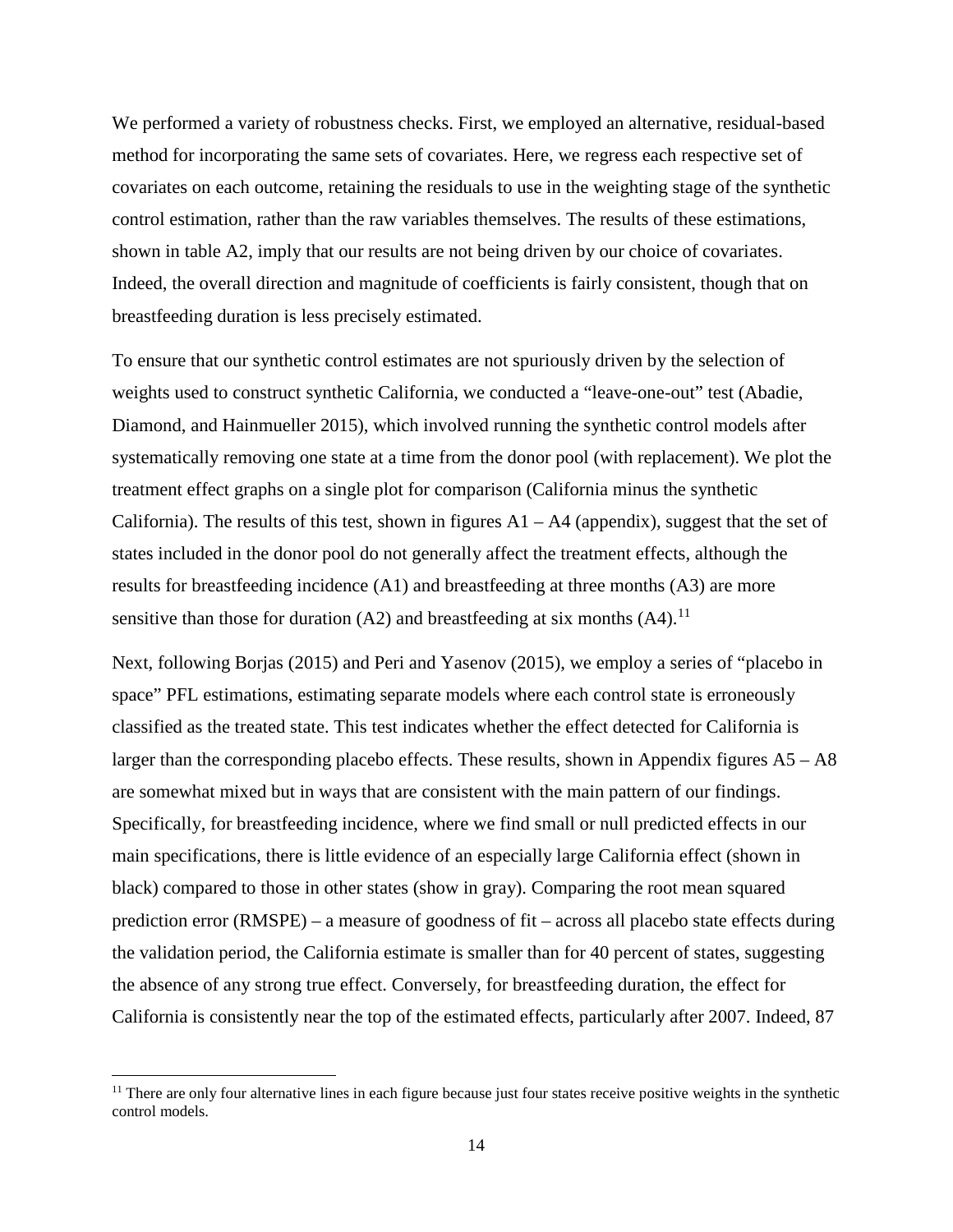percent of states have a larger RMSPE in the same period, suggesting that the effect we detect is indeed more probable and non-random.<sup>[12](#page-14-0)</sup> The same statistic for breastfeeding at least 3 and 6 months is 26 percent and 63 percent, respectively (figures A7 and A8). Overall, these results confirm that the strongest PFL effects are on overall durations and breastfeeding 6 months or more, with weaker effects for breastfeeding at least 3 months and little if any impact on breastfeeding initiation.

Since the PFL law went into effect in July of 2004, we conducted three additional sensitivity tests: 1) categorizing 2005 (rather than 2004) as the treatment year; 2) omitting 2004 from the analysis completely; 3) using fiscal rather than calendar year measures as the unit of observation. The results were largely robust to these alternatives as shown in Appendix tables A3 and A4. When we use 2005 as the treatment year, we find that the coefficients are similar in magnitude and direction, only differing in terms of significance on the duration of breastfeeding (table A3). Omitting 2004 altogether and re-defining the calendar year as the treatment year (table A4) follows the same pattern but with retained significance.

#### *9. Maternal Employment*

The National Immunization Survey lacks information on maternal employment, which prevents us from calculating the treatment-on-the treated (TOT) effect of CA-PFL. We employ two additional secondary analyses to partially overcome this limitation. First, we implement a series of difference-in-difference-in-difference (DDD) models, where the third difference is between mothers with high versus low expected rates of PFL eligibility. To do so, we exploit differences in county-level labor force participation (LFP) and employment rates of mothers with infants obtained from Current Population Survey (CPS) data. Specifically, we divide counties according to whether the median unemployment or labor force participation (LFP) rates of mothers with infants are above or below the median rates  $(51.9 %$  and  $56.5 %$  respectively).<sup>13</sup> The assumption here is that fewer mothers would be PFL-eligible in low-employment and low-LFP counties, which should result in smaller estimated PFL effects in these counties.

l

<span id="page-14-1"></span><span id="page-14-0"></span><sup>&</sup>lt;sup>12</sup> Table of placebo RMSPEs available upon request.<br><sup>13</sup> Though the CPS data omit counties in PUMAs under 100,000, they provide more detailed, year-specific maternal employment rates in the pre-law period than other data sources.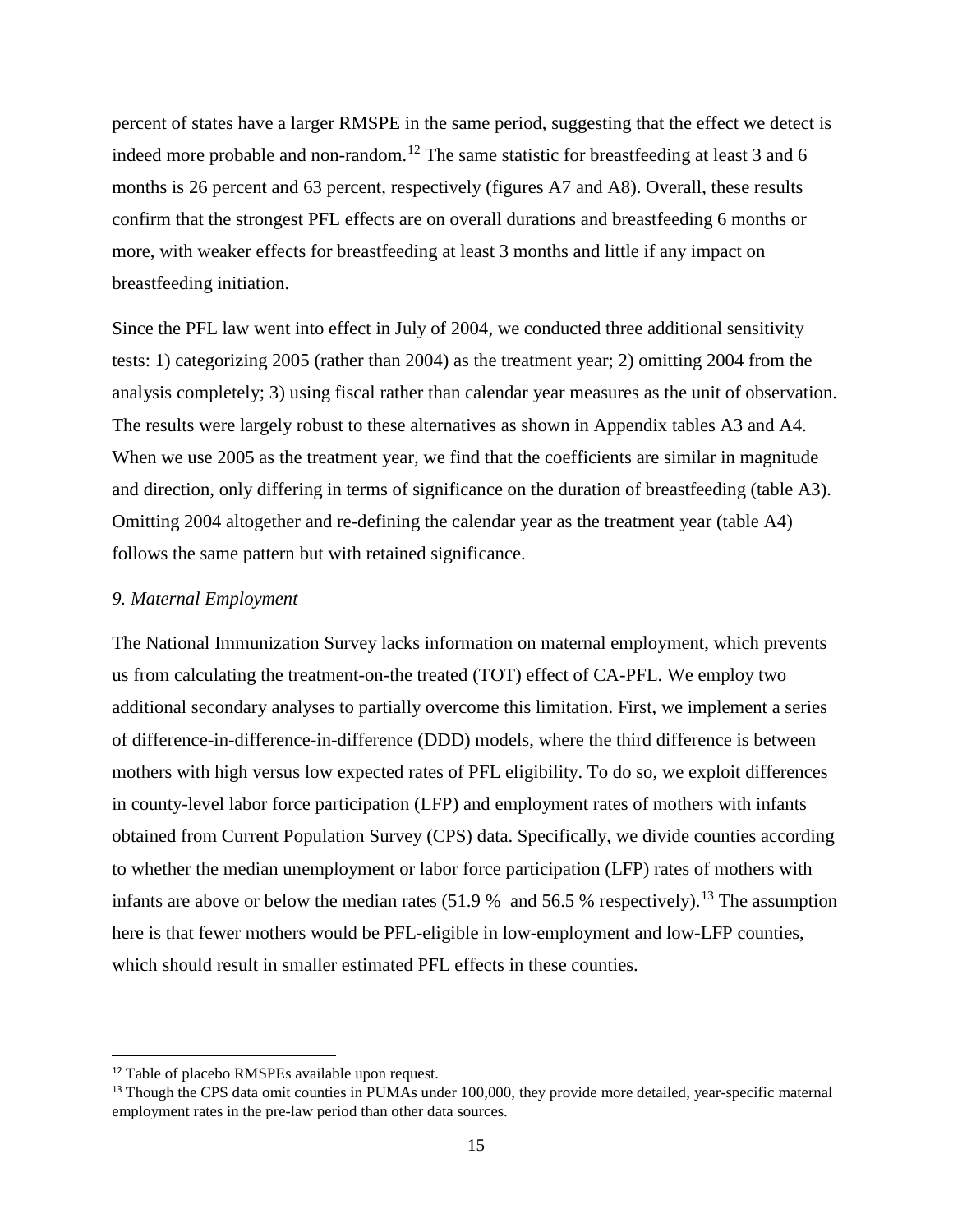The synthetic control DDD results are shown in Table 4. In the models with state-specific linear time trends, we find that women in high-employment/LFP counties are no more likely to initiate breastfeeding in response to PFL than those in low-employment/LFP counties (column 1). Conversely, such mothers breastfeed 58 days longer in response to PFL when stratifying based on labor force participation and 26 days more when dividing the sample based on employment rates. Surprisingly, the DDD results suggest that that women in high-employment/LFP counties are more likely to breastfeed at least three months (column 3) in response to PFL, but are equally likely to do so at six months (column 4). One possibility is that mothers in high employment/LFP counties are not only more likely to be eligible for PFL but also more often return to work after leave, so that their breastfeeding duration will often be truncated at around three months as a result.

Our second strategy presumes that the treatment effect varies by a mother's propensity to breastfeed in the absence of treatment. We employ a repeated split sampling (RSS) approach to examine this possibility (Abadie, Chigos and West 2018). To do so, we first regress the breastfeeding outcome on baseline characteristics using a randomly selected half of the control group sample. Second, we use these coefficients to generate predicted breastfeeding outcomes for the remaining half of the control group, as well as the treatment group. Treatment and control observations are then categorized into tertile bins representing low, medium and high breastfeeding propensity and we then estimate the treatment effect within each bin. This random splitting and estimation process is repeated over 100 iterations and the average treatment effects are reported for each of three breastfeeding propensity bins, with standard errors estimated using 100 bootstrap repetitions. As more advantaged groups are both more likely to be employed and to breastfeed, the RSS approach captures the role of relative employment status, and helps reduce the potential bias from stratification by allowing treatment intensity to vary based on breastfeeding propensity. Our results shown in table 5 suggest a strong and consistent gradient in treatment intensity, with high-propensity mothers substantially more likely to initiate and prolong breastfeeding in response to PFL relative to the low-propensity mothers.

## *10. Discussion and Conclusion*

Our results indicate that California's Paid Family Leave program raised the overall duration of breastfeeding by around 18 days, and the likelihood of breastfeeding for at least six months by 5

16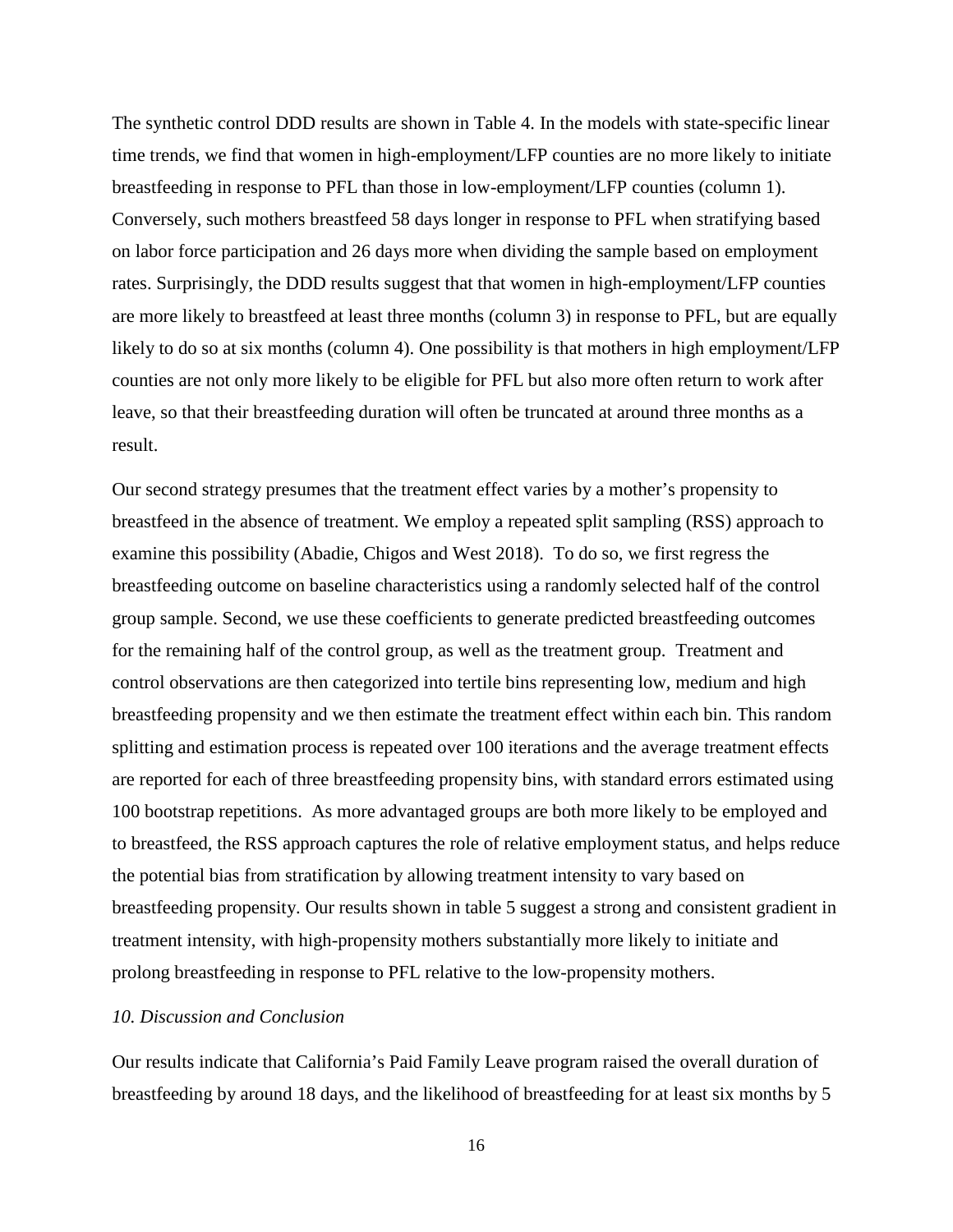percentage points, corresponding to increases of 8 to 9 percent relative to pre-program means. The finding regarding duration of at least six months is important given the recommendation of the American Academy of Pediatrics (AAP) that mothers breastfeed for at least 6 months. There is little consistent evidence that PFL raised rates of breastfeeding initiation or durations of three months or longer. In addition to the high pre-program rates of breastfeeding in California (85 percent), the lack of an initiation effect may have occurred because California mothers already had access to paid leave in the first few weeks after birth through the state's temporary disability insurance program. Larger initiation effects might be obtained for PFL programs implemented in the 45 states and DC that do not offer TDI.

Beyond the average effects just described, we generally detect larger positive effects in breastfeeding duration among disadvantaged groups of women. For instance, among women experiencing a phone interruption in the prior year, PFL is estimated to increase the duration of breastfeeding by up to 65 days, while those without an interruption in service were largely unaffected. We also obtain evidence of relatively large duration effects for less educated and poor mothers, relative to their counterparts. In combination, these findings suggest that paid family leave may reduce disparities in breastfeeding by increasing durations among the most vulnerable groups. This finding makes sense, given that employer paid leave is tilted toward more advantaged workers and given that low-income mothers may be less able to afford to use the unpaid leave offered under the FMLA.

Our results should be interpreted in light of several limitations. First, as we are unable to observe women's labor market participation and actual eligibility for PFL, we interpret our results as intent-to-treat estimates. Ideally, future research would incorporate PFL eligibility and estimate treatment-on-the-treated effects. We used several strategies to address this shortcoming but our sometimes mixed results imply that future research should more fully integrate pre-birth employment and eligibility to reduce any remaining residual bias. Second, although California's adoption of the PFL law was plausibly exogenous, it would be interesting to repeat this analysis using cohorts of mothers and children in other states, once their newer PFL laws have been in place for an adequate amount of time. Third, our results were generally but not completely robust to variations in specification and measurement, suggesting the need for caution when interpreting the findings.

17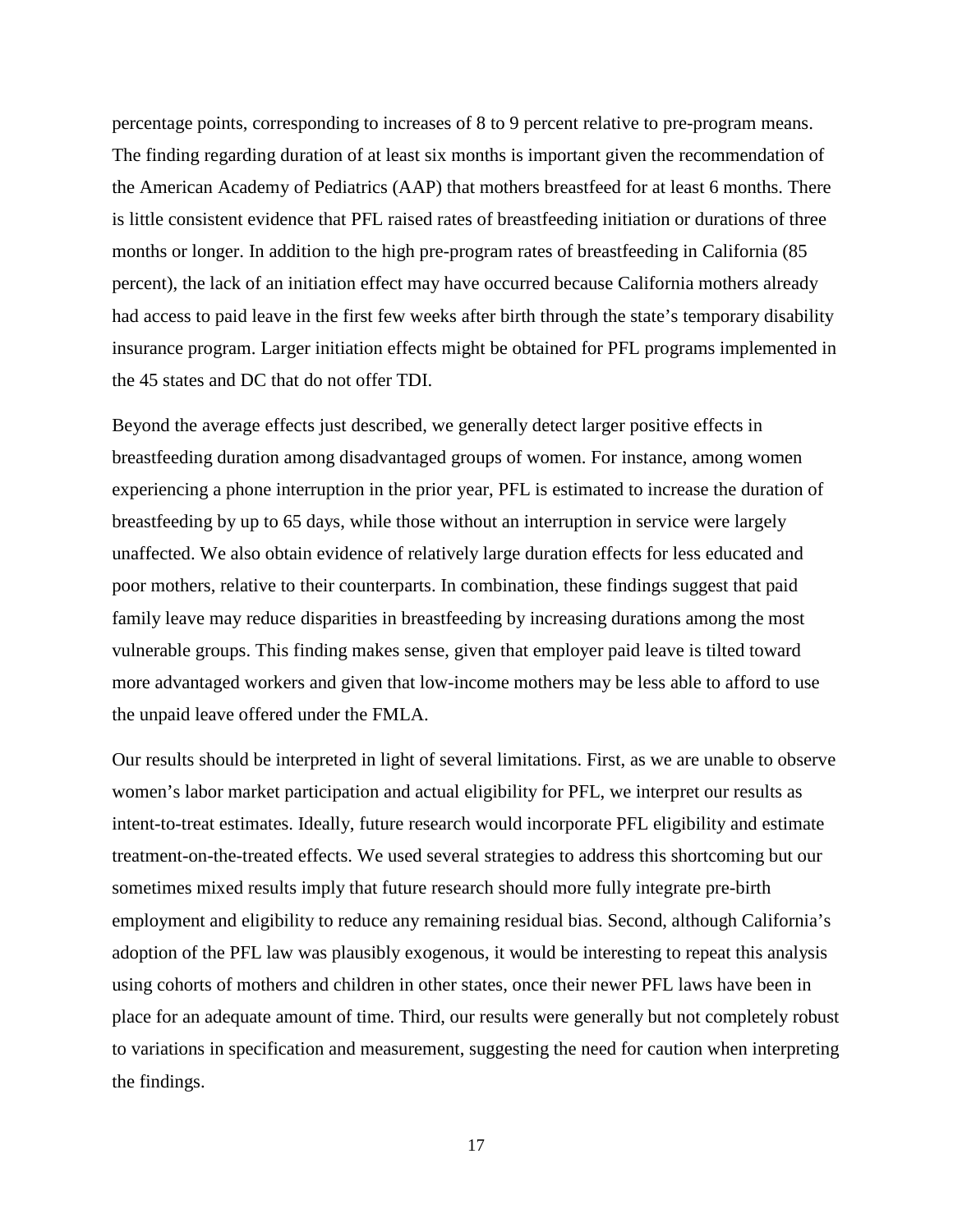Overall, our paper provides evidence that extending PFL to families in states without current mandates may increase breastfeeding durations, possibly leading to health improvements for children and mothers in the longer-term. Given that our positive findings are often concentrated among disadvantaged mothers, extensions of PFL may also reduce disparities in breastfeeding and associated outcomes. Another implication is that future research and legislation should acknowledge socioeconomic status as an important source of heterogeneity in the effects of PFL.

#### *References*

- Abadie, Alberto, Alexis Diamond, and Jens Hainmueller. 2010. "Synthetic Control Methods for Comparative Case Studies: Estimating the Effect of California's Tobacco Control Program." *Journal of the American Statistical Association* 105 (490): 493–505. https://doi.org/10.1198/jasa.2009.ap08746.
- ———. 2015. "Comparative Politics and the Synthetic Control Method." *American Journal of Political Science* 59 (2): 495–510. https://doi.org/10.1111/ajps.12116.
- Almond, Douglas, Janet Currie, and Valentina Duque. 2017. "Childhood Cirnumstances and Adult Outcomes: Act II." *NBER Working Paper Series*.
- Baker, Michael, and Kevin Milligan. 2008a. *Evidence from Maternity Leave Expansions of the Impact of Maternal Care on Early Child Development*. *Journal of Human Resources*. https://doi.org/10.1353/jhr.2010.0007.
	- ———. 2008b. "Maternal Employment, Breastfeeding, and Health: Evidence from Maternity Leave Mandates." *Journal of Health Economics* 27 (4): 871–87. https://doi.org/10.1016/j.jhealeco.2008.02.006.
- ———. 2011. "Maternity Leave and Children's Cognitive and Behavioral Development." *NBER Working Paper*, no. 17105.

Barker, D J P. 1997. "The Fetal Origins of Coronary Heart Disease." *Eur Heart J* 18: 883–84.

Bartel, Ann, Soohyun Kim, Jaehyun Nam, Maya Rossin-Slater, Christopher Ruhm, and Jane Waldfogel. 2019. "Racial and Ethnic Disparities in Access to and Use of Paid Family and Medical Leave: Evidence from Four Nationally Representative Datasets." *Monthly Labor Review*, no. January: 1–29. https://doi.org/10.21916/mlr.2019.2.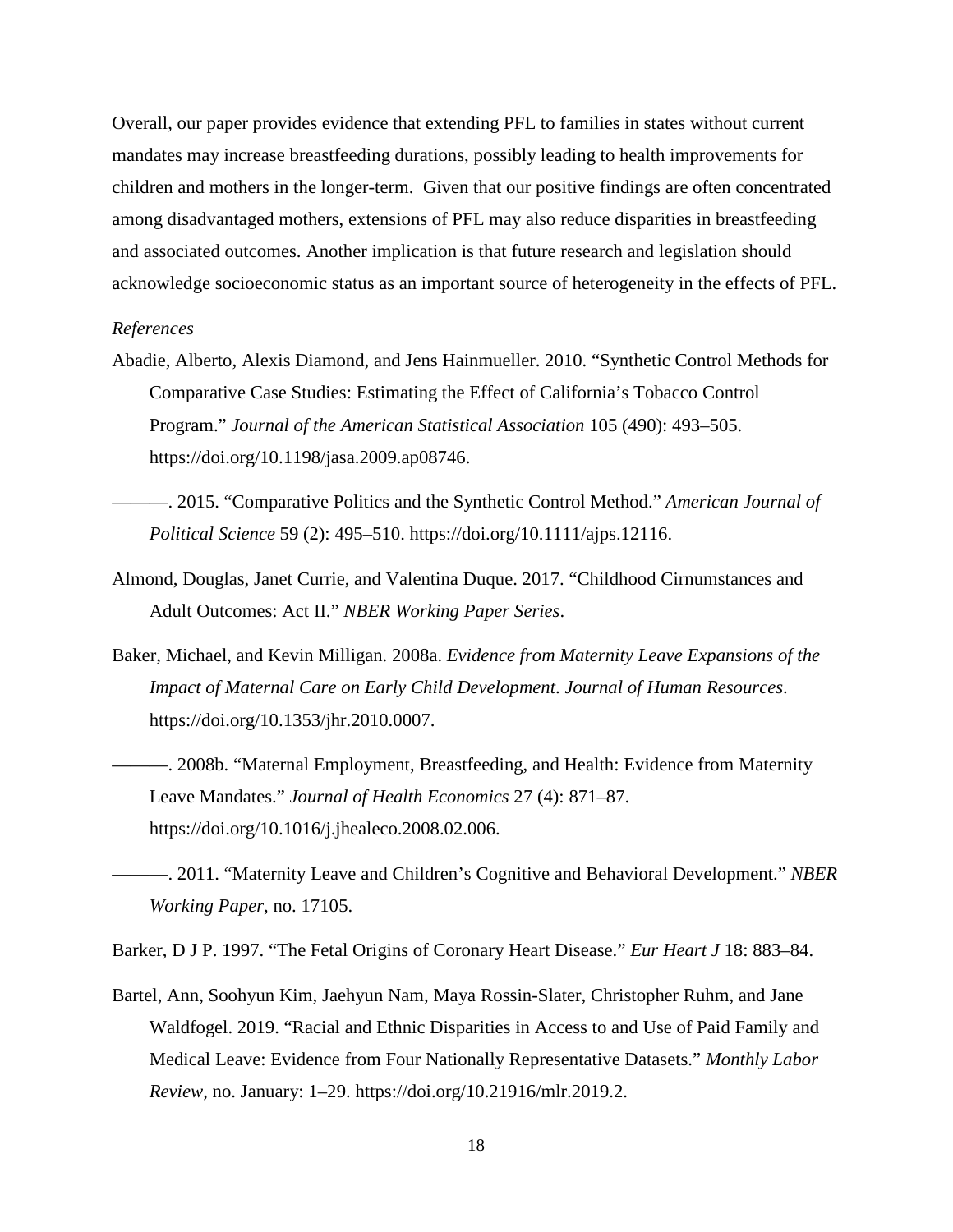- Bartel, Ann P., Maya Rossin-Slater, Christopher J. Ruhm, Jenna Stearns, and Jane Waldfogel. 2018. "Paid Family Leave, Fathers' Leave-Taking, and Leave-Sharing in Dual-Earner Households." *Journal of Policy Analysis and Management* 37 (1): 10–37. https://doi.org/10.1002/pam.22030.
- Baum, Charles, and Christopher J. Ruhm. 2016. "The Effects of Paid Family Leave in California on Labor Market Outcomes." *Journal of Policy Analysis and Management* 35 (2): 333–356. https://doi.org/10.1002/pam.
- Bedard, Kelly, and Maya Rossin-Slater. 2016. "The Economic and Social Impacts of Paid Family Leave in California : Report for the California Employment Development." *California Employment Development Department*. http://www.edd.ca.gov/Disability/pdf/PFL\_Economic\_and\_Social\_Impact\_Study.pdf.
- Berger, Lawrence M., Jennifer Hill, and Jane Waldfogel. 2005. "Maternity Leave, Early Maternal Employment and Child Health and Development in the US\*." *The Economic Journal* 115 (October 2015): F29–47. https://doi.org/10.1111/j.0013-0133.2005.00971.x.
- Borjas, George J. 2015. "The Wage Impact of the Marielitos : A Reappraisal George J . Borjas September 2015 The Wage Impact of the Marielitos : A Reappraisal," no. September.
- Callen, J, and J Pinelli. 2004. "Incidence and Duration of Breastfeeding for Term Infants in Canada, United States, Europe, and Australia: A Literature Review." *Birth* 31 (4): 285–92. https://doi.org/10.1111/j.0730-7659.2004.00321.x.
- Carneiro, Pedro, Katrine V Loken, and Kjell G Salvanes. 2015. "A Flying Start: Maternity Leave Benefits and Long Run Outcomes of Children." *Journal of Political Economy* 123 (2): 365– 412. https://doi.org/10.1086/679627.
- Centers for Disease Control and Prevention. 2016. "Breastfeeding Report Card 2016," 1–8. http://www.cdc.gov/breastfeeding/pdf/2014breastfeedingreportcard.pdf.
- Chen, A., and W. J. Rogan. 2004. "Breastfeeding and the Risk of Postneonatal Death in the United States." *Pediatrics* 113 (5): e435–39. https://doi.org/10.1542/peds.113.5.e435.
- Dennis, Cindy-Lee. 2002. "Breastfeeding Initiation and Duration: A 1990-2000 Literature Review." *Journal of Obstetric, Gynecologic, and Neonatal Nursing (JOGNN)* 31 (1): 12–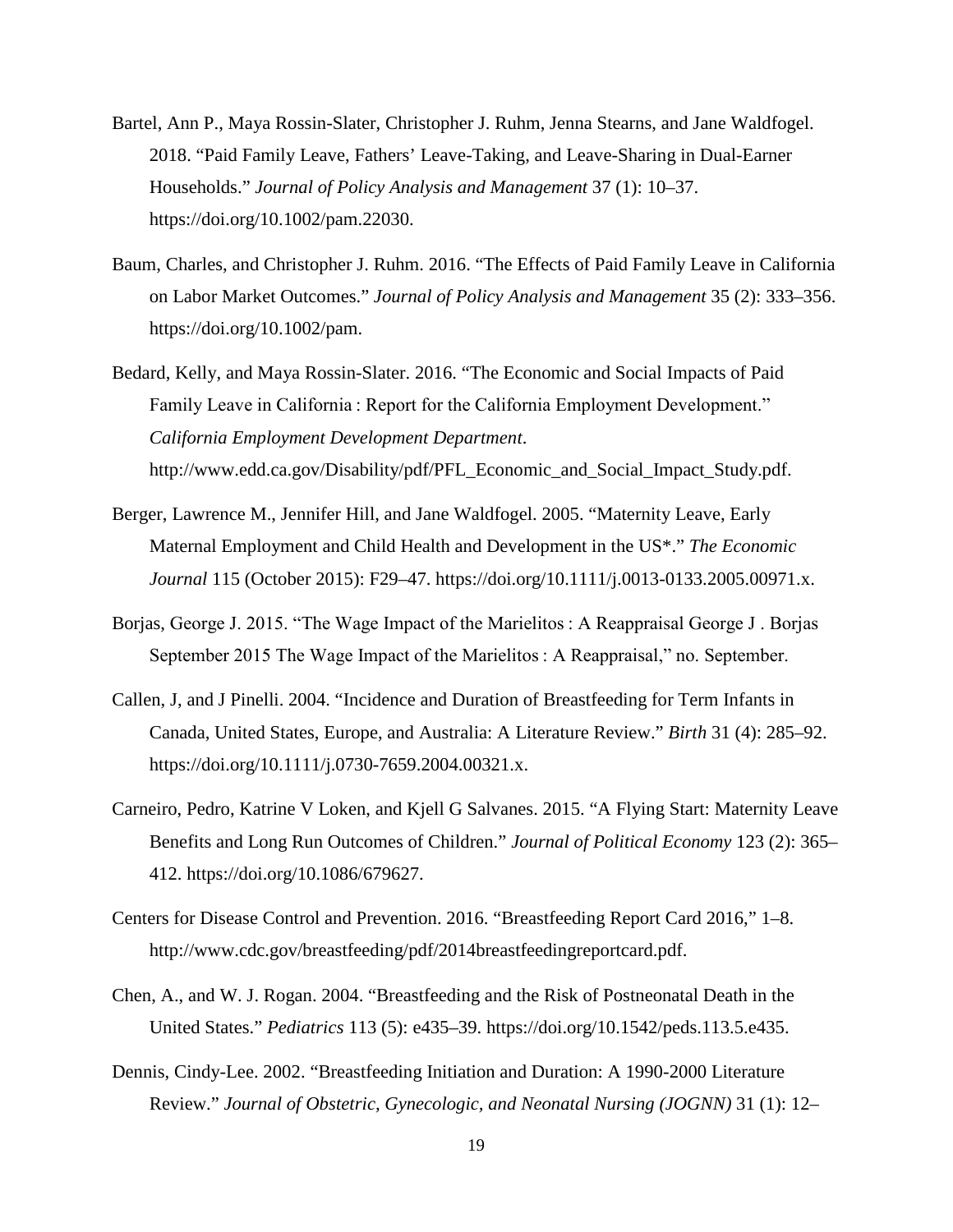32. https://doi.org/10.1111/j.1552-6909.2002.tb00019.x.

- Dubois, Lise, and Manon Girard. 2003. "Social Determinants of Initiation, Duration and Exclusivity of Breastfeeding at the Population Level." *Canadian Journal of Public Health* 94: 300–305. https://doi.org/10.1079/PHN2003497.
- Dustmann, Christian, and Uta Schönberg. 2012. "Expansions in Maternity Leave Coverage and Children's Long-Term Outcomes." *American Economic Journal: Applied Economics* 4 (3): 190–224. https://doi.org/10.1257/app.4.3.190.
- Grummer-Strawn, Laurence M., and Nigel Rollins. 2015. "Summarising the Health Effects of Breastfeeding." *Acta Paediatrica* 104 (467): 1–2. https://doi.org/10.1111/apa.13136.
- Han, Wen-Jui, Christopher Ruhm, and Jane Waldfogel. 2009. "Parental Leave Policies and Parents' Employment and Leave-Taking." *Journal of Policy Analysis and Management* 28 (1): 29–54. https://doi.org/10.1002/pam.
- Heckman, J. J. 2007. "The Economics, Technology, and Neuroscience of Human Capability Formation." *Proceedings of the National Academy of Sciences* 104 (33): 13250–55. https://doi.org/10.1073/pnas.0701362104.
- Klerman, Jacob Alex, Kelly Daley, and Alyssa Pozniak. 2012. "Family and Medical Leave in 2012: Technical Report," 1–165. https://doi.org/10.1016/B978-0-88415-752-6.50267-8.
- Kramer, M, F Aboud, E Mironova, I Vanilovich, R Platt, L Matush, S Igumnov, et al. 2008. "Breastfeeding and Child Cognitive Development." *Archives of General Psychiatry* 65 (5): 578–84. https://doi.org/10.1111/j.1365-2214.2009.01070.x.
- Lichtman-Sadot, Shirlee, and Neryvia Pillay Bell. 2017. "Child Health in Elementary School Following California's Paid Family Leave Program." *Journal of Policy Analysis and Management* 36 (4): 790–827. https://doi.org/10.1002/pam.
- Liu, Q, and O.N. Skans. 2010. "The Duration of Paid Parental Leave and Children's Scholastic Performance." *The B.E. Journal of Economic Analysis and Policy* 10: 1–3.
- Pediatrics, American Academy of. 2005. "AAP Policy Statement: Breastfeeding and the Use of Human Milk." *Pediatrics*. https://doi.org/10.1542/peds.2004-2491.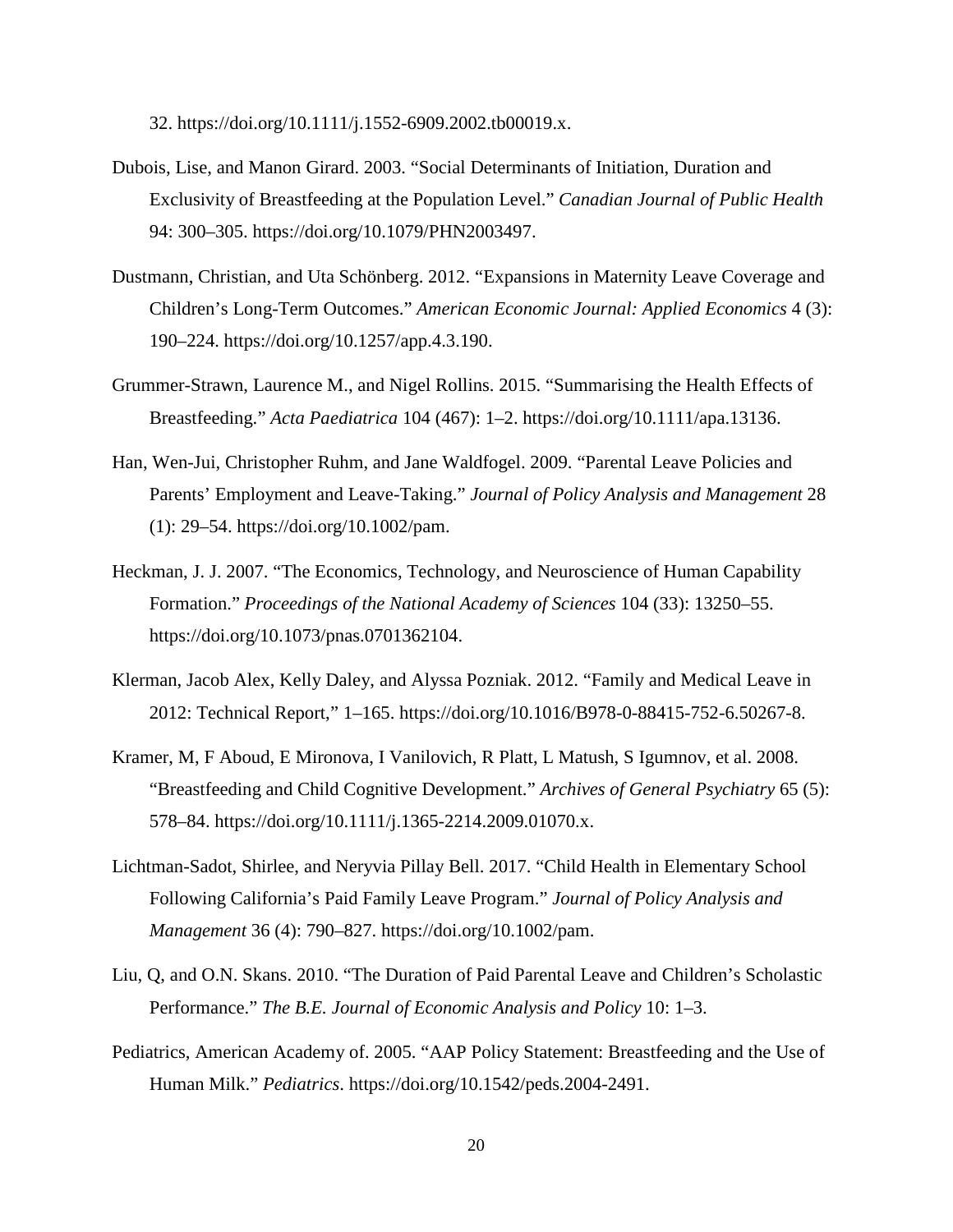- Peri, Giovanni, and Vasil Yasenov. 2015. "THE LABOR MARKET EFFECTS OF A REFUGEE WAVE: APPLYING THE SYNTHETIC CONTROL METHOD TO THE MARIEL BOATLIFT." *NBER Working Papers* 21801.
- Rasmussen, Astrid Würtz. 2010. "Increasing the Length of Parents' Birth-Related Leave: The Effect on Children's Long-Term Educational Outcomes." *Labour Economics* 17 (1). Elsevier B.V.: 91–100. https://doi.org/10.1016/j.labeco.2009.07.007.
- Rossin-Slater, Maya, Christopher J. Ruhm, and Jane Waldfogel. 2013. "The Effects of California's Paid Family Leave Program on Mothers' Leave-Taking and Subsequent Labor Market Outcomes." *Journal of Policy Analysis and Management* 32 (2): 224–45. https://doi.org/10.1002/pam.
- Rossin, Maya. 2011. "The Effects of Maternity Leave on Children's Birth and Infant Health Outcomes in the United States." *Journal of Health Economics* 30 (2). Elsevier B.V.: 221– 39. https://doi.org/10.1016/j.jhealeco.2011.01.005.
- Ruhm, C., and J. Waldfogel. 2012. "Long-Term Effects of Early Childhood Care and Education." *Nordic Economic Policy Review* 1 (6149): 23–51.
- Ruhm, Christopher J. 2000. "Parental Leave and Child Health." *Journal of Health Economics* 19 (6): 931–60. https://doi.org/10.1016/S0167-6296(00)00047-3.
- Scanlon, Kelley S, Ruowei Li, Jian Chen, and Laurence M Grummer-Strawn. 2014. "Estimation of Breastfeedin Rates in the United States from the National Immunization Survey: The Effect of Adding a Cellular Telephone Sample of Respondents.," 1–17. https://www.cdc.gov/breastfeeding/data/nis\_data/estimation-bf-rates.htm.

Shim, Joyce Yonghee. 2013. "Family Leave Policy and Child Health." Columbia University.

- Stearns, Jenna. 2015. "The Effects of Paid Maternity Leave: Evidence from Temporary Disability Insurance." *Journal of Health Economics* 43. Elsevier B.V.: 85–102. https://doi.org/10.1016/j.jhealeco.2015.04.005.
- Tanaka, Sakiko. 2005. "Parental Leave and Child Health across OECD Countries." *The Economic Journal* 115 (501).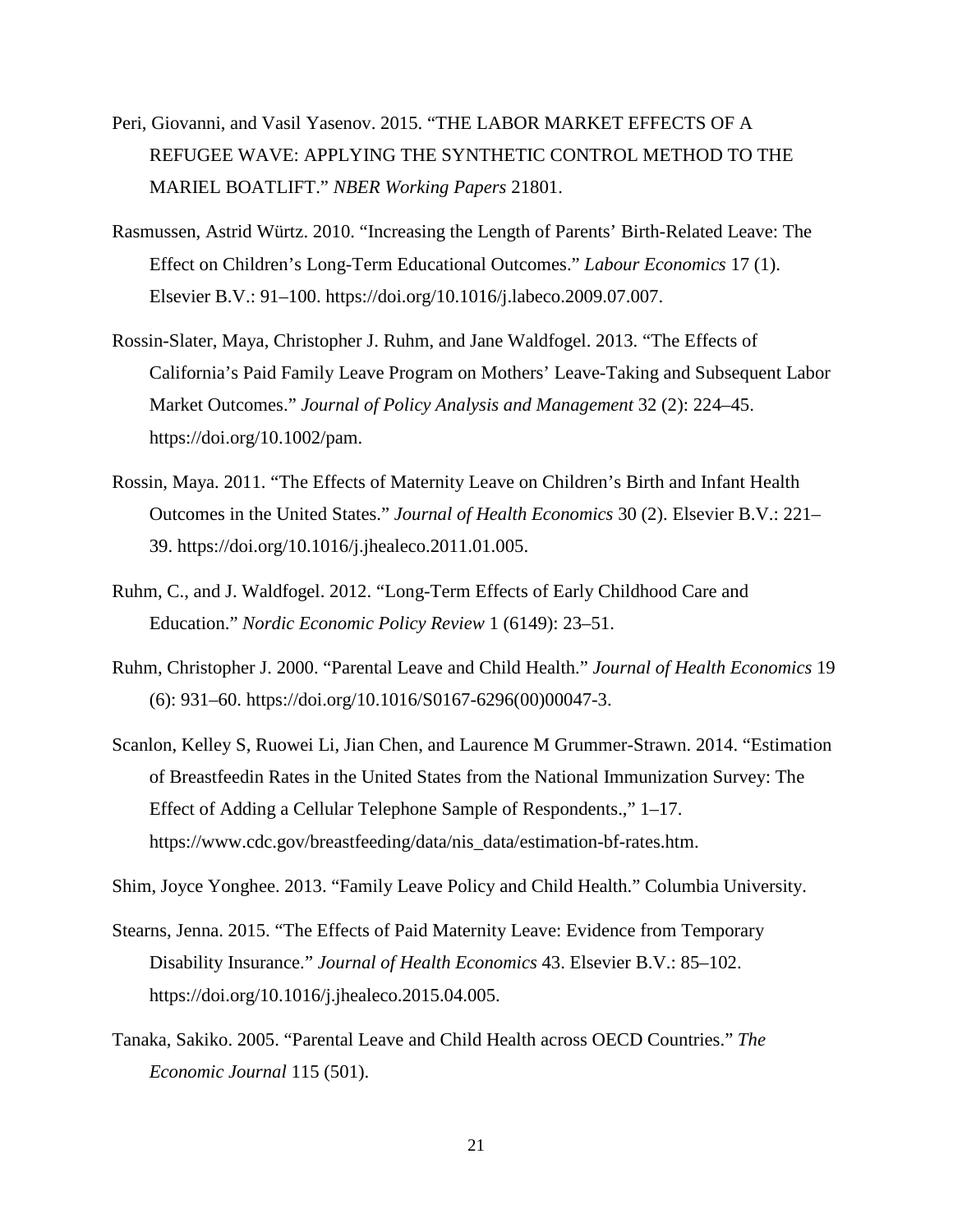- Thulier, Diane, and Judith Mercer. 2009. "Variables Associated With Breastfeeding Duration." *Journal of Obstetric, Gynecologic & Neonatal Nursing* 38 (3): 259–68. https://doi.org/10.1111/j.1552-6909.2009.01021.x.
- Victora, Cesar G., Rajiv Bahl, Aluísio J.D. Barros, Giovanny V.A. França, Susan Horton, Julia Krasevec, Simon Murch, et al. 2016. "Breastfeeding in the 21st Century: Epidemiology, Mechanisms, and Lifelong Effect." *The Lancet* 387 (10017). Elsevier Ltd: 475–90. https://doi.org/10.1016/S0140-6736(15)01024-7.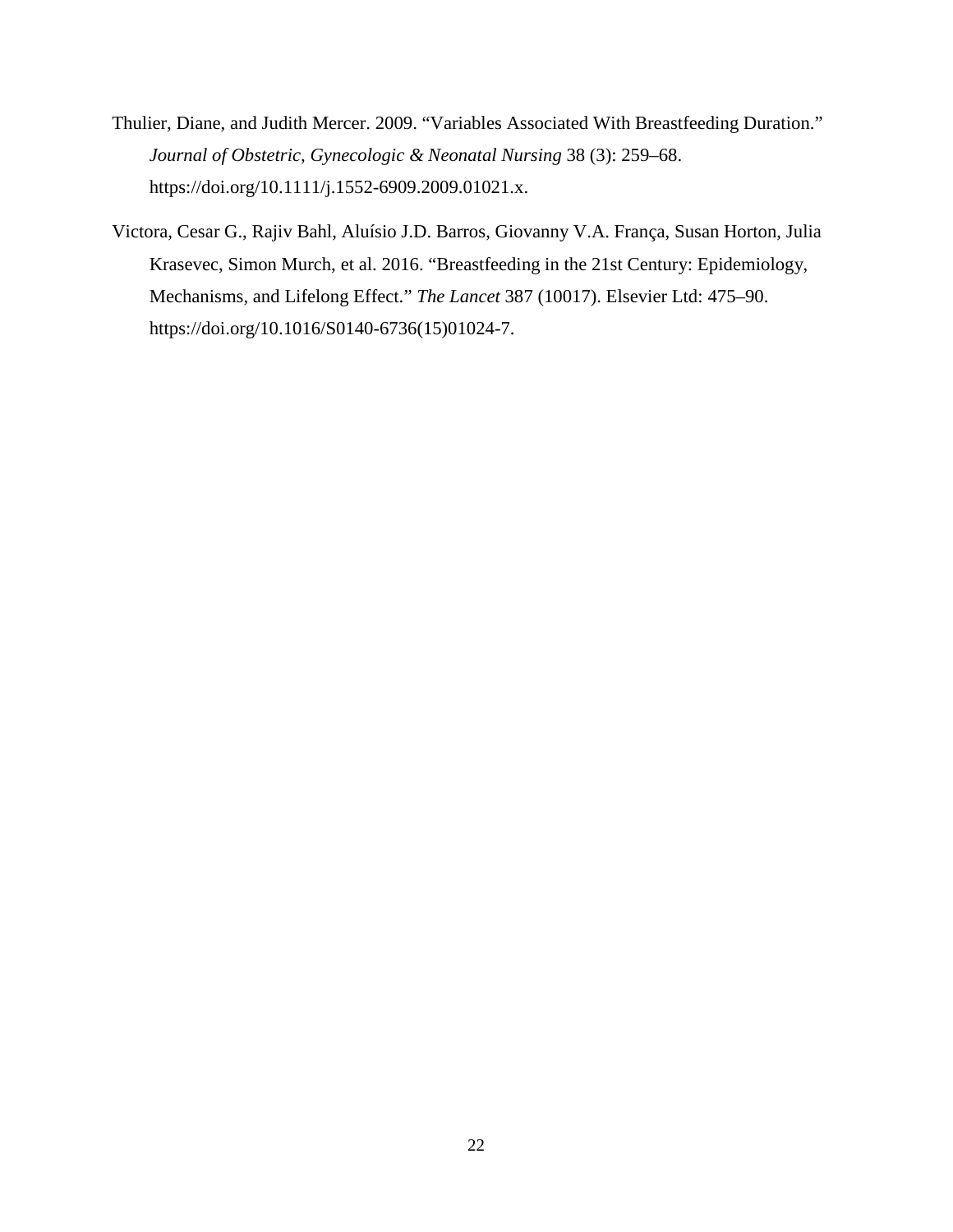# Figures





Note: Figure displays results from synthetic control analysis comparing the estimated effect of PFL on the incidence of breastfeeding in California (CA) compared to that of synthetic California (synth). Children drawn from the National Immunization Survey (2003 – 2014) are aggregated to the state-year level. Covariates include maternal race/ethnicity (the fraction of women in each state-year who are characterized by each race/ethnicity subcategory – white, black, Hispanic, and other), marital status (percentage of women married), completed education (percentage of women with each respective level of education - less than high school, high school, some college, and a college degree or higher), age at child's birth (percentage of women who are younger than 20, 20-29, or 30 +), household poverty status (percentage of women in each of four poverty categories - < 50 % of the Federal Poverty Level, FPL, 50-90% FPL, 100- 200% FPL, and 200% FPL +), child parity, child gender, maternal immigration status, and child's year of birth.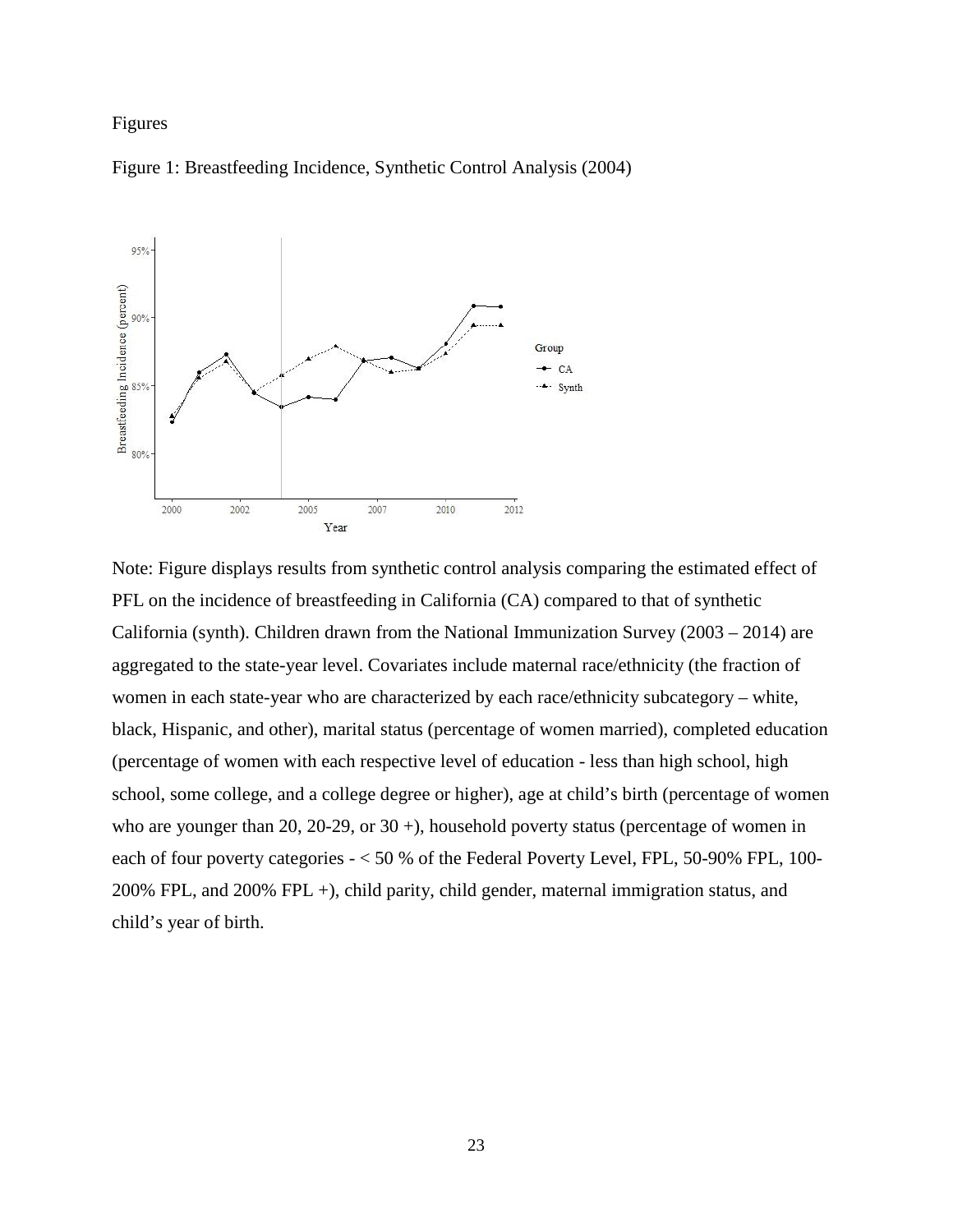Figure 2: Breastfeeding Duration, Synthetic Control Analysis (2004)



Note: See note on Figure 1. Figure displays results from synthetic control analysis comparing the estimated effect of PFL on the duration of breastfeeding (conditional on any breastfeeding), in California (CA) to that of synthetic California (synth). Sample and covariates are the same as in figure 1.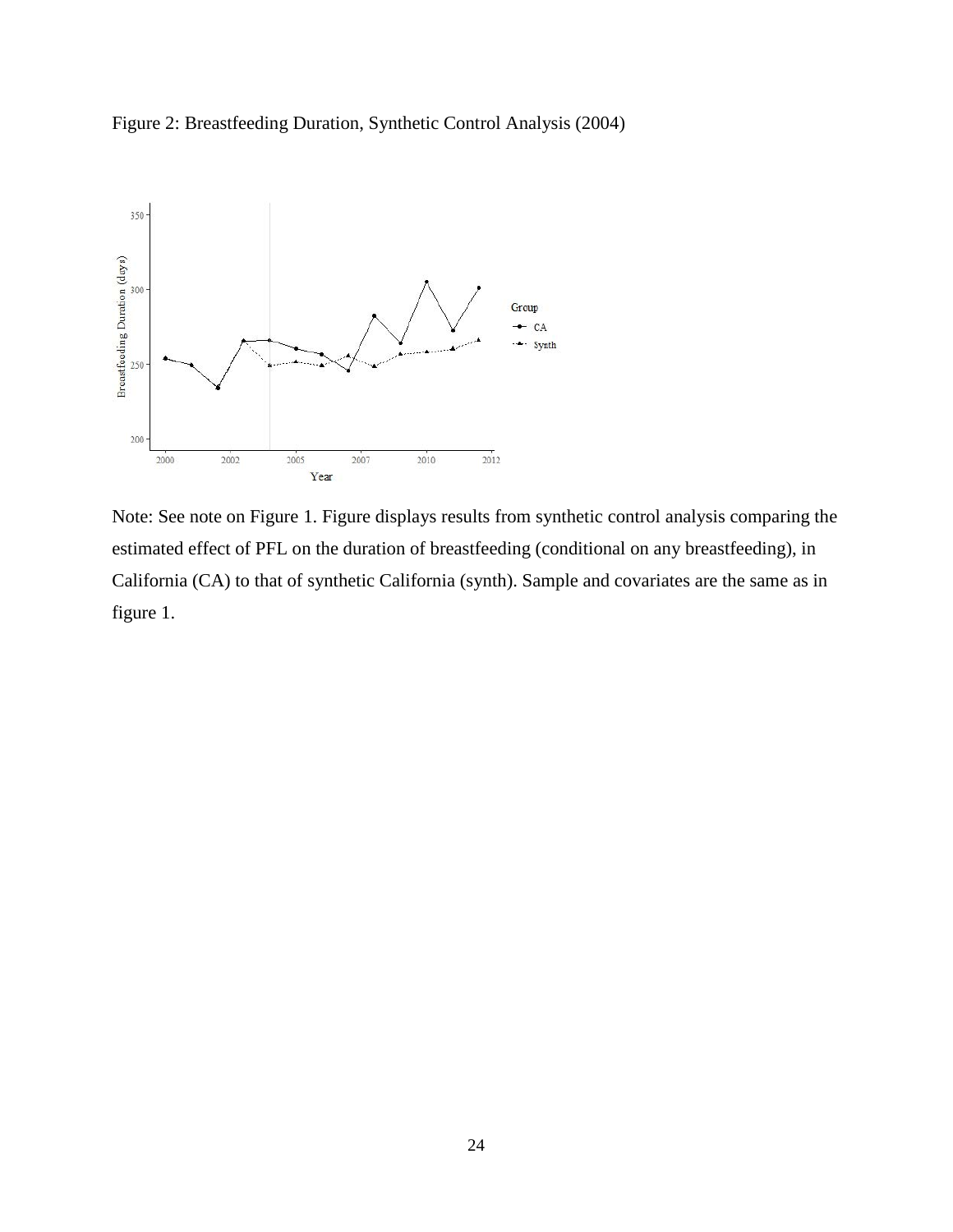

Figure 3: Breastfeeding at least 3 Months, Synthetic Control Analysis (2004)

Note: See note on Figure 1. Figure displays results from synthetic control analysis comparing the estimated effect of PFL on the duration of breastfeeding for at least 3 months (conditional on any breastfeeding), in California (CA) to that of synthetic California (synth). Sample and covariates are the same as in figure 1.



Figure 4: Breastfeeding at least 6 Months, Synthetic Control Analysis (2004)

Note: See note on Figure 1. Figure displays results from synthetic control analysis comparing the estimated effect of PFL on the duration of breastfeeding for at least 6 months (conditional on any breastfeeding), in California (CA) to that of synthetic California (synth). Sample and covariates are the same as in figure 1.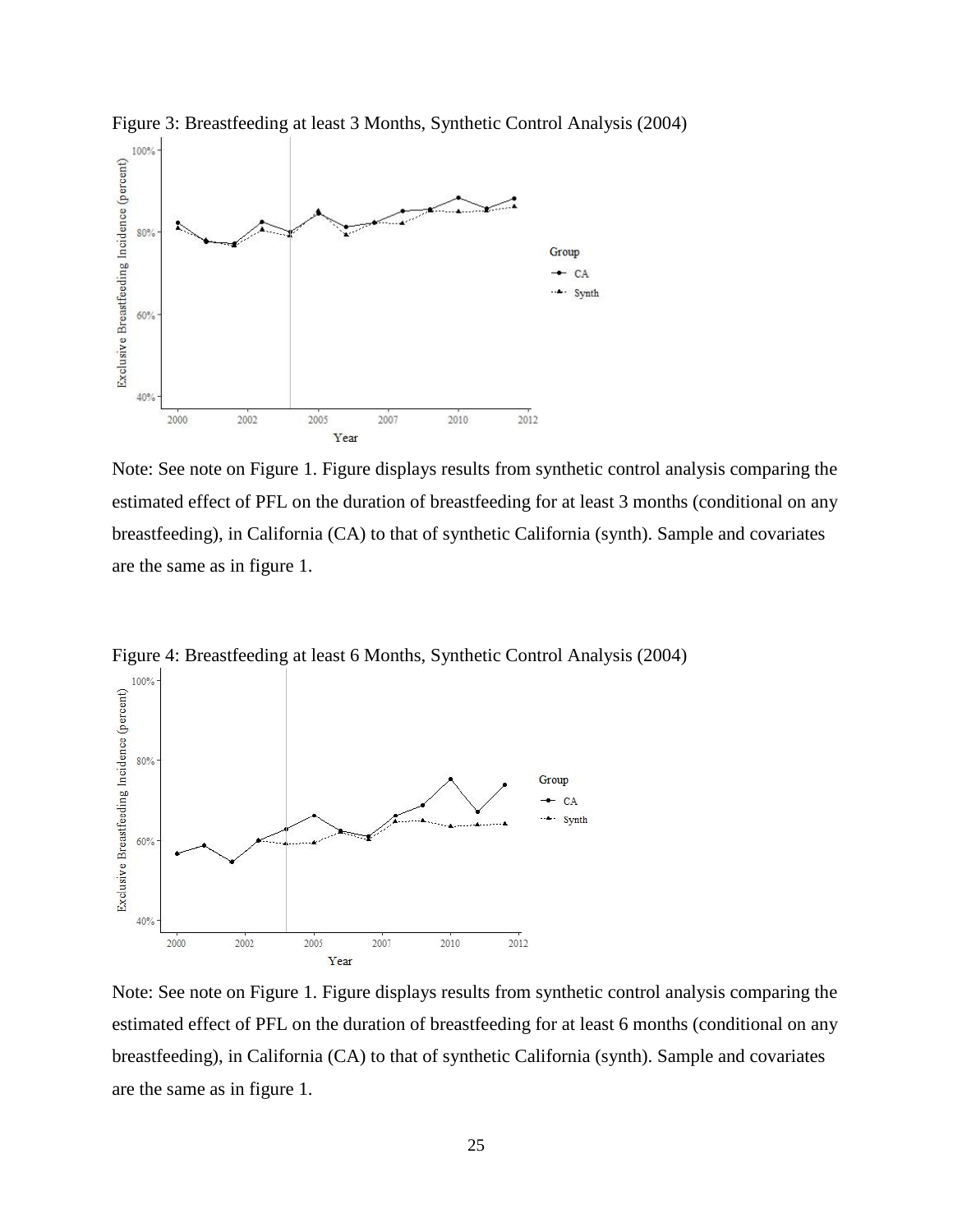

Figure 5: Breastfeeding Incidence: Stratified Models

Note: See note on Figure 1. Graphical results from synthetic control analysis comparing the estimated effect of PFL on the incidence of breast feeding in California (CA) to that of synthetic California (synth) for subsamples stratified by demographic indicators. Coefficients are represented by points with error bars showing 95 percent confidence intervals. Sample and covariates are the same as in Figure 1.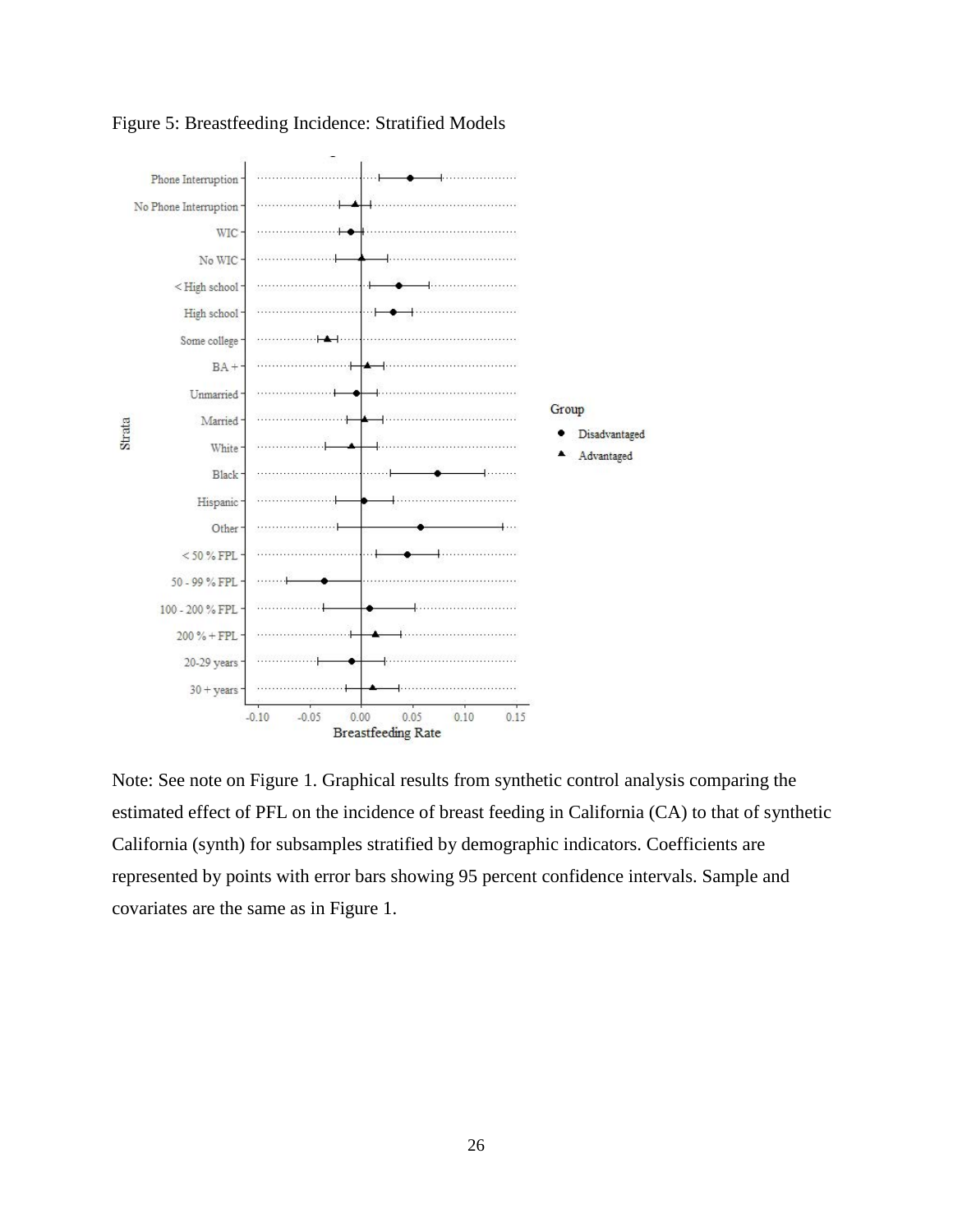

Figure 6: Breastfeeding Duration: Stratified Models

Note: Graphical results from synthetic control analysis comparing the estimated effect of PFL on the duration of breastfeeding (conditional on any breastfeeding), in California (CA) to that of synthetic California (synth) stratified by demographic indicators. Coefficients are represented by points with error bars showing 95 percent confidence intervals. Sample and covariates are the same as in Figure 1.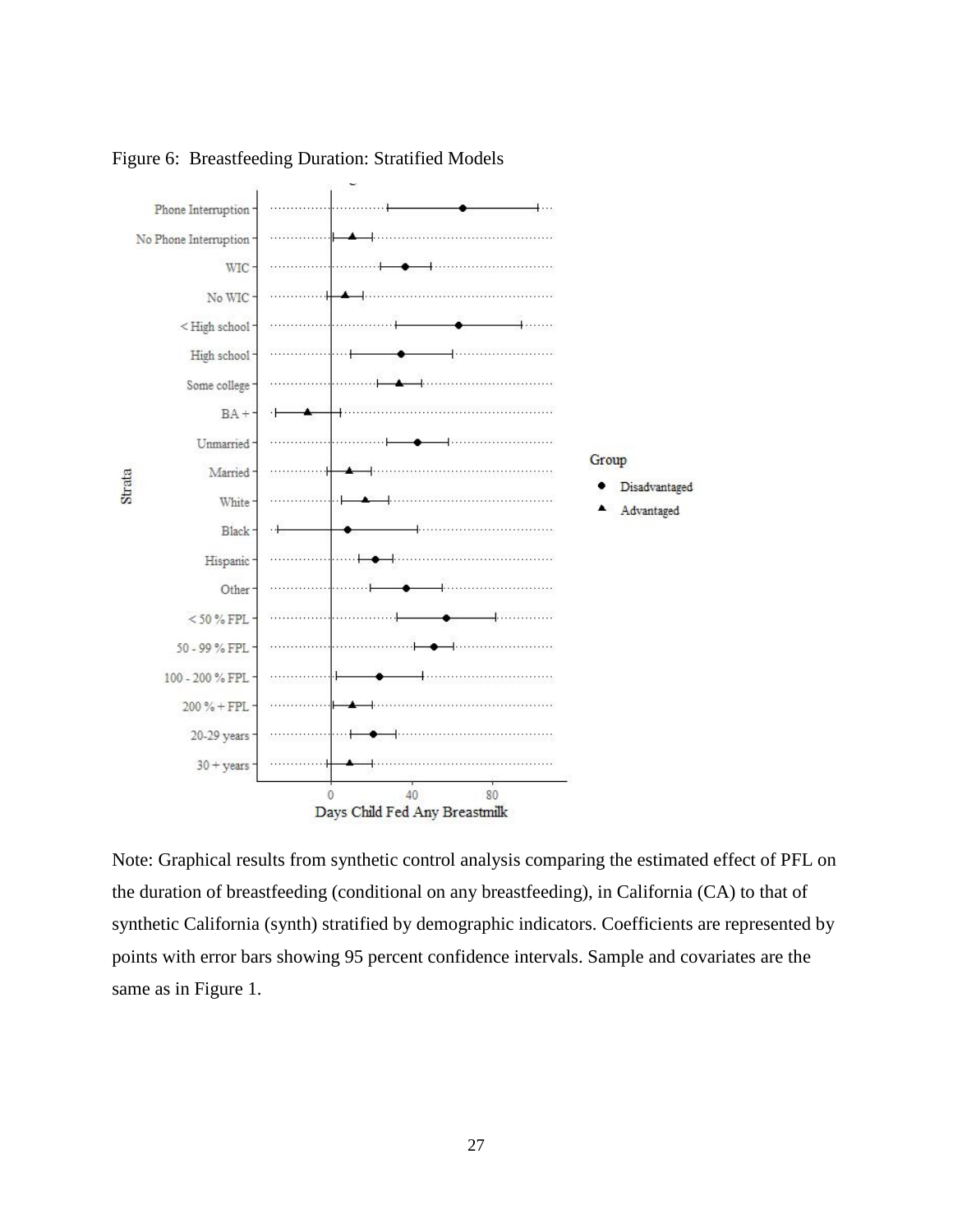



Note: Graphical results from synthetic control analysis comparing the estimated effect of PFL on the duration of breastfeeding (conditional on any breastfeeding), in California (CA) to that of synthetic California (synth) stratified by demographic indicators. Coefficients are represented by points with error bars showing 95 percent confidence intervals. Sample and covariates are the same as in Figure 1.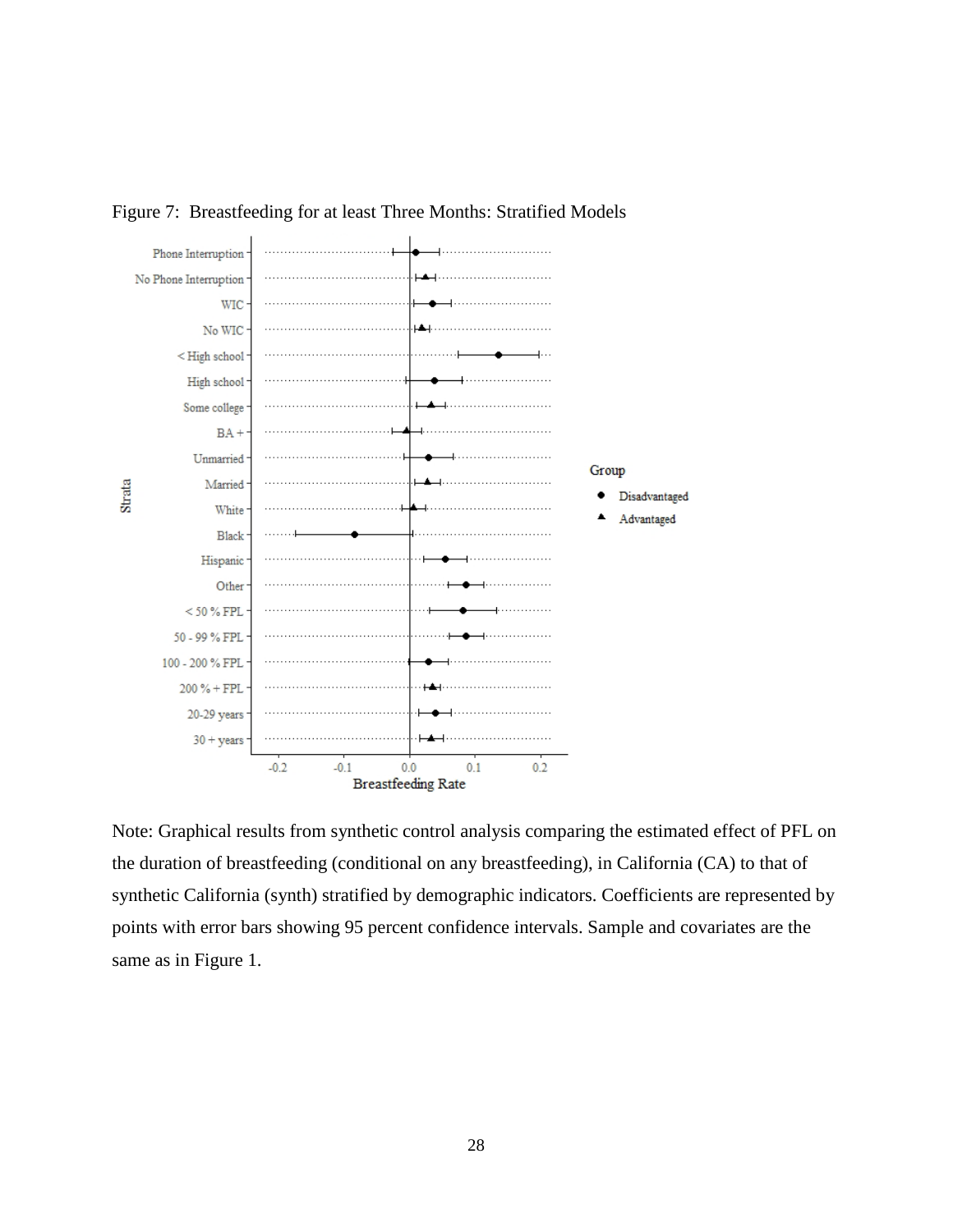

Figure 8: Breastfeeding for at least Six Months: Stratified Models

Note: Graphical results from synthetic control analysis comparing the estimated effect of PFL on the duration of breastfeeding (conditional on any breastfeeding), in California (CA) to that of synthetic California (synth) stratified by demographic indicators. Coefficients are represented by points with error bars showing 95 percent confidence intervals. Sample and covariates are the same as in Figure 1.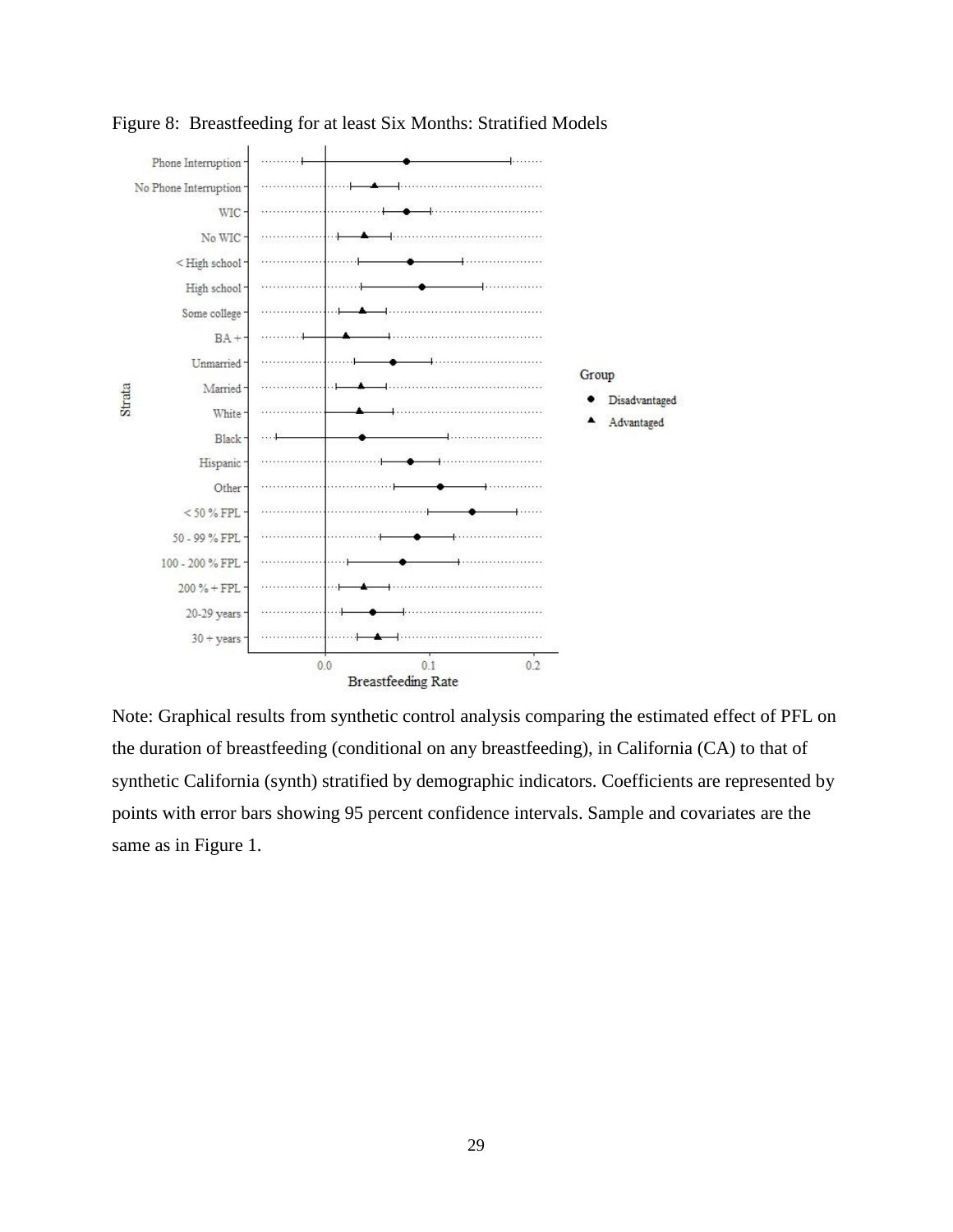# Tables

# Table 1: Descriptive Statistics

|                               | <b>Full Sample</b> |         |     | CA     |        |        | Not CA |         |        |
|-------------------------------|--------------------|---------|-----|--------|--------|--------|--------|---------|--------|
|                               | Pre                | Post    |     | Pre    | Post   |        | Pre    | Post    |        |
| <b>Ever Breastfed</b>         | 0.72               | 0.76    | *** | 0.85   | 0.87   | $\ast$ | 0.71   | 0.74    | ***    |
| <b>Breastfeeding Duration</b> | 221.07             | 234.36  | *** | 254.82 | 271.07 | *      | 215.45 | 228.05  | ***    |
| $>=$ 3 months                 | 0.73               | 0.78    | *** | 0.80   | 0.85   | ***    | 0.72   | 0.77    | ***    |
| $\geq 6$ months               | 0.53               | 0.59    | *** | 0.59   | 0.67   | ***    | 0.52   | 0.57    | ***    |
| Maternal Education            |                    |         |     |        |        |        |        |         |        |
| Less than High School         | 0.18               | 0.18    | *** | 0.26   | 0.27   |        | 0.17   | 0.17    |        |
| <b>High School</b>            | 0.33               | 0.28    | *** | 0.30   | 0.24   | ***    | 0.34   | 0.29    | ***    |
| Some College                  | 0.18               | 0.21    | *** | 0.17   | 0.19   | ***    | 0.19   | 0.22    | ***    |
| College (BA) or higher        | 0.31               | 0.32    | *** | 0.27   | 0.30   | $\ast$ | 0.31   | 0.33    | ***    |
| Maternal Age                  |                    |         |     |        |        |        |        |         |        |
| $\leq$ 19                     | 0.03               | 0.02    |     | 0.02   | 0.02   |        | 0.03   | 0.02    | $\ast$ |
| 20-29                         | 0.43               | 0.40    | *** | 0.39   | 0.36   | $\ast$ | 0.44   | 0.41    | ***    |
| $30+$                         | 0.54               | 0.57    | *** | 0.59   | 0.62   |        | 0.54   | 0.57    | ***    |
| Married                       | 0.71               | 0.66    | *** | 0.72   | 0.67   | **     | 0.70   | 0.65    | ***    |
| Poverty                       |                    |         |     |        |        |        |        |         |        |
| $< 50\%$ FPL                  | 0.11               | 0.16    | *** | 0.14   | 0.19   | ***    | 0.11   | 0.15    | ***    |
| 50% - 99% FPL                 | 0.16               | 0.17    | *** | 0.20   | 0.21   |        | 0.15   | 0.17    | ***    |
| 100% - 200% FPL               | 0.24               | 0.21    | *** | 0.23   | 0.19   | ***    | 0.24   | 0.21    | ***    |
| $200%$ + FPL                  | 0.49               | 0.46    | *** | 0.43   | 0.41   |        | 0.50   | 0.47    | ***    |
| Race                          |                    |         |     |        |        |        |        |         |        |
| Hispanic                      | 0.25               | 0.27    | *** | 0.55   | 0.54   |        | 0.21   | 0.22    | ***    |
| White non-Hispanic            | 0.54               | 0.49    | *** | 0.28   | 0.26   |        | 0.58   | 0.53    | ***    |
| Black non-Hispanic            | 0.12               | 0.13    | *** | 0.05   | 0.04   |        | 0.13   | 0.14    | ***    |
| Other non-Hispanic            | 0.09               | 0.11    | *** | 0.13   | 0.16   | $**$   | 0.08   | 0.11    | ***    |
| Firstborn                     | 0.42               | 0.43    | *** | 0.40   | 0.41   |        | 0.42   | 0.43    | ***    |
| Male                          | 0.51               | 0.51    |     | 0.51   | 0.51   |        | 0.51   | 0.51    |        |
| Child's age (months)          |                    |         |     |        |        |        |        |         |        |
| 19-23                         | 0.26               | 0.32    | *** | 0.26   | 0.33   | ***    | 0.26   | 0.32    | ***    |
| 24-29                         | 0.32               | 0.34    | *** | 0.31   | 0.34   | **     | 0.32   | 0.34    | ***    |
| 30-35                         | 0.42               | 0.34    | *** | 0.43   | 0.33   | ***    | 0.42   | 0.34    | ***    |
| Foreign Born                  | 0.01               | 0.01    |     | 0.02   | 0.01   | ***    | 0.01   | 0.01    | **     |
| Obsv                          | 85,020             | 186,289 |     | 4,378  | 6,335  |        | 80,282 | 179,954 |        |

Note: This table shows the descriptive statistics for children drawn from the 2003 – 2014 National Immunization Survey (born between 2000 and 2012). \*\*\* p<0.01, \*\* p<0.05, \* p<0.1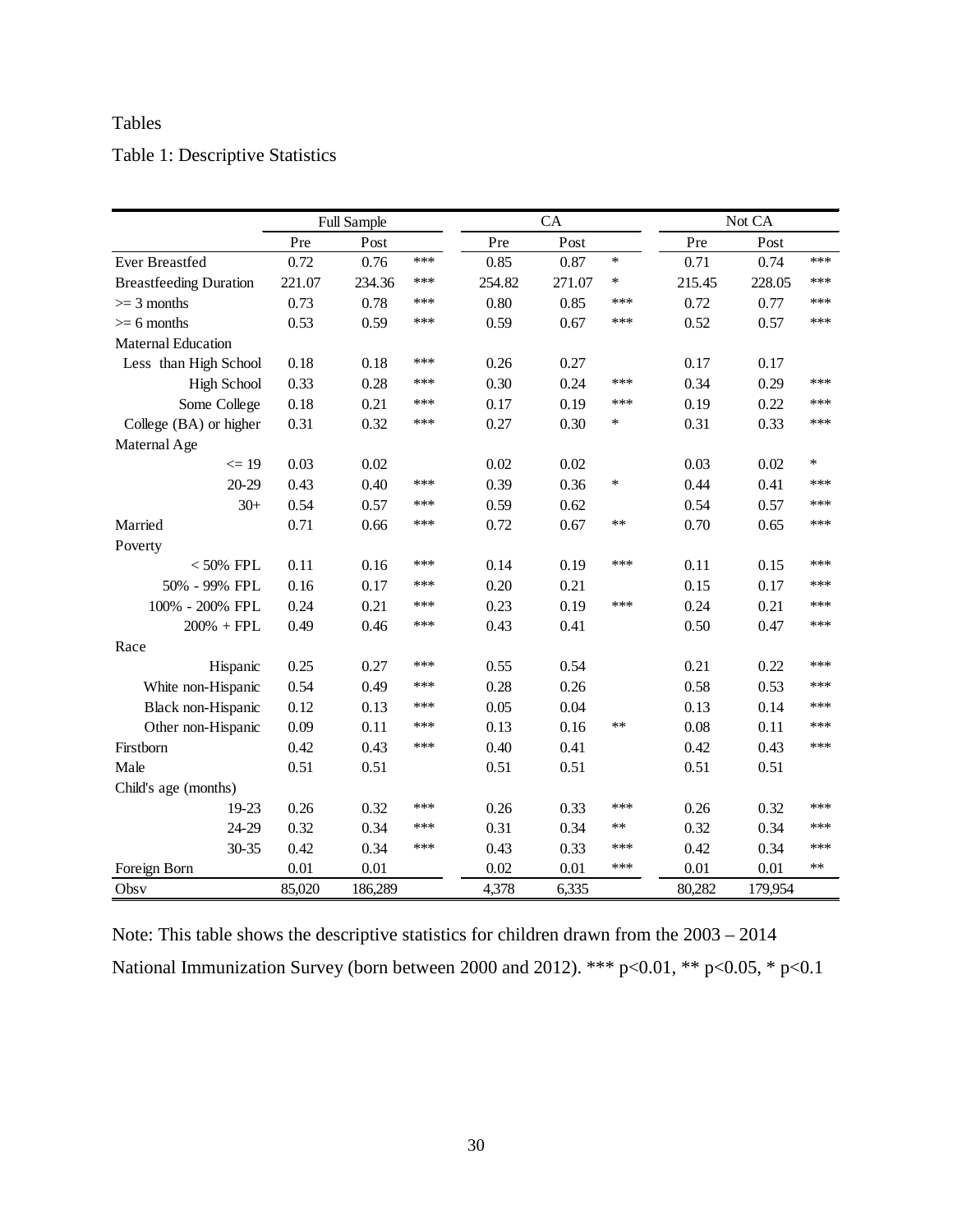|               | (1)              | (2)                  | (3)            | $\left(4\right)$ |  |
|---------------|------------------|----------------------|----------------|------------------|--|
|               | Ever             | <b>Breastfeeding</b> | $3$ months $+$ |                  |  |
|               | <b>Breastfed</b> | Duration             |                | $6$ months $+$   |  |
| NotCA * Trend | $0.01***$        | $-3.55***$           | $0.01***$      | $-0.01***$       |  |
|               | (0.00)           | (0.63)               | (0.00)         | (0.00)           |  |
| Trend         | $-0.01***$       | 5.64***              | $0.00***$      | $0.01***$        |  |
|               | (0.00)           | (0.15)               | (0.00)         | (0.00)           |  |
| Not CA        | $-0.14***$       | $-22.86***$          | $-0.09***$     | $-0.04***$       |  |
|               | (0.01)           | (3.62)               | (0.01)         | (0.01)           |  |

Table 2: Analysis of Pre-law trends in the Outcome Variables

Note: Table shows result of OLS models estimated using children drawn from the National Immunization Survey born in the pre-PFL period (2000 – 2003). Covariates include maternal race/ethnicity (white, black, Hispanic, and other), marital status indicator, maternal completed education (less than high school, high school, some college, and a college degree or higher), maternal age at child's birth (younger than 20, 20-29, or  $30 +$ ), household poverty status (percentage of women in each of four poverty categories < 50 % of the Federal Poverty Level, FPL, 50-90% FPL, 100-200% FPL, and 200% FPL +), child parity, child gender, maternal immigration status, and child's year of birth.  $N = 95,411$  for full sample, N=71,179 for breastfeeding sample. Robust standard errors in parentheses. \*\*\* p<0.01, \*\* p<0.05, \* p<0.1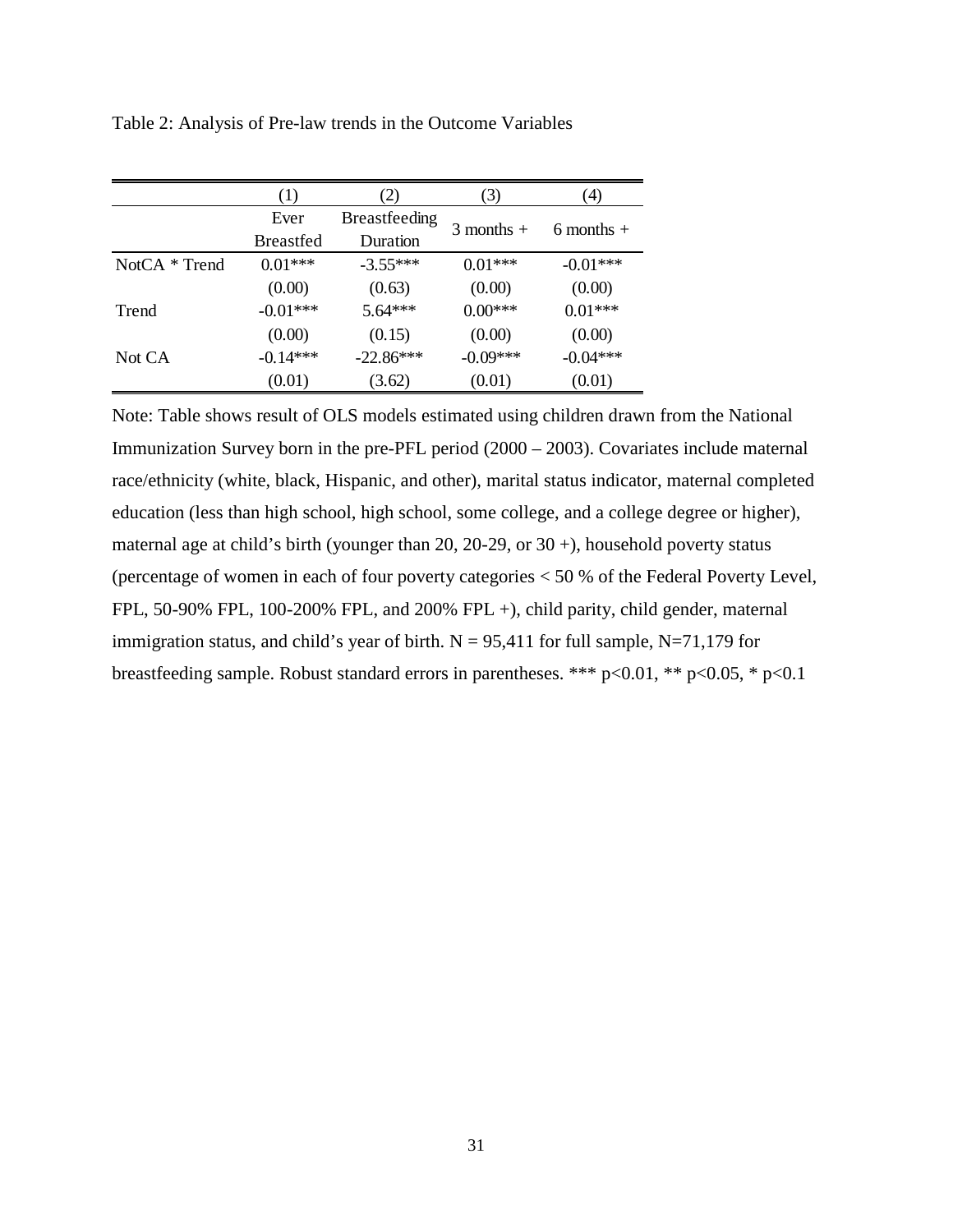|          | [ 1 )            |                      | $\mathcal{I}$           | 4        |  |
|----------|------------------|----------------------|-------------------------|----------|--|
|          | Ever             | <b>Breastfeeding</b> | $3$ months + 6 months + |          |  |
|          | <b>Breastfed</b> | Duration             |                         |          |  |
| Treat*CA | $-0.01$          | 17.99*               | 0.00                    | $0.05**$ |  |
|          | (0.01)           | (9.04)               | (0.01)                  | (0.02)   |  |

Table 3: Synthetic Control Estimated of the Effects of California Paid Family Leave Program on Breastfeeding

Note: This table presents the estimates from differences-in-differences models using the synthetic control approach with 2004 as the first treated year. Children drawn from the National Immunization Survey (2003 – 2014) are aggregated to the state-year level. Covariates include maternal race/ethnicity (the fraction of women in each state-year who are characterized by each race/ethnicity subcategory – white, black, Hispanic, and other), marital status (percentage of women married), completed education (percentage of women with each respective level of education - less than high school, high school, some college, and a college degree or higher), age at child's birth (percentage of women who are younger than 20, 20-29, or  $30 +$ ), household poverty status (percentage of women in each of four poverty categories - < 50 % of the Federal Poverty Level, FPL, 50-90% FPL, 100-200% FPL, and 200% FPL +), child parity, child gender, maternal immigration status, and child's year of birth. State and year fixed effects are omitted, as these are accounted for when estimating the synthetic control weights. All models have 26 observations (13 for California, 13 for synthetic California over the entire period of inquiry). Robust standard errors in parentheses. \*\*\*  $p<0.01$ , \*\*  $p<0.05$ , \*  $p<0.1$ .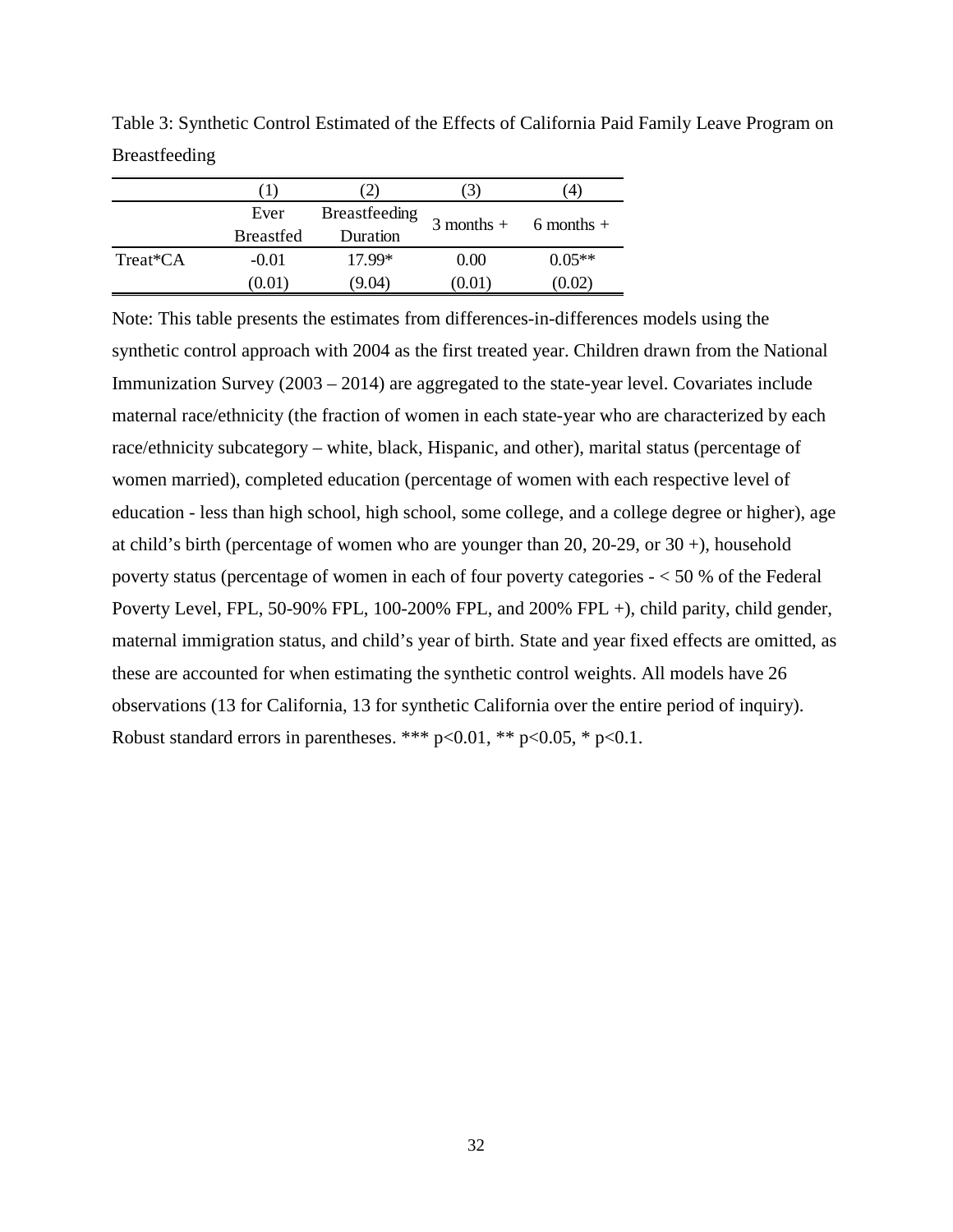|                   | (1)              | 2)                   | 3)             | $\left(4\right)$ |  |
|-------------------|------------------|----------------------|----------------|------------------|--|
|                   | Ever             | <b>Breastfeeding</b> |                |                  |  |
|                   | <b>Breastfed</b> | Duration             | $3$ months $+$ | 6 months $+$     |  |
|                   |                  |                      |                |                  |  |
| Treat*CA*high LFP | $-0.03$          | 57.79***             | $0.16***$      | 0.04             |  |
|                   | (0.02)           | (17.17)              | (0.04)         | (0.04)           |  |
| Treat*CA*high Emp | 0.02             | $25.82*$             | $0.08***$      | 0.03             |  |
|                   | (0.02)           | (12.69)              | (0.01)         | (0.03)           |  |

Table 4: DDD Estimates of PFL on Breastfeeding

Note: This table presents the estimates from difference-in-difference-in-difference models using the synthetic control approach. Children drawn from the National Immunization Survey (2003 – 2014) are observed at the state level. The third interaction term indicates whether the respondent's county is above or below the median county maternal labor force participation (LFP) and county maternal employment rates relative to the median pre-law rates. Covariates are the same as in table 3. Emp = employment rate, LFP = labor force participation. State and year fixed effects are omitted, as these are accounted for when estimating the synthetic control weights. All models have 26 observations (13 for California, 13 for synthetic California over the entire period of inquiry). Robust standard errors in parentheses. \*\*\*  $p<0.01$ , \*\*  $p<0.05$ , \*  $p<0.1$ .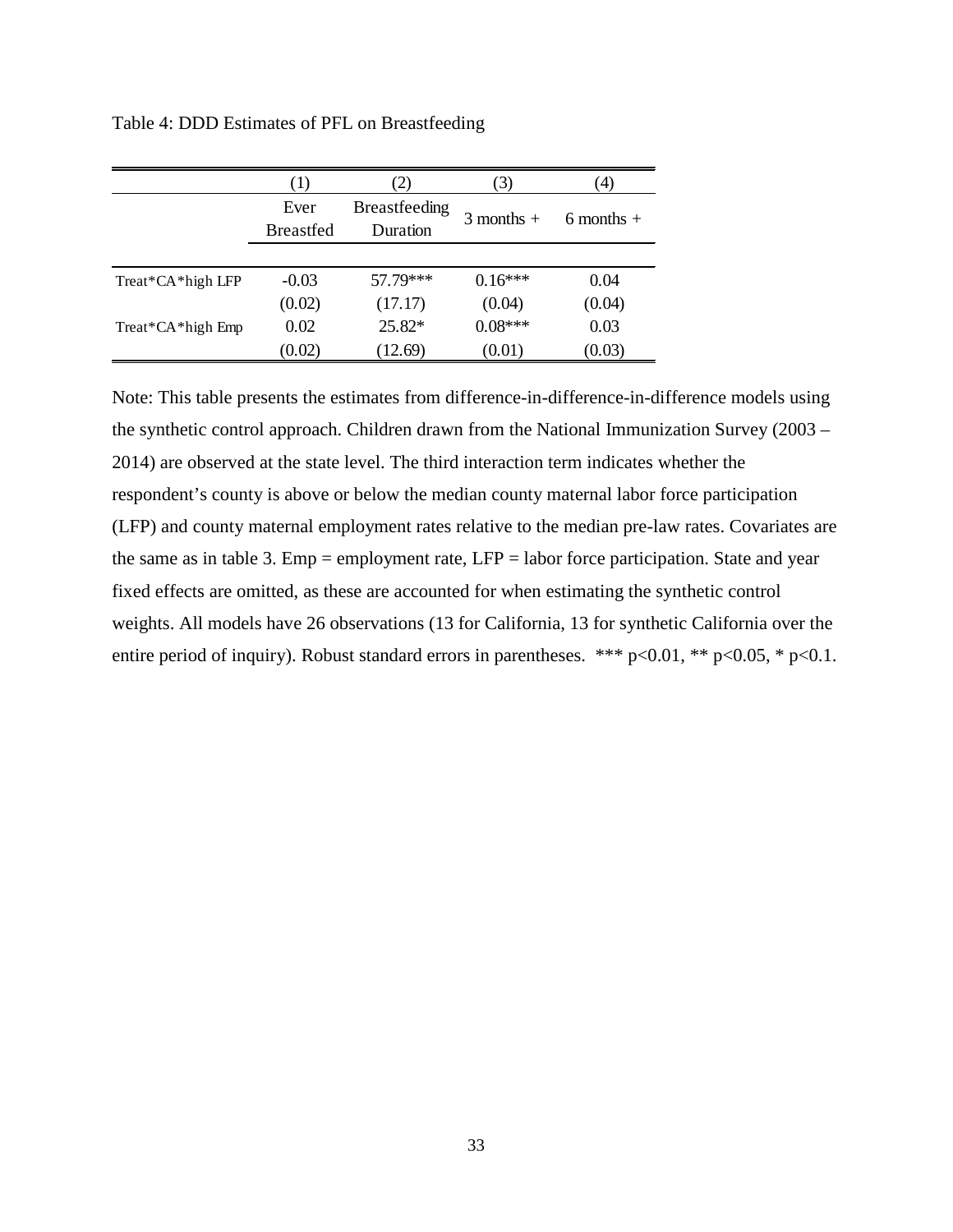|                 | D              |                           | 3)             | $\left( 4\right)$ |
|-----------------|----------------|---------------------------|----------------|-------------------|
|                 | Ever Breastfed | Breastfeeding<br>Duration | $3$ months $+$ | $6$ months +      |
| Low             | 0.01           | 0.00                      | 0.01           | 0.00              |
|                 | (0.02)         | (6.42)                    | (0.01)         | (0.02)            |
| Medium          | 0.01           | 8.58                      | 0.01           | $0.06***$         |
|                 | (0.02)         | (10.18)                   | (0.01)         | (0.02)            |
| High            | $0.03***$      | $15.58**$                 | $0.03***$      | $0.04***$         |
|                 | (0.01)         | (7.49)                    | (0.01)         | (0.02)            |
| Reps            | 100            | 100                       | 100            | 100               |
| Controls        | X              | $\mathbf{x}$              | $\mathbf x$    | $\mathbf x$       |
| <b>State FE</b> | X              | $\mathbf x$               | $\mathbf x$    | $\mathbf x$       |
| Year FE         | X              | X                         | X              | X                 |

Table 5: Repeated Split Sampling (RSS) Estimates of PFL Effects on Breastfeeding

Note: This table presents the estimates from RSS models for models drawn from the same data source and containing the same covariates as in Table 3. Models are stratified by maternal propensity to breastfeed (low, medium, high). FE= fixed effects. All models have 52 observations. Robust standard errors in parentheses. \*\*\* p<0.01, \*\* p<0.05, \* p<0.1.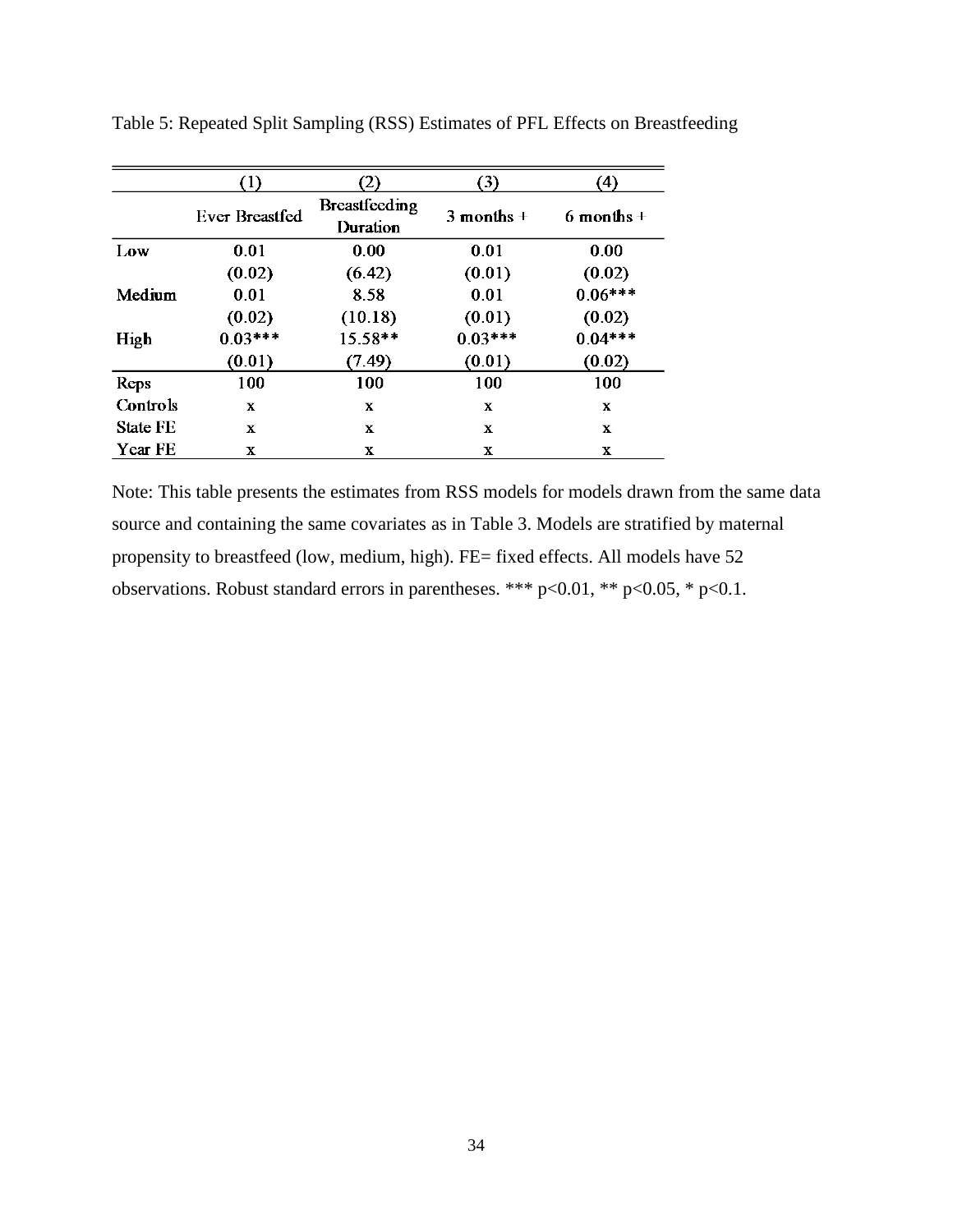# Appendix



Figure A1: Breastfeeding Incidence, Leave-one-out test

Note: See note on figure 1. Each line represents the treatment effect on breastfeeding incidence minus the synthetic treatment effect for our primary model with one state removed from each model. Though California remains the treated group, the control group is always n-1 states, with replacement. The black line represents our preferred specification with all states included in the donor pool, while the grey lines are the same effect estimated with n-1 states rotating out of the donor pool. The data source and covariates are the same as in figure 1. \*\*\*  $p<0.01$ , \*\*  $p<0.05$ , \*  $p<0.1$ .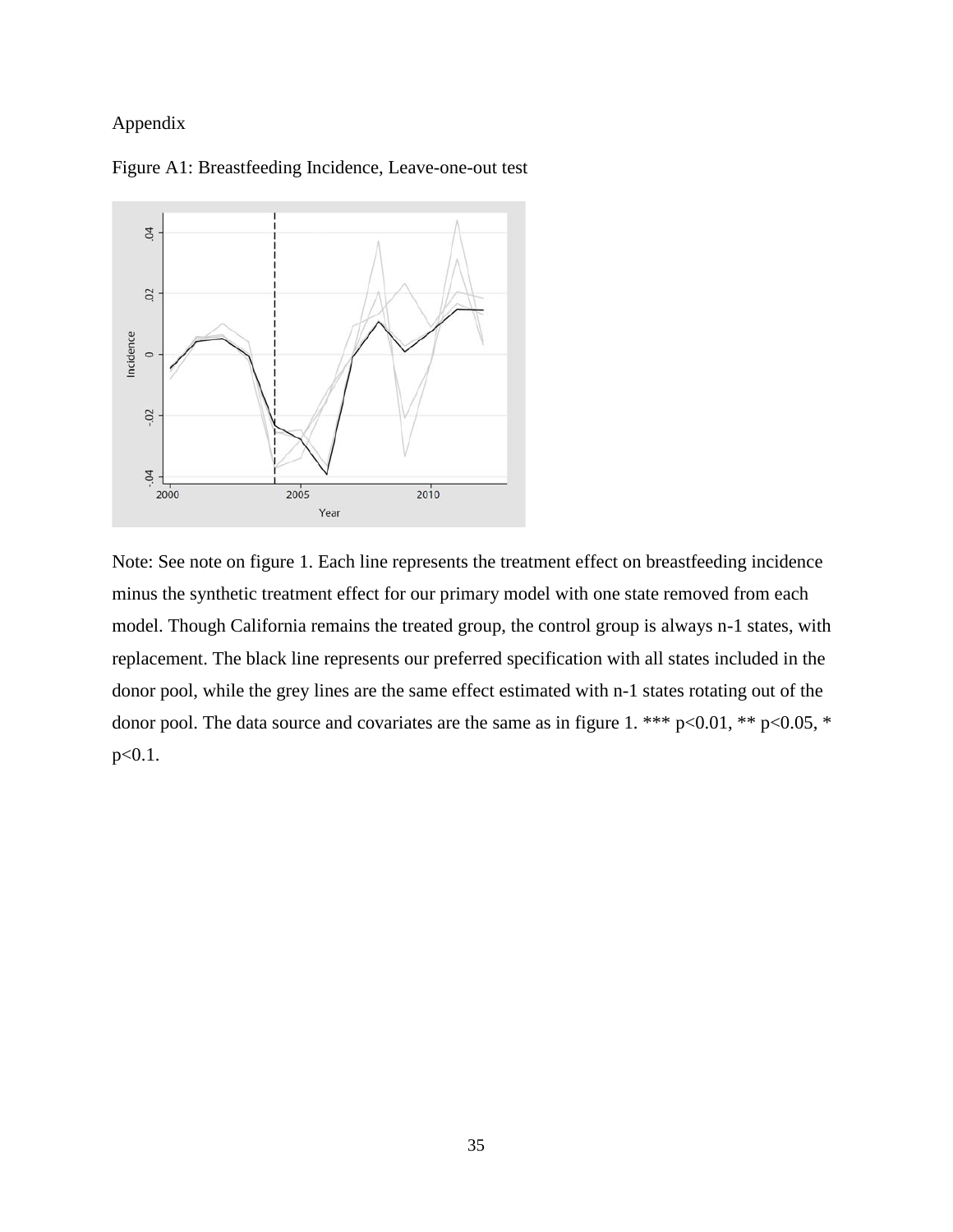

Figure A2: Breastfeeding Duration, Leave-one-out test

Note: See note on figures 1, 2 and A2. Each line represents the treatment effect on breastfeeding duration minus the synthetic treatment effect for our primary model with one state removed from each model. Though California remains the treated group, the control group is always n-1 states, with replacement. The black line represents our preferred specification with all states included in the donor pool, while the grey lines are the same effect estimated with n-1 states rotating out of the donor pool. The data source and covariates are the same as in figures 1 and 2. \*\*\* p<0.01, \*\*  $p<0.05$ , \*  $p<0.1$ .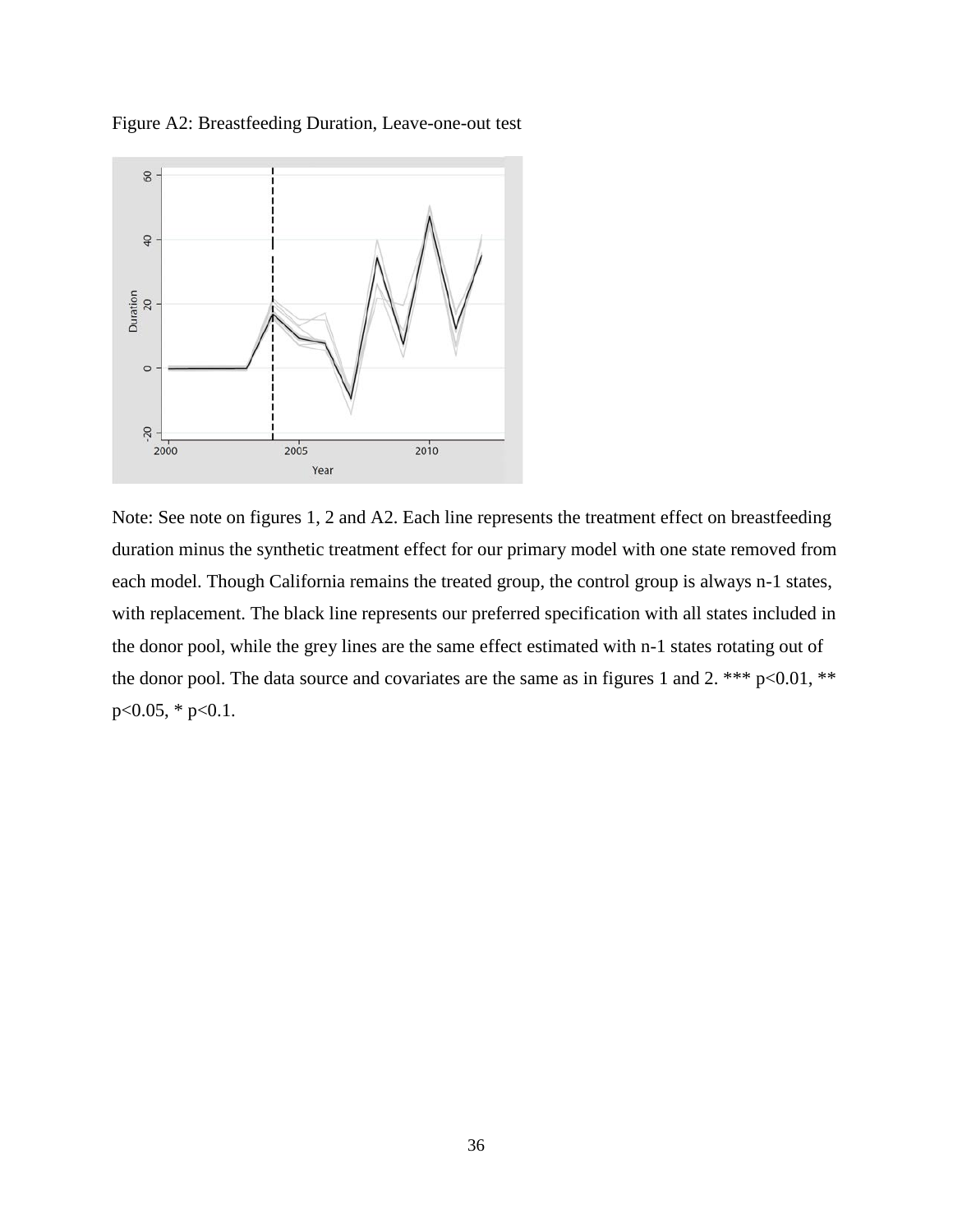

Figure A3: Breastfeeding 3+ months, Leave-one-out test

Note: See note on figures 1, 2 and A2. Each line represents the treatment effect on breastfeeding duration minus the synthetic treatment effect for our primary model with one state removed from each model. Though California remains the treated group, the control group is always n-1 states, with replacement. The black line represents our preferred specification with all states included in the donor pool, while the grey lines are the same effect estimated with n-1 states rotating out of the donor pool. The data source and covariates are the same as in figures 1 and 2. \*\*\*  $p<0.01$ , \*\*  $p<0.05$ , \*  $p<0.1$ .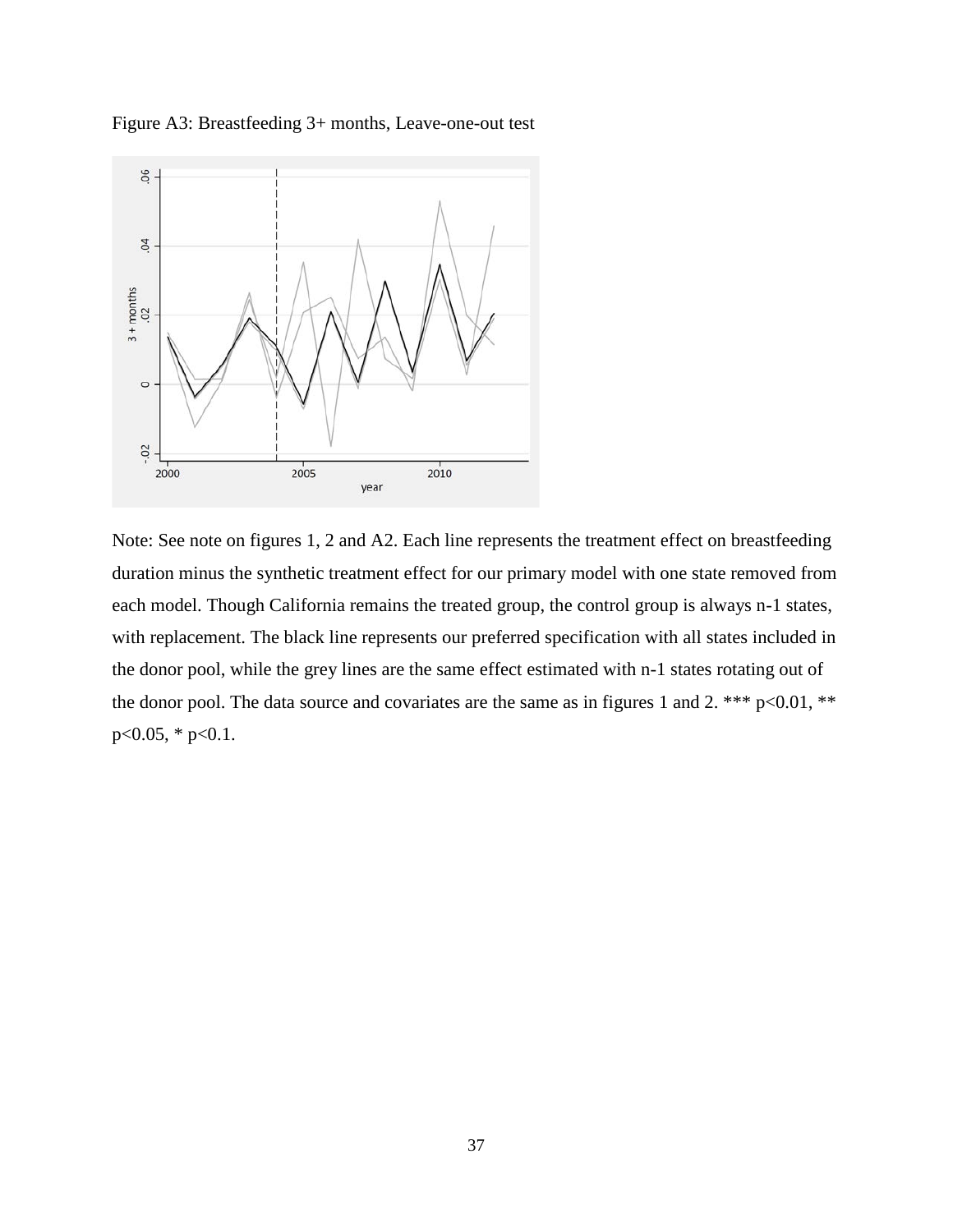

Figure A4: Breastfeeding 6+ months, Leave-one-out test

Note: See note on figures 1, 2 and A2. Each line represents the treatment effect on breastfeeding duration minus the synthetic treatment effect for our primary model with one state removed from each model. Though California remains the treated group, the control group is always n-1 states, with replacement. The black line represents our preferred specification with all states included in the donor pool, while the grey lines are the same effect estimated with n-1 states rotating out of the donor pool. The data source and covariates are the same as in figures 1 and 2. \*\*\*  $p<0.01$ , \*\*  $p<0.05$ , \*  $p<0.1$ .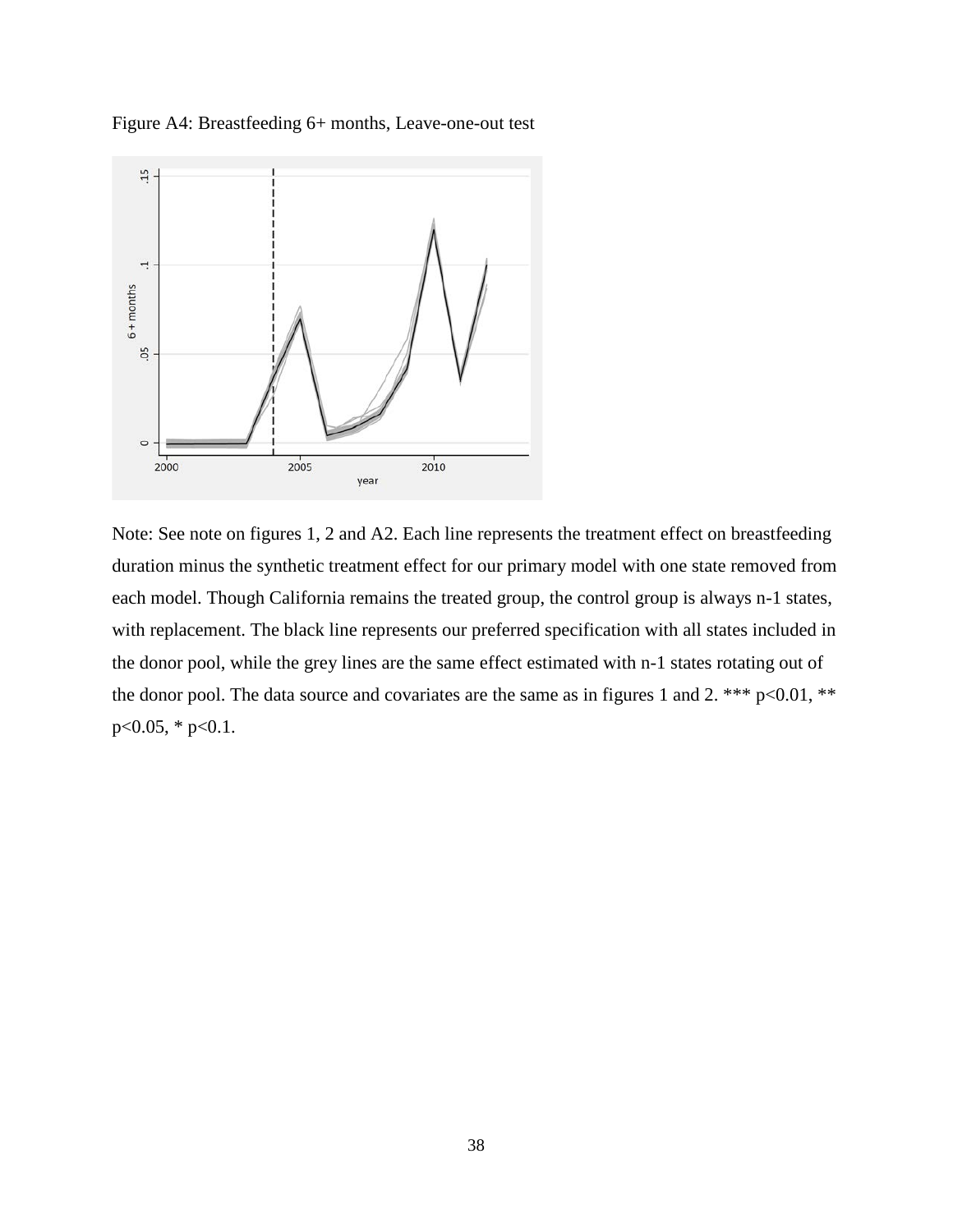

Figure A5: BF Incidence, PFL Placebo in-space tests

Note: See note on Figure 1. Each line represents the treatment effect for each state. The solid black line represents California, while the grey lines represent the same effect treating all other states than California as the treated state. Data source and covariates are the same as in Figure 1. \*\*\* p<0.01, \*\* p<0.05, \* p<0.1.

Figure A6: BF Duration, PFL placebo in-space tests

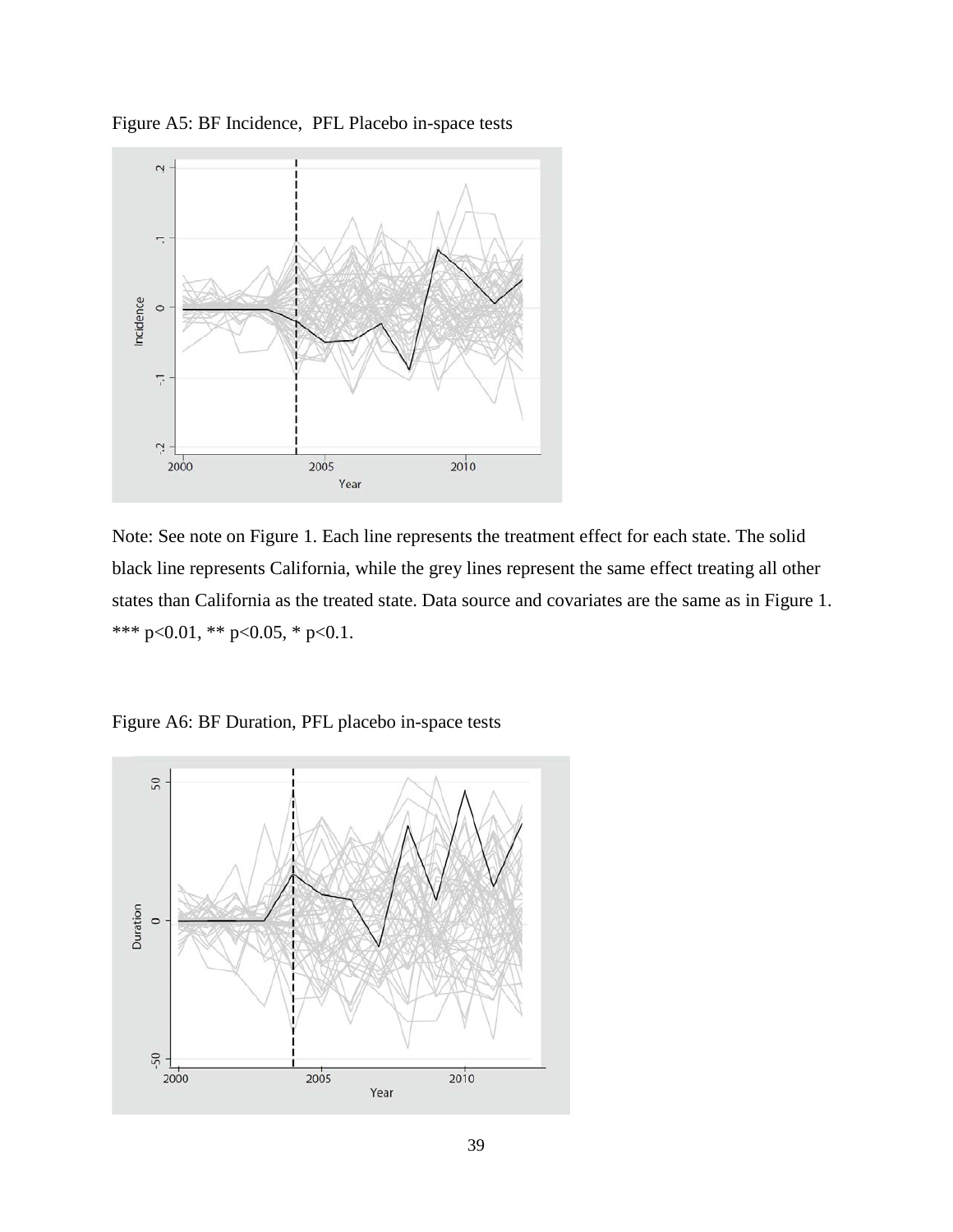Note: See note on Figures 1 and 2. h line represents the treatment effect for each state. The solid black line represents California, while the grey lines represent the same effect treating all other states than California as the treated state. Data source and covariates are the same as in Figure 1. \*\*\* p<0.01, \*\* p<0.05, \* p<0.1.

Figure A7: BF 3 + months, PFL placebo in-space tests



Note: See note on Figures 1 and 2. Each line represents the treatment effect for each state. The solid black line represents California, while the grey lines represent the same effect treating all other states than California as the treated state. Data source and covariates are the same as in Figure 1. \*\*\*  $p<0.01$ , \*\*  $p<0.05$ , \*  $p<0.1$ .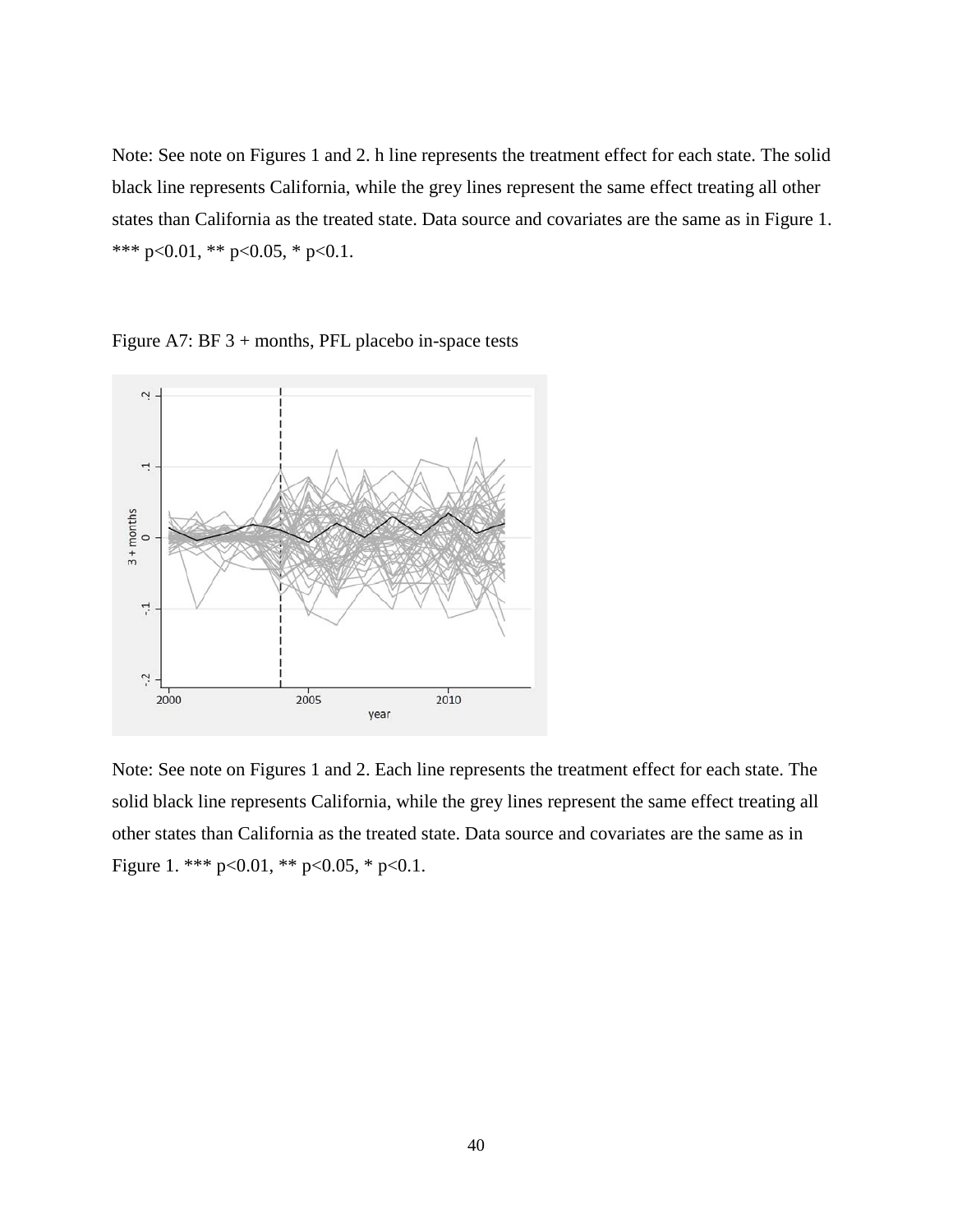

Figure A8: BF 6 + months, PFL placebo in-space tests

Note: See note on Figures 1 and 2. Each line represents the treatment effect for each state. The solid black line represents California, while the grey lines represent the same effect treating all other states than California as the treated state. Data source and covariates are the same as in Figure 1. \*\*\* p<0.01, \*\* p<0.05, \* p<0.1.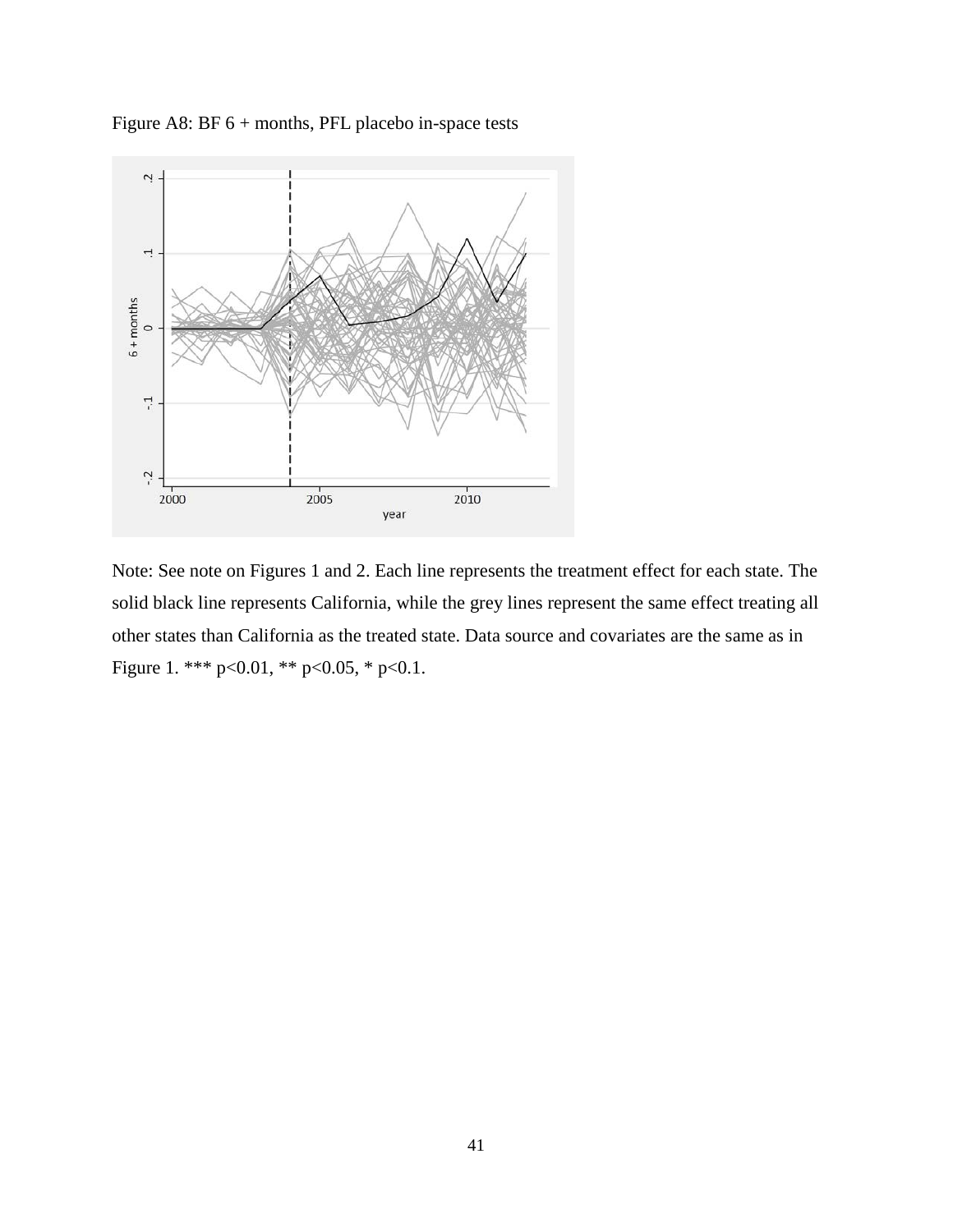| <b>State FIPS</b> | Ever<br><b>Breastfed</b> | Breastfeeding<br>Duration | $3 + months$ | $6+$ months |
|-------------------|--------------------------|---------------------------|--------------|-------------|
| Alabama           | 0.000                    | 0.005                     | 0.001        | 0.000       |
| Alaska            | 0.290                    | 0.007                     | 0.000        | 0.000       |
| Arizona           | 0.000                    | 0.006                     | 0.003        | 0.000       |
| Arkansas          | 0.000                    | 0.003                     | 0.001        | 0.000       |
| Colorado          | 0.000                    | 0.004                     | 0.004        | 0.000       |
| Connecticut       | 0.000                    | 0.012                     | 0.002        | 0.000       |
| Delaware          | 0.000                    | 0.004                     | 0.002        | 0.000       |
| DC                | 0.000                    | 0.006                     | 0.000        | 0.000       |
| Florida           | 0.000                    | 0.004                     | 0.003        | 0.000       |
| Georgia           | 0.000                    | 0.004                     | 0.001        | 0.000       |
| Hawaii            | 0.000                    | 0.218                     | 0.003        | 0.000       |
| Idaho             | 0.000                    | 0.007                     | 0.001        | 0.000       |
| Illinois          | 0.000                    | 0.006                     | 0.012        | 0.000       |
| Indiana           | 0.000                    | 0.134                     | 0.005        | 0.000       |
| Iowa              | 0.000                    | 0.003                     | 0.004        | 0.000       |
| Kansas            | 0.000                    | 0.005                     | 0.002        | 0.000       |
| Kentucky          | 0.000                    | 0.002                     | 0.001        | 0.000       |
| Louisiana         | 0.000                    | 0.002                     | 0.002        | 0.000       |
| Maine             | 0.000                    | 0.157                     | 0.002        | 0.000       |
| Maryland          | 0.000                    | 0.004                     | 0.002        | 0.000       |
| Massachusetts     | 0.000                    | 0.005                     | 0.266        | 0.000       |
| Michigan          | 0.000                    | 0.003                     | 0.022        | 0.000       |
| Minnesota         | 0.000                    | 0.010                     | 0.002        | 0.000       |
| Mississippi       | 0.000                    | 0.002                     | 0.001        | 0.000       |
| Missouri          | 0.000                    | 0.005                     | 0.003        | 0.000       |
| Montana           | 0.000                    | 0.006                     | 0.004        | 0.000       |
| Nebraska          | 0.000                    | 0.004                     | 0.001        | 0.000       |
| Nevada            | 0.000                    | 0.010                     | 0.003        | 0.000       |
| New Hampshire     | 0.000                    | 0.017                     | 0.001        | 0.000       |
| New Mexico        | 0.000                    | 0.006                     | 0.001        | 0.382       |
| New York          | 0.000                    | 0.005                     | 0.004        | 0.000       |
| North Carolina    | 0.000                    | 0.003                     | 0.005        | 0.000       |
| North Dakota      | 0.000                    | 0.004                     | 0.002        | 0.000       |
| Ohio              | 0.000                    | 0.004                     | 0.002        | 0.000       |
| Oklahoma          | 0.048                    | 0.002                     | 0.001        | 0.000       |
| Oregon            | 0.000                    | 0.203                     | 0.000        | 0.000       |

Table A1: Synthetic Control Weights (preferred specifications)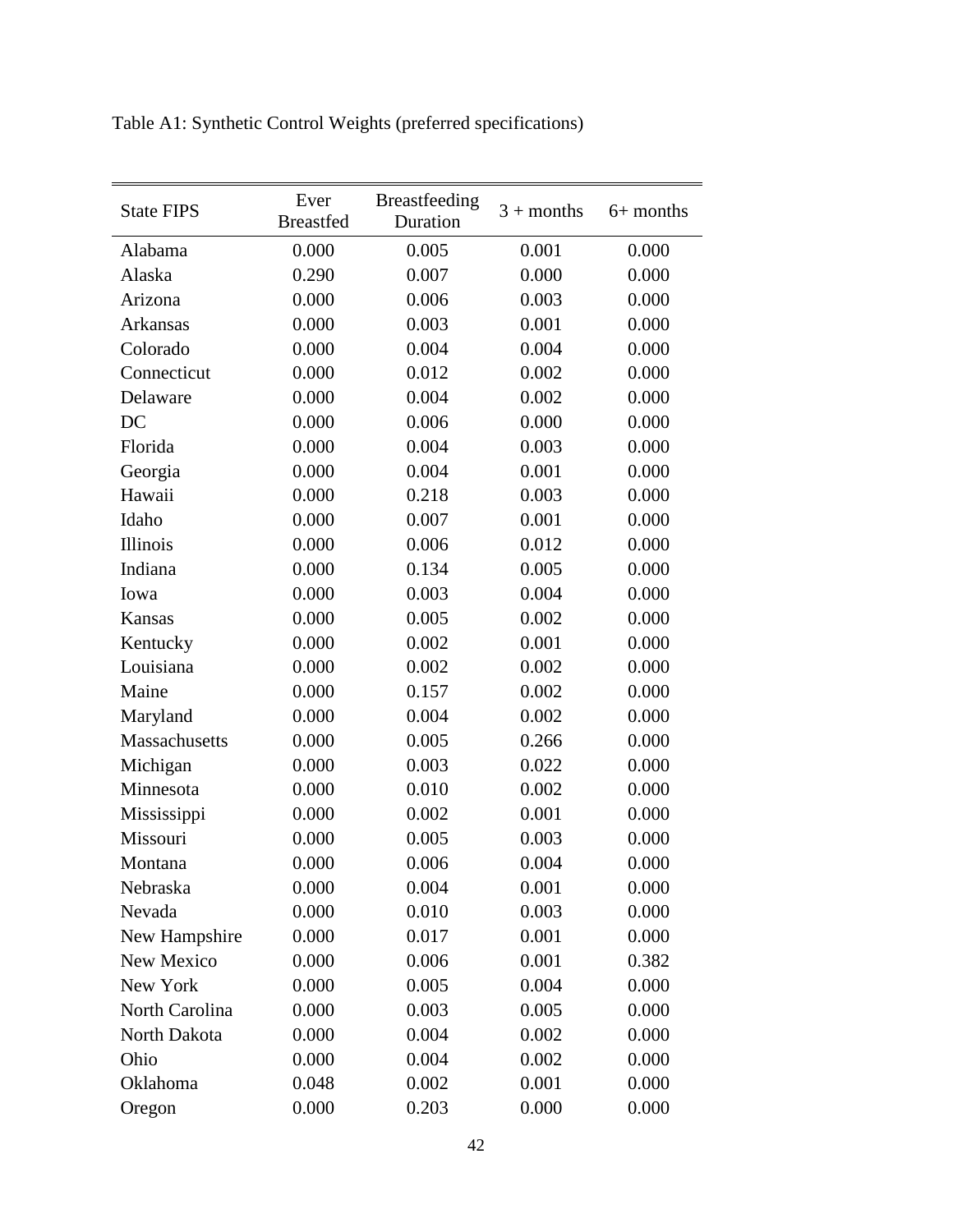| Pennsylvania   | 0.000 | 0.003 | 0.006 | 0.000 |
|----------------|-------|-------|-------|-------|
| Rhode Island   | 0.000 | 0.005 | 0.003 | 0.000 |
| South Carolina | 0.000 | 0.008 | 0.001 | 0.180 |
| South Dakota   | 0.000 | 0.009 | 0.003 | 0.000 |
| Tennessee      | 0.000 | 0.002 | 0.002 | 0.000 |
| Texas          | 0.000 | 0.004 | 0.001 | 0.000 |
| Utah           | 0.253 | 0.013 | 0.441 | 0.263 |
| Vermont        | 0.000 | 0.048 | 0.002 | 0.000 |
| Virginia       | 0.000 | 0.006 | 0.005 | 0.000 |
| Washington     | 0.409 | 0.008 | 0.000 | 0.000 |
| West Virginia  | 0.000 | 0.005 | 0.164 | 0.175 |
| Wisconsin      | 0.000 | 0.003 | 0.001 | 0.000 |
| Wyoming        | 0.000 | 0.004 | 0.003 | 0.000 |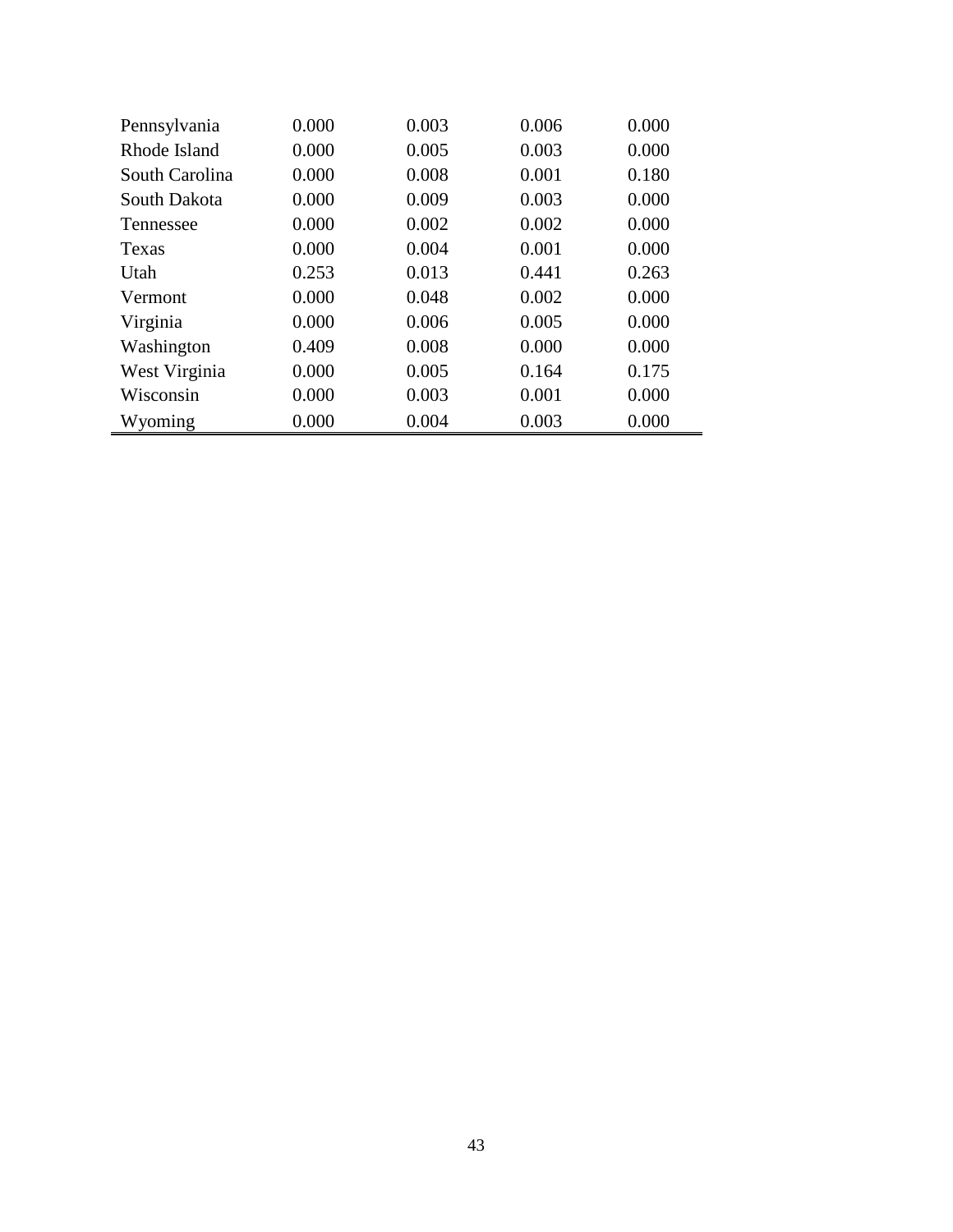|                           | (1)              | (2)                  | (3)            | $\left( 4\right)$ |
|---------------------------|------------------|----------------------|----------------|-------------------|
|                           | Ever             | <b>Breastfeeding</b> |                |                   |
|                           | <b>Breastfed</b> | Duration             | $3$ months $+$ | 6 months $+$      |
| A: Primary Models         |                  |                      |                |                   |
| Treat*CA                  | $-0.01$          | 15.96                | 0.01           | $0.05**$          |
|                           | (0.01)           | (9.94)               | (0.02)         | (0.02)            |
| <b>B</b> : Macro controls |                  |                      |                |                   |
| Treat*CA                  | $-0.01$          | 12.46                | 0.00           | $0.04*$           |
|                           | (0.01)           | (9.95)               | (0.01)         | (0.02)            |
| C: Employment controls    |                  |                      |                |                   |
| Treat*CA                  | $-0.01$          | 14.91                | 0.00           | $0.04**$          |
|                           | (0.02)           | (9.60)               | (0.01)         | (0.02)            |
| D: All controls           |                  |                      |                |                   |
| Treat*CA                  | $-0.01$          | 12.25                | 0.00           | $0.04*$           |
|                           | (0.01)           | (9.82)               | (0.01)         | (0.02)            |

Table A2: Robustness check: alternative covariates from regression residuals

Note: See note on Tables 1 and 2. This table presents synthetic control estimates from DD models using the synthetic control approach with 2004 as the first treated year. Unlike the results in table A\$, rather than include the covariates in the weight estimation stage, we first estimate OLS regressions with each set of covariates, using the residuals from said regressions in the weight estimation stage. Children are drawn from the National Immunization Survey (2003 – 2014) are aggregated to the state-year level. Covariates in panel A include maternal race/ethnicity (the fraction of women in each state-year who are characterized by each race/ethnicity subcategory – white, black, Hispanic, and other), marital status (percentage of women married), completed education (percentage of women with each respective level of education - less than high school, high school, some college, and a college degree or higher), age at child's birth (percentage of women who are younger than 20, 20-29, or  $30 +$ ), household poverty status (percentage of women in each of four poverty categories - < 50 % of the Federal Poverty Level, FPL, 50- 90% FPL, 100-200% FPL, and 200% FPL +), child parity, child gender, maternal immigration status, and child's year of birth. Panel B includes those in panel A, as well as the log of the state population, per capita income, minimum wage, and fraction of welfare recipients. Covariates in panel C those in panel A, as well as include employment rate of women with infants, ratio of women employed relative to men, fraction of full-time women employed, and the fraction of female-dominated industries. Covariates in all panels include. Panel D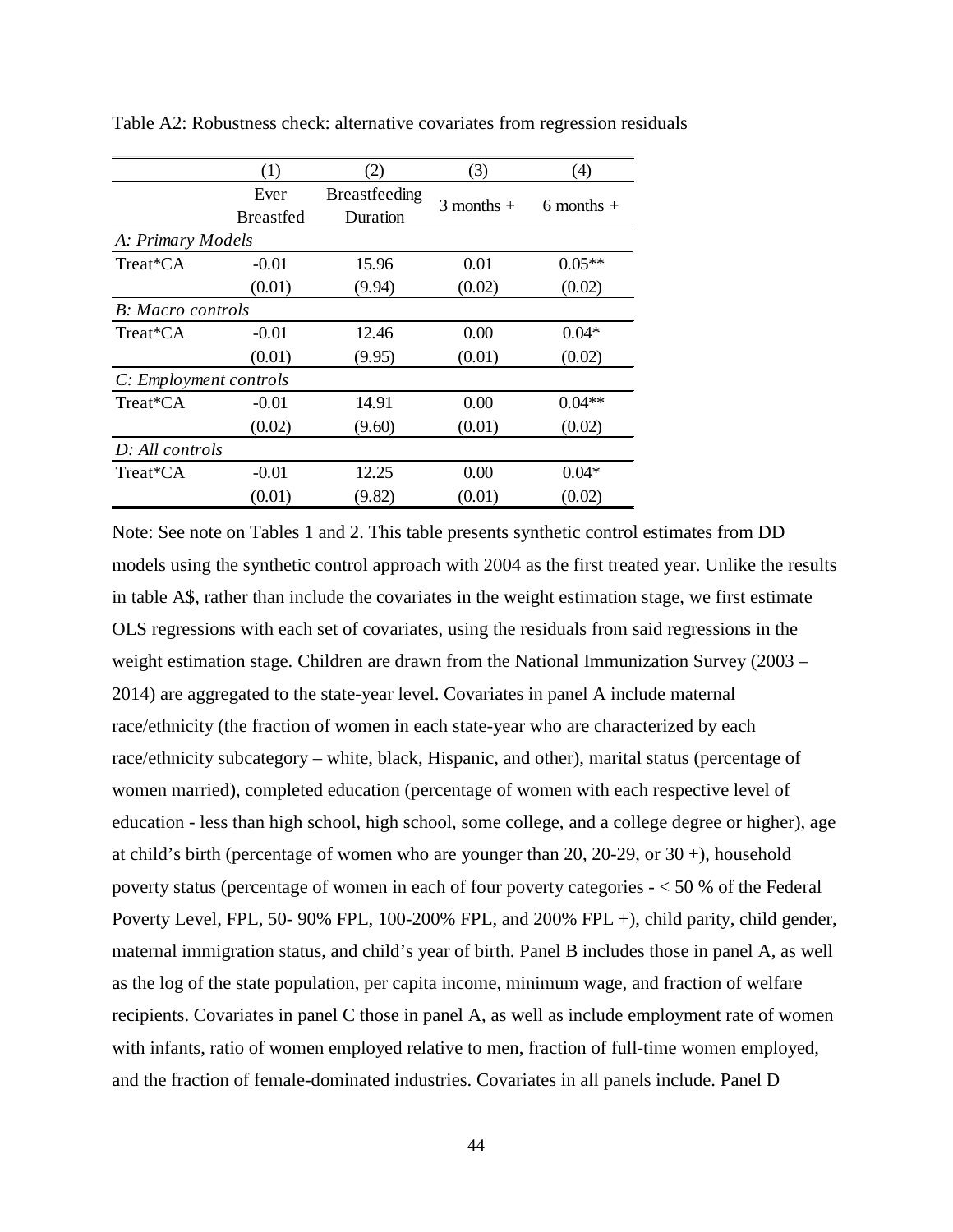includes all controls. All models have 26 observations (13 for California, 13 for synthetic California over the entire period of inquiry). Robust standard errors in parentheses. \*\*\* p<0.01, \*\* p<0.05, \* p<0.1.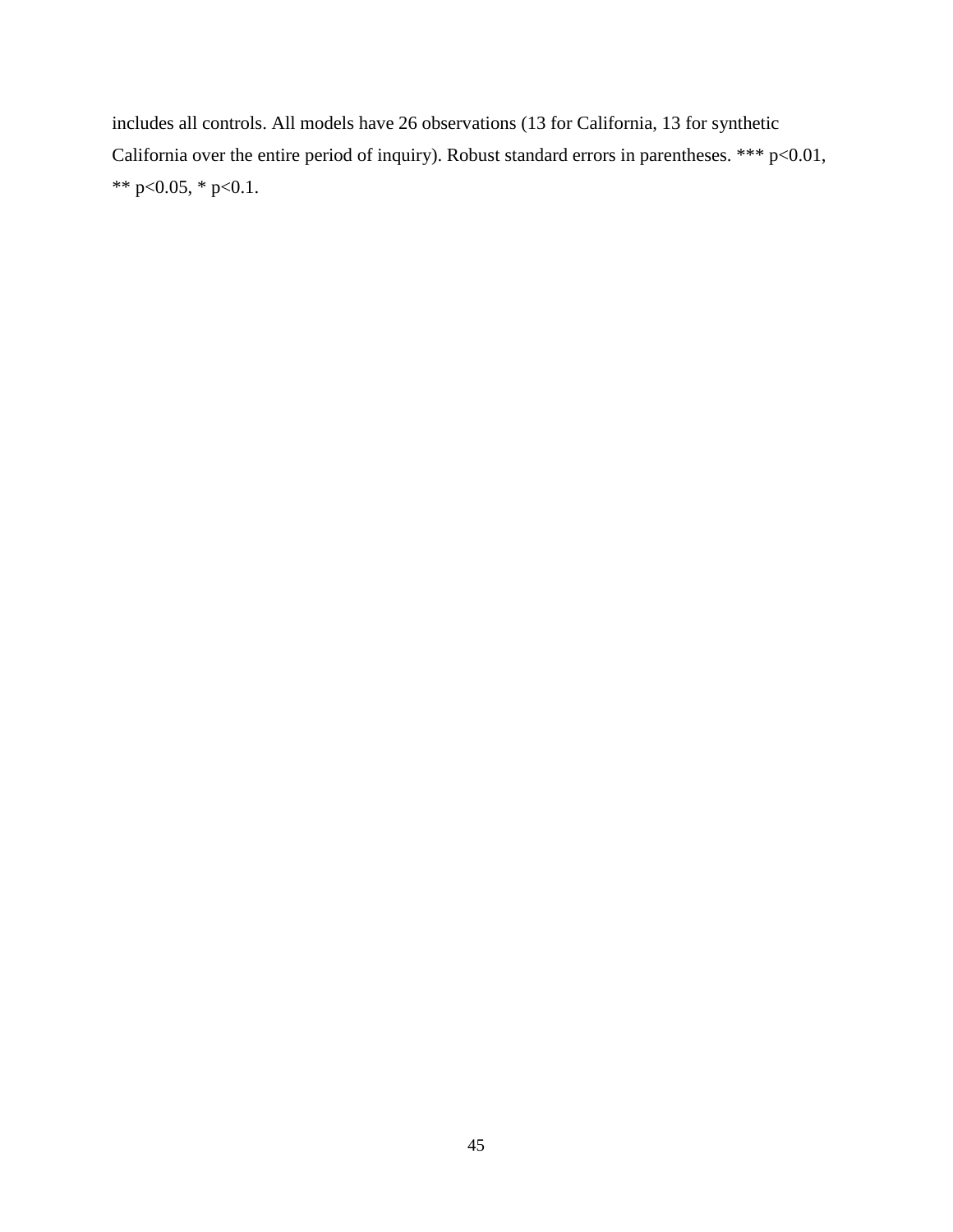|          | . 1 .                    |                                  | J)      |                         |
|----------|--------------------------|----------------------------------|---------|-------------------------|
|          | Ever<br><b>Breastfed</b> | <b>Breastfeeding</b><br>Duration |         | $3$ months + 6 months + |
| Treat*CA | 0.00                     | 15.03                            | 0.01    | $0.04*$                 |
|          | $-0.01$                  | -9.97                            | $-0.01$ | $-0.02$                 |

Table A3: Synthetic Control Estimates Using 2005 as First Treatment Year

Note: See note on Tables 1 and 2. This table presents the estimates from DD models using the synthetic control approach with 2005 as the first treatment year. Otherwise, data and covariates are the same as in Tables 1 and 2. Robust standard errors in parentheses. \*\*\*  $p<0.01$ , \*\*  $p<0.05$ , \*  $p<0.1$ .

|                        | (1)              | (2)                  | (3)            | (4)          |
|------------------------|------------------|----------------------|----------------|--------------|
|                        | Ever             | <b>Breastfeeding</b> | $3$ months $+$ |              |
|                        | <b>Breastfed</b> | Duration             |                | 6 months $+$ |
| A: No 2004             |                  |                      |                |              |
| Treat*CA               | 0.00             | 18.12*               | 0.01           | $0.05**$     |
|                        | (0.01)           | (9.66)               | (0.01)         | (0.02)       |
| <b>B</b> : Fiscal year |                  |                      |                |              |
| Treat*CA               | 0.01             | $14.55*$             | 0.02           | $0.05*$      |
|                        | (0.02)           | (7.85)               | (0.01)         | (0.03)       |

Table A4: Synthetic Control Estimates with Alternative Year Measures

Note: See note on Tables 1 and 2. This table presents the estimates from DD models using the synthetic control approach employing a fiscal year definition (July – June) in columns 1-4, and omitting 2004 altogether in columns 5-8. Otherwise, data and covariates are the same as in Tables 1 and 2. Robust standard errors in parentheses. \*\*\*  $p<0.01$ , \*\*  $p<0.05$ , \*  $p<0.1$ .